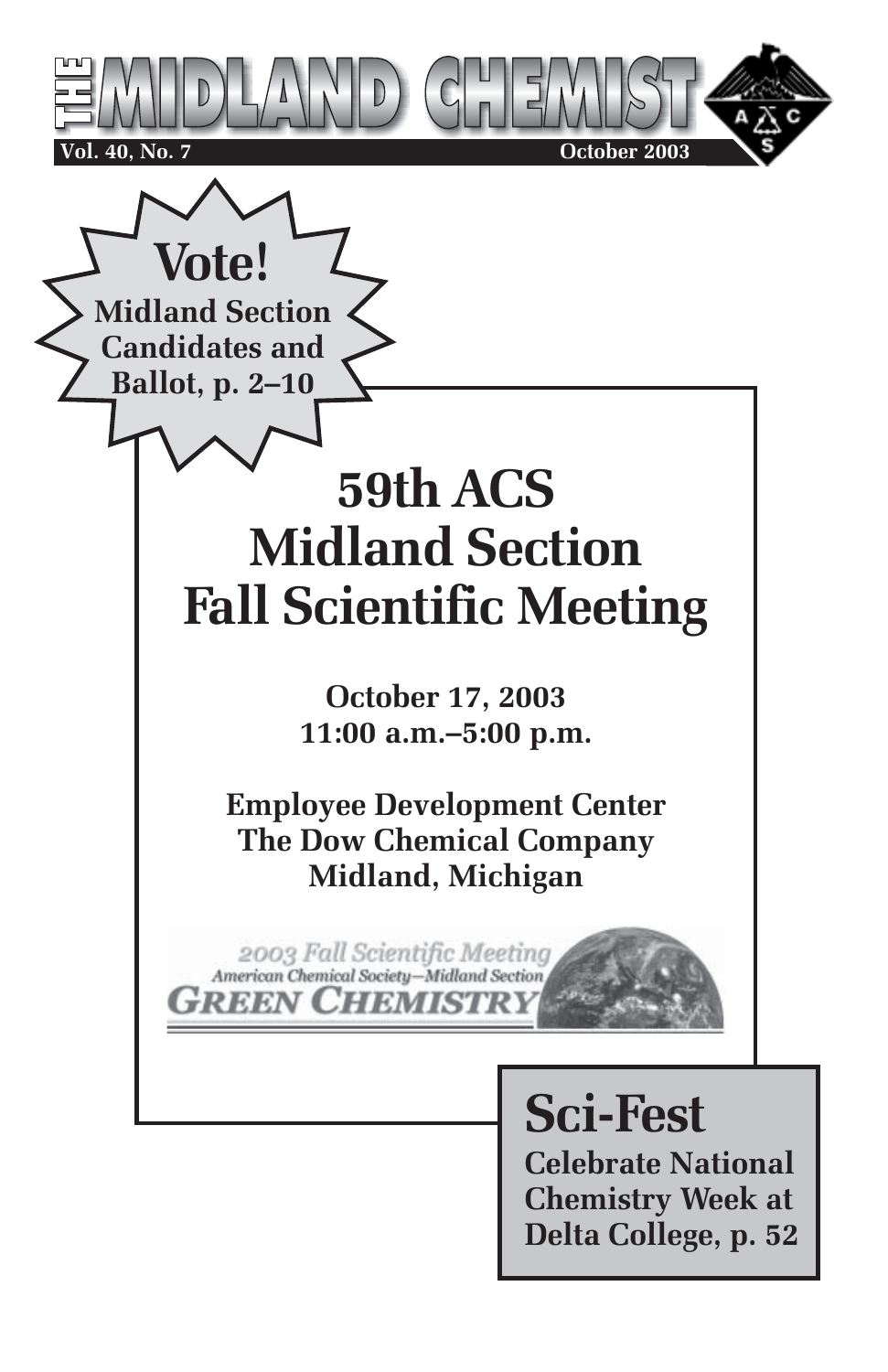

Volume 40, Number 7 October 2003

# *In this Issue ...*

*The Midland Chemist* is published eight times a year by the Midland Section of the American Chemical Society.

American Chemical Society Midland Section PO Box 2695 Midland, MI 48641-2695 http://membership.acs.org/M/Midl

#### *Volunteer Staff*

| 989-832-7485                        |  |
|-------------------------------------|--|
| ann.birch@editech-mi.com            |  |
|                                     |  |
| Angelo Cassar  Photographer, writer |  |
| Kristine Danowski  Writer           |  |
|                                     |  |
|                                     |  |
| James R. Birch  Design, layout      |  |

Please submit all articles and photographs to the editor, Ann Birch. Instructions for article submission are on the Midland Section web site, as is contact information for other staff members. Authors can also contact Ann directly with any questions.

Neither *The Midland Chemist*, nor the Midland Section, nor the American Chemical Society assumes any responsibility for the statements and opinions advanced by contributors of or to *The Midland Chemist*.

© Copyright 2003 Midland Section of the American Chemical Society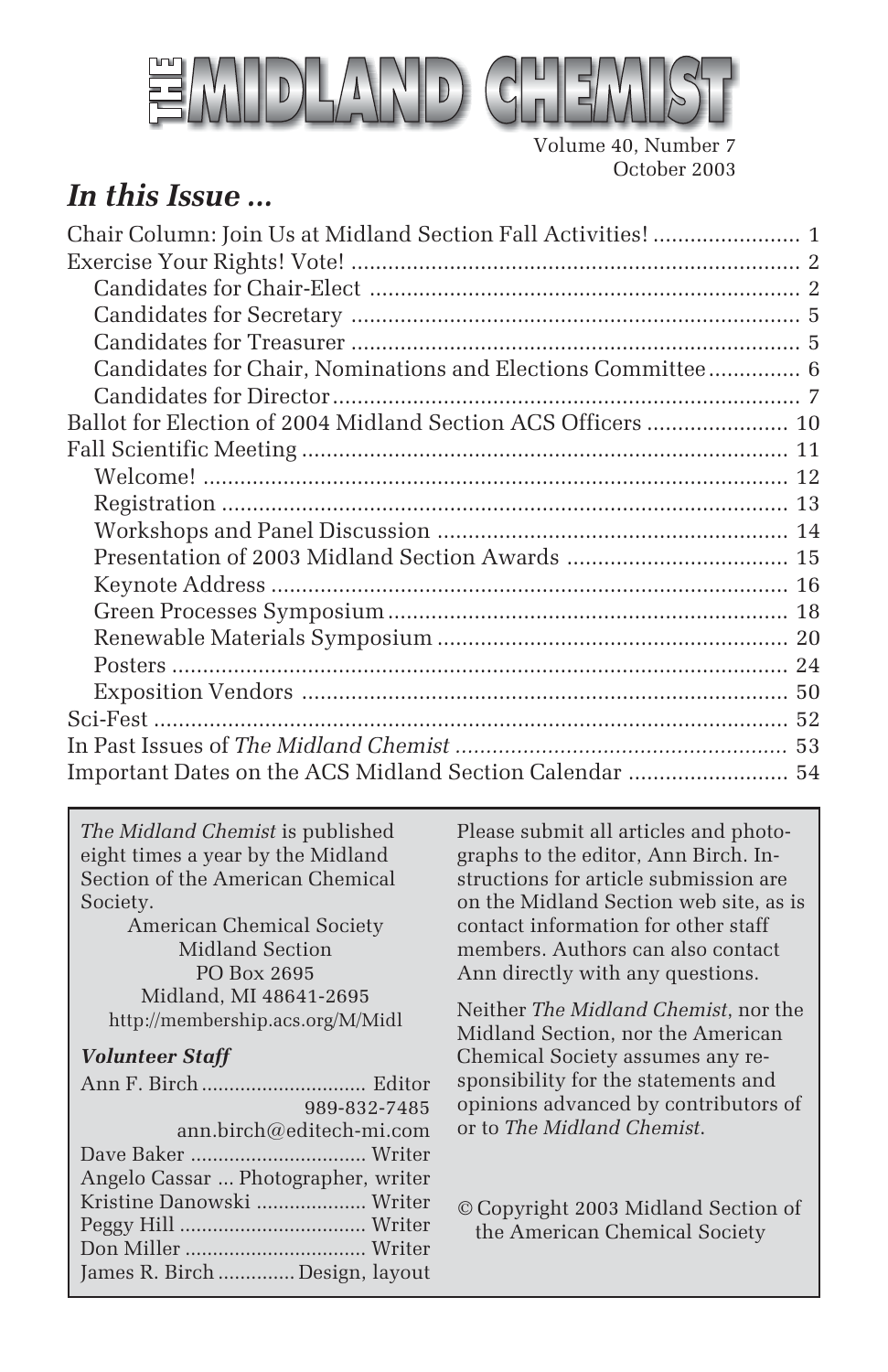### *Chair Column* **Join Us at Midland Section Fall Activities!**

**F**oremost among the activities this month are<br>our Fall Scientific Meeting, Sci-Fest, National Chemistry Week, and the Central Regional Meeting in Pittsburgh—quite an October. Add the election for 2004 Midland Section officers, and you have quite a bit to attract your attention.

The program for the Fall Scientific Meeting is included in this issue of *The Midland Chemist* and is also available from the Section web site (http://membership.acs.org/M/Midl). This will be the 59th time we have held the Fall Scientific Meeting, and we are indebted to Wendy Flory and Dale LeCaptain for leading this activity a second



Mike Owen, Chair ACS Midland Section

year in a row. We are also indebted to The Dow Chemical Company for provided the meeting facilities and lunch for attendees. The theme is the very topical issue of "Green Chemistry." Our keynote speaker is Richard Gross, Herman F. Mark Professor, Polytechnic University, New York. He is a Presidential Green Chemistry Award recipient.

Dave Stickles tells me this is about the tenth time we have held Sci-Fest. This is one of our events for kids of all ages. Approximately 1000 people attended last year—make sure you're part of the fun this time around. Check out the flyer included in this issue of *The Midland Chemist*.

Finally, don't forget to send in your ballot for the Midland Section election if you are a member of the Midland Section. The officers of the Midland Section spend a lot of time keeping your Section running and productive. Please spend a few moments deciding on the candidates you would like to vote for and send in your completed ballot.

#### **IMPACT ANALYTICAL:**

MORE THAN A TESTING LAB - YOUR RESEARCH PARTNER

**Our specialty:** Using the best instruments and our collective years of staff experience to solve real-life, production-halting, career-threatening, boss-panicking problems. Quickly. Affordably. Authoritatively.

# **BRING ON THE TOUGH PROBLEMS.**

1910 W. St. Andrews Rd., Midland, MI 48640 Phone: 989-832-5555 info@impactanalytical.com

Fax: 989-832-5560 www.impactanalytical.com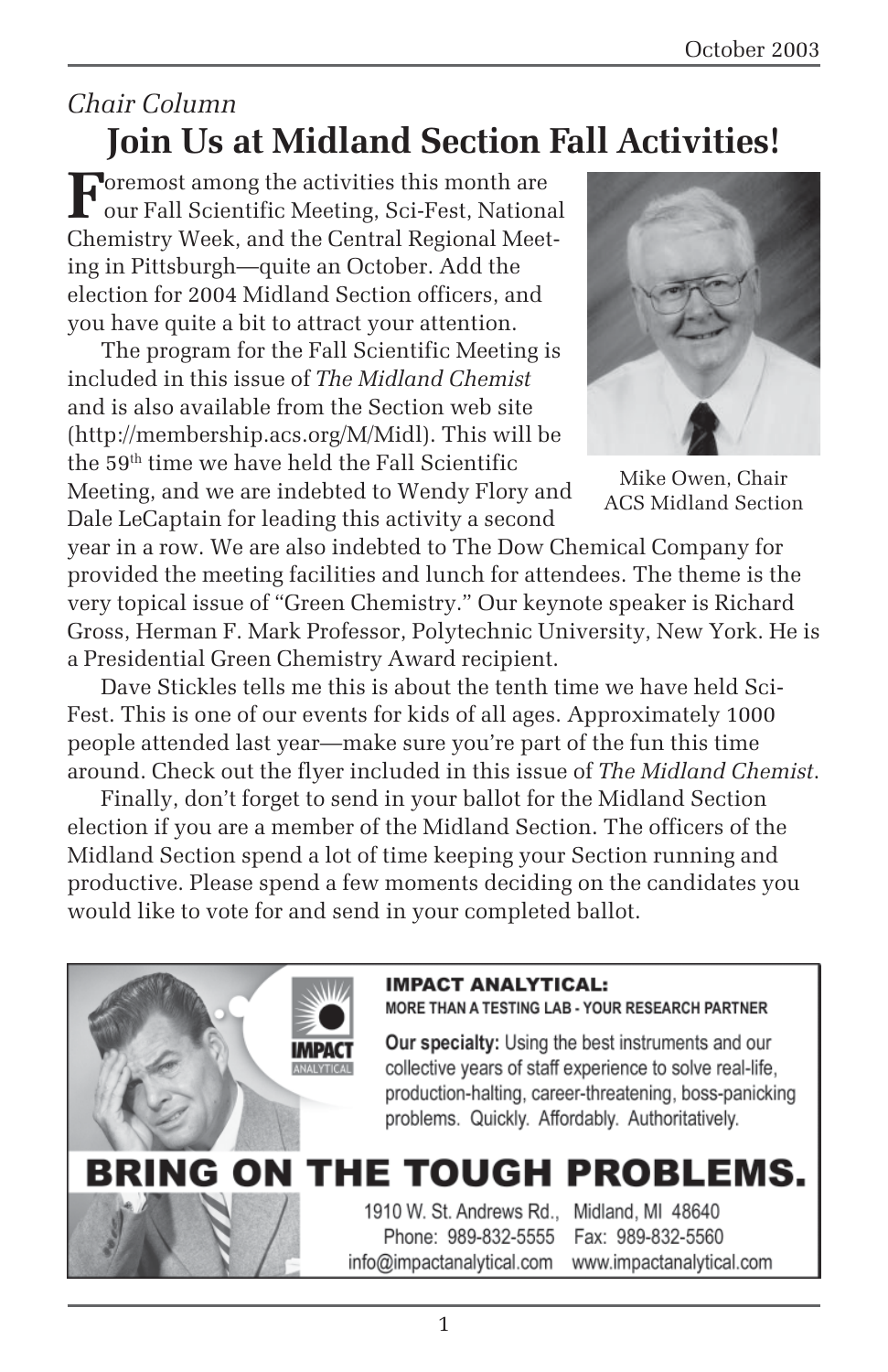# **Exercise Your Rights! Vote!**

**Pandidates for Midland Section offices are listed on subsequent pages** by position and then alphabetically. These individuals are willing to spend their personal time working for you. *Please respond by taking your time to vote for the candidates of your choice using the ballot on page 10.*

# *Candidates for Chair-Elect*

### **Minghui Chai**

After having held leadership positions in the Central Ohio Valley Section, I am pleased to join the Midland Section. The Midland Section is a vibrant section with many successful programs. For example, few sections are able to sponsor an annual scientific meeting. In addition, the section has several outreach activities that would be the envy of most sections. (This effort has been recognized by a number of ChemLuminary awards.) All these programs should be sustained and strengthened. In recent years, the Midland Sec-



tion has responded to national priorities by establishing both a Committee on Minority Affairs and a Younger Chemists Committee. Both represent now thriving attempts to involve particular segments of Section membership.

Two areas which remain to be addressed are the formation of a Senior Chemists Committee (an increasing portion of Section membership is made up of retirees) and a Women Chemists Committee (the section membership contains many talented and energetic women professionals). Having served as a member of the Committee for the Advancement of Women Chemists, I am particularly aware of the concerns and ambitions of woman chemists. Consequently, I will have as a priority the establishment of a Women Chemists Committee (WCC) for the Midland Section. This will not only energize an important component of the membership but could enhance section efforts in the areas of public outreach, educational support, mentoring of younger members, networking activities, and several others. It is likely that members of the WCC can assume a number of leadership roles for the Section.

I look forward to working with members of the Midland Section and making a positive contribution to the functioning of the Section.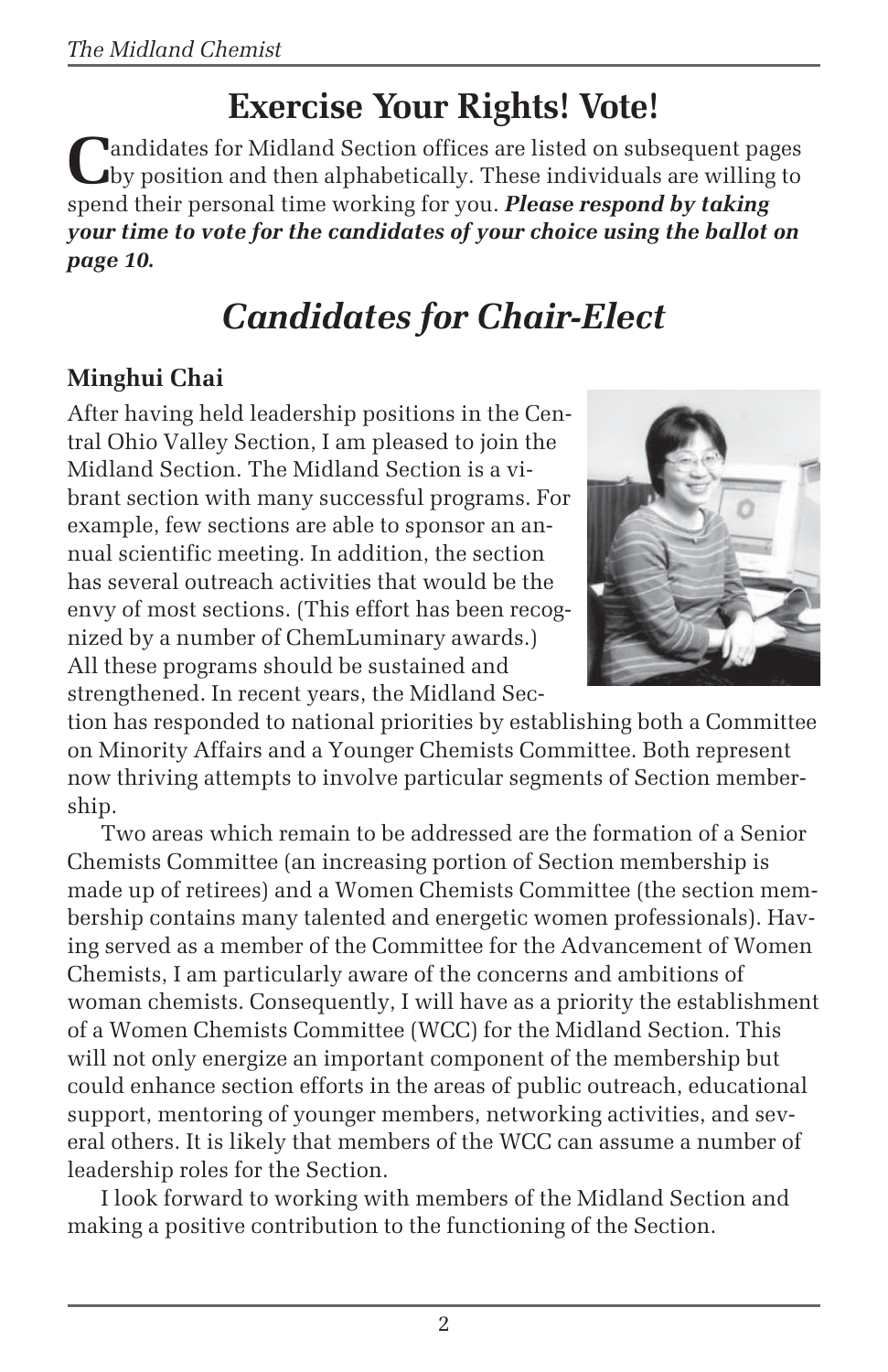**Educational Background:** The University of Akron, Ph.D. (Analytical Chemistry), 2000; Yunnan University (PRC), M.S. (Organic Chemistry), 1988; Anhui Normal University (PRC), B.S. (Chemistry), 1985.

**Professional Experience:** Central Michigan University, Mt. Pleasant, MI, Assistant Professor, 2003–present; Marshall University, Huntington, WV, Assistant Professor, 2000–2003; The University of Akron, Akron, OH, Research Assistant, 1995–2000; Mount Union College, Alliance, OH, Visiting Professor, 1994–1995; Anhui University, Hefei, Anhui, PRC, Instructor, 1988–1994.

**Activities in Professional Societies**: ACS member, 1996–present; AX member, 2000–present; Chair-Elect, ACS Central Ohio Valley local section, 2003; Treasurer, ACS Central Ohio Valley local section, 2002; Secretary, ACS Central Ohio Valley local section, 2001; Proposal Reviewer and Panel Reviewer for NSF; Proposal reviewer for Cooperative Grants Program of the U.S. Civilian Research and Development Foundation (CRDF); Reviewer for the ACS Symposium Series; Reviewer for *Journal of Chemical Education*; A Member of COACh (Committee on the Advancement of Women Chemists)

**Activities as Consultant:** High Resolution NMR Services with Supelco Inc., Marathon Ashland Petroleum LLC, BASF, etc.

### **Pat Smith**

Our Section has a lot to be proud of. It is active and creative, a model section for the ACS. The passion for the ACS, which I share with many in this Section, is to see it continue to offer the finest in scientific content to its membership. I have been active in the ACS because of its high-caliber scientific excellence and its relevance to my interests. We must be vigilant, as a local section, to maintain this scientific excellence, and we need to work hard to keep its content relevant to our



membership. I especially like the idea of topical symposia and speakers for achieving this purpose. The "Green Chemistry" theme at the Fall Scientific Meeting is an example of the relevant scientific forums I would promote. I believe that membership in our section will correlate with our program's scientific excellence and relevance.

We have many retirees in our section who possess considerable untapped experience and talent. I believe that we should more actively target their needs such that we could benefit from their wisdom and participation. We should also continue our deliberate community outreach, as epitomized by our activities at the Midland County Fair this summer, Sci-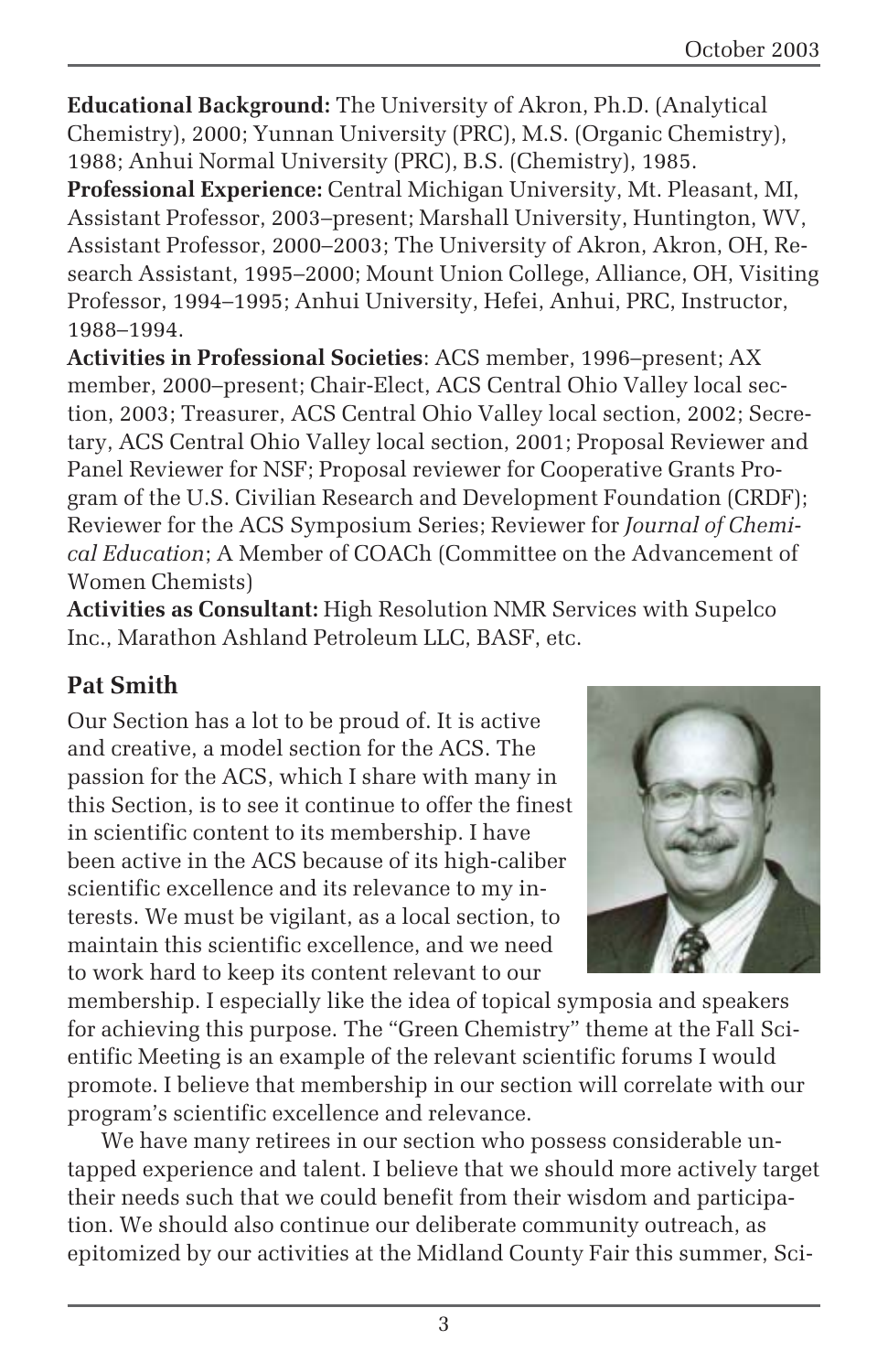### *The Midland Chemist*

Fest, Project SEED, and National Chemistry Week.

Finally, we need to creatively provide career services to students and others looking for employment in the chemical industry. We should promote collaborative arrangements between local universities and industry, which play an important role in training and mentoring students for careers in industry.

**Current Position:** Scientist, Analytical Sciences Laboratory, The Dow Chemical Co., responsible for new business development for raw materials from renewable sources for chemicals and plastics.

**Education:** A.S., Flint Community Junior College, 1970; B.S., Chemistry, Michigan State University, 1972; M.S., Physical Chemistry, Michigan State University, 1974; Ph.D., Physical Chemistry, Michigan State University, 1978.

**Work History:** 2000–present, Analytical Sciences, Polymer Characterization Group, 1998–2000; Cargill Dow Polymers, 1978–1998; Analytical Sciences, 1976–1978; Michigan State University (Dow Scholarship), Ph.D., 1974–1976; Analytical Sciences. Co-author of over 400 Dow technical (CRI) reports, 70 external to Dow publications and 1 patent. An Adjunct Professor at Central Michigan University, a member of the American Chemical Society, Polymer Chemistry Division, and the Society of Plastics Engineers.

**Awards:** Midland Chapter Sigma Xi Award for Outstanding Research Publication, 1987; Midland Chapter ACS Award for Outstanding Achievement and Promotion of the Chemical Sciences, 1998; Dow Analytical Science's V.A. Stenger Award, 1984; Dow Michigan R&D Scientists' Award, 1994; Flint Community Junior College Freshman Chemistry Award, 1969.

**Service to ACS:** Joined ACS in 1974; Director, Midland Section, 2003; ACS Fall Scientific Meeting, Midland Section (1978–1989, 1998, 1999, 2002, 2003); Keynote Speaker Committee, 1982, 2002, 2003; "Green Chemistry" Symposium Co-Organizer, 2003; Toronto National ACS Meeting: Symposium Organizer on NMR Characterization of Macromolecules, 1998; National ACS Meeting, San Francisco, CA, NMR Symposium Organizer, 1997; Chair of ACS Committee on Continuing Education, 1991; Twenty-Second Central Regional ACS Meeting; Physical Chemistry Symposium Chairman, SVSU, 1990; Given courses on NMR spectroscopy at Central Michigan University (1990, 1992); Central Regional ACS Meeting (1990); and at Howard University (1985, 1986, 1987, 1988, 1990, and 1991).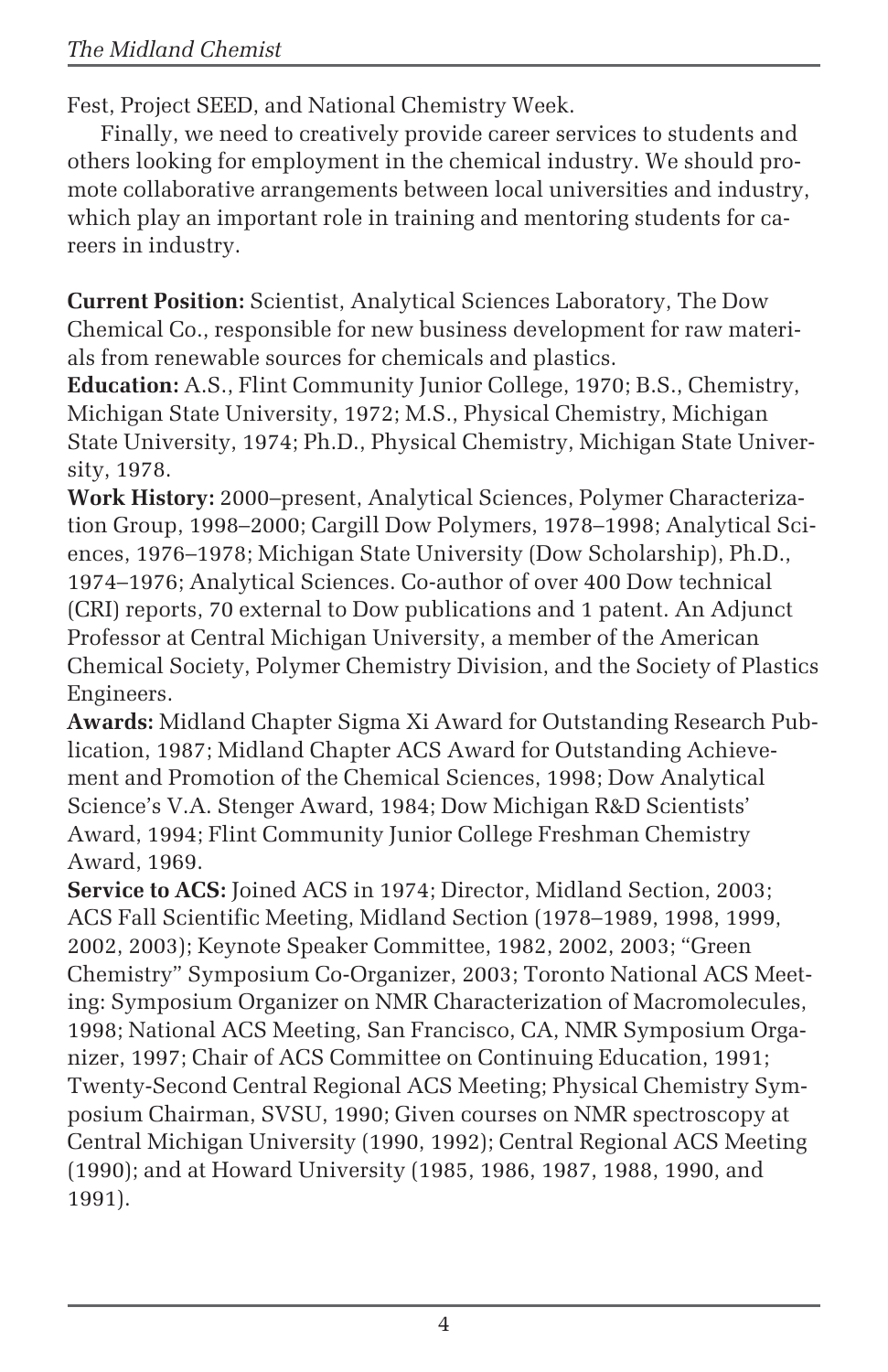# *Candidates for Secretary*

### **Pamela R. Halpin**

Ph. D. Chemistry, Northern Illinois University, 2001; B.S. Chemistry, Indiana University, 1996. Employed by Dow Corning since 2002; current position as Senior Analytical Chemist in Analytical Sciences. Served as student liaison, poster session chair, and board member at large of Chicago section of Society for Applied Spectroscopy (SAS), 1998–2001.

### **Debra A. McNett**

Currently pursuing M.S. in Chemistry, Central Michigan University; B.S. Chemistry, Central Michigan University, 1991. Employed by Dow Corning since 1997, presently as Analytical Specialist in the Health and Environmental Sciences (HES) department. Previously employed at The Dow Chemical Company's HES group 1991–1997. Member of local ACS section for the majority of career both as a student and a professional in industry and would like the opportunity to make a contribution toward the success of our local ACS section.

# *Candidates for Treasurer*

### **Doug Beyer**

B.S., Chemistry, Michigan State University, 1974; M.S., Organic Chemistry, University of Wisconsin, 1975. Various research appointments, Dow Corning Corporation, The Dow Chemical Company, Swedish Forest Products Research Institute, 1969–1974. Held various research positions within The Dow Chemical Company, 1975–present. Current position: Research Associate, Saran Barrier Systems R&D. Volunteer, business, and finance advisor, Junior Achievement—Midland, company program, 16 years. ACS activities: Joined 2000, currently Midland Section treasurer (2001–03), served on various scientific meeting committees.

### *We're responsible . . .*

In 1988, the American Chemistry Council (ACC) launched Responsible Care® to respond to public concerns about the manufacture and use of Chemicals. Through this initiative, Dow Corning Corporation and other ACC members and partners are committed to continually improving our responsible management of chemicals.

We're responsible because we care.

#### **DOW CORNING**



© 2001 Dow Corning Corporation. Dow Corning is a registered trademark of Dow Corning Corporation. Responsible Care is a registered service mark of the American Chemistry Council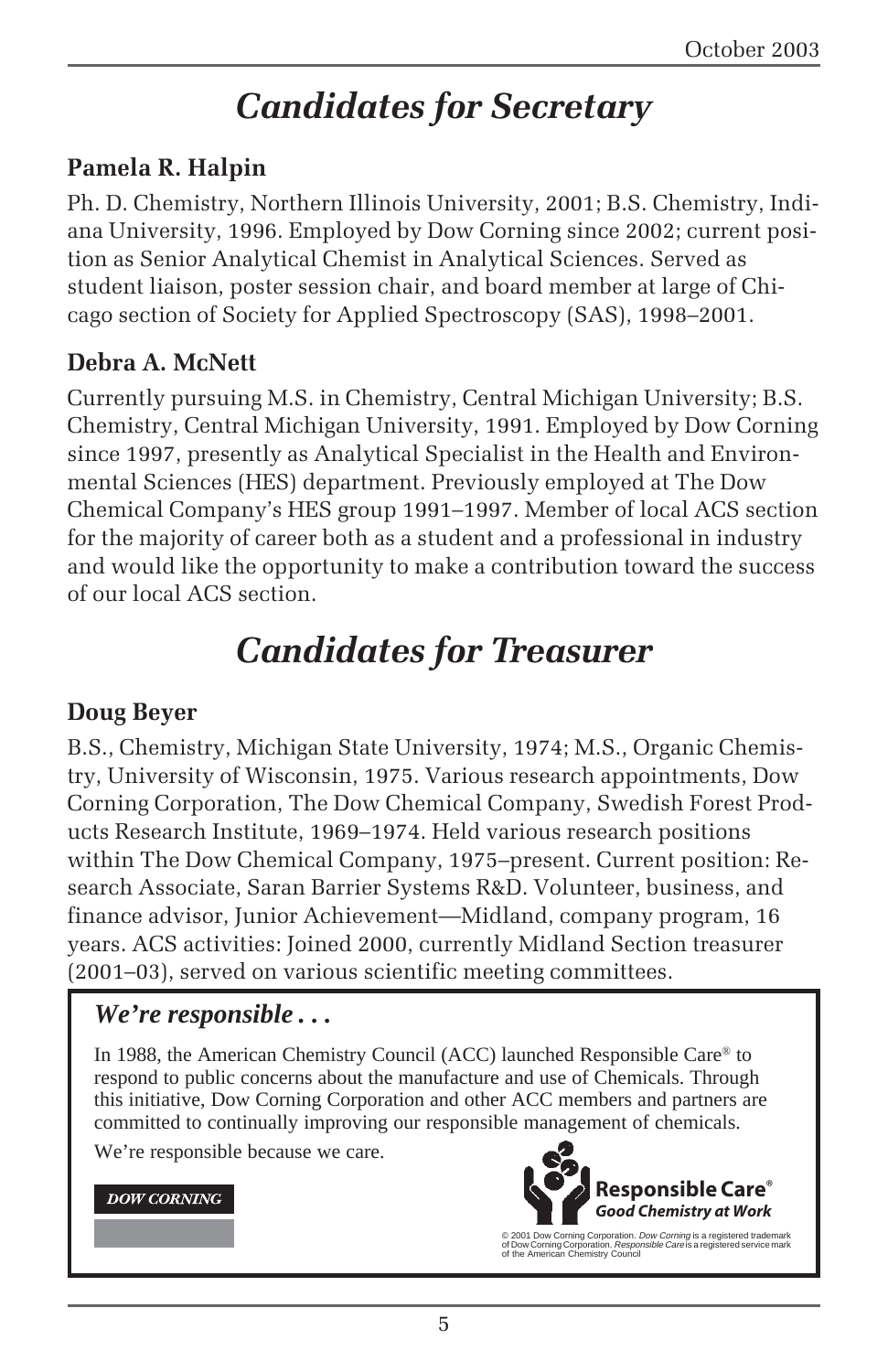### **Sheng Wang**

Sheng Wang received his B.S in Chemistry in 1986 from Wuhan University in China. After he obtained his M.S. in Polymer Science from the Institute of Chemistry, Chinese Academy of Sciences, he worked 4 years as a research associate in the same institute. He then worked about 2 years at Max-Planck Institute for Polymer Research in Mainz as a visiting scientist. He obtained his Ph.D. in Polymer Chemistry in 2000 from Virginia Polytechnic Institute and State University under the supervision of Professor James E. McGrath. He has been employed by Dow Corning Corporation as an associate research specialist since 2000. He has been an active ACS member since 1998 and has presented his research work several times in the National ACS meetings and workshops. He has also be a member of other societies, such as MRS and Sigma Xi.

# *Candidates for Chair, Nominations and Elections Committee*

### **Maneesh Bahadur**

Ph.D. Chemistry, University of Vermont, 1991. Employed by Dow Corning Corporation since 1996; current position as Senior Development Associate in New Venture Business, Photonics Solutions Group. Served as chairperson for S&T seminar program for 2002–2003. Duties include: coordinating seminar activities globally for the Dow Corning Corporation. ACS activities: member of Polymer Division membership committee. 2002–present. Duties include increasing awareness of the polymer division and contacting ACS members for recruitment into polymer division.

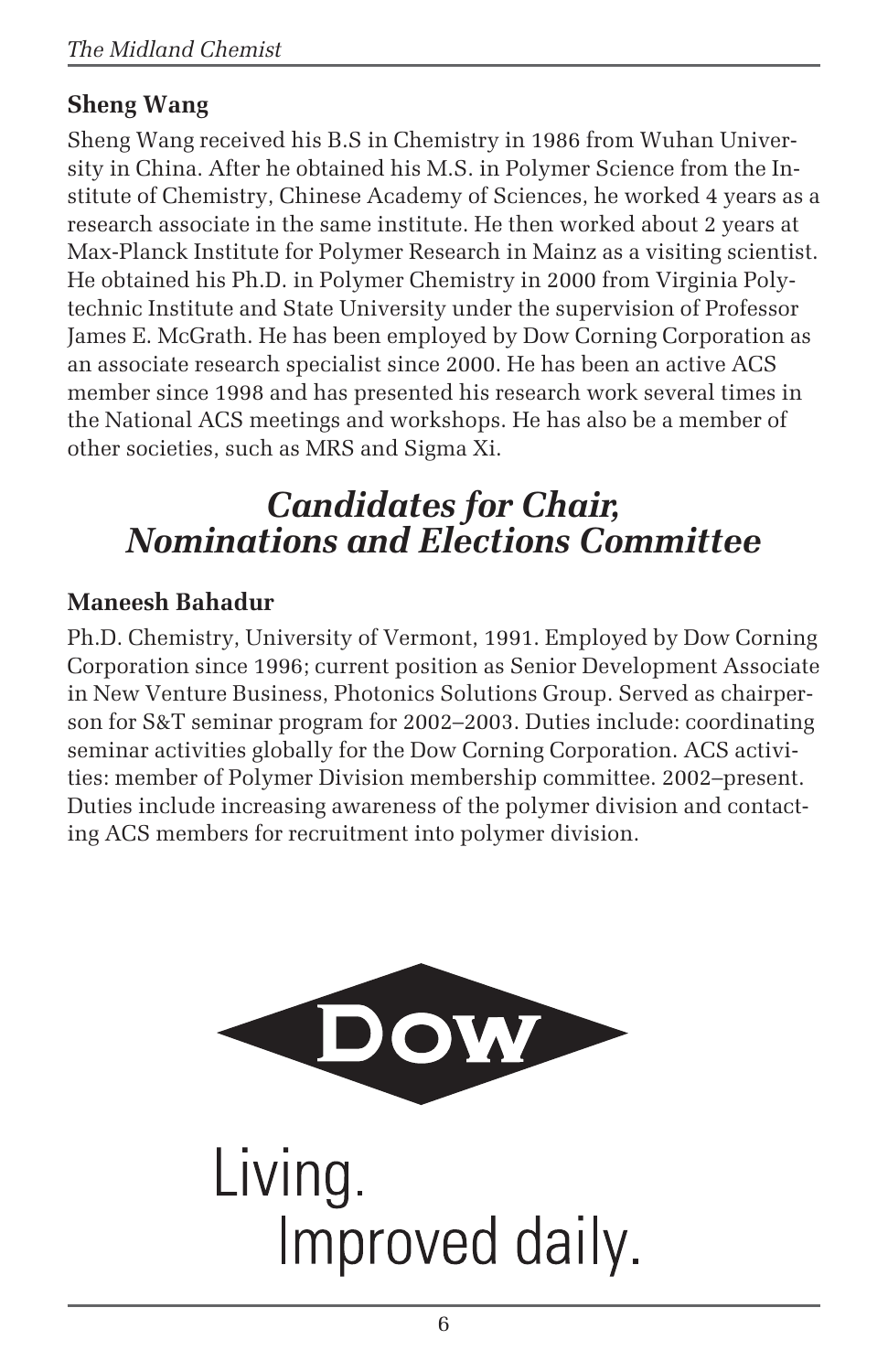### **Greg Becker**

Greg received a B.S. in Chemistry from Central Michigan University in 1999 after obtaining an A.A.S. in Industrial Chemistry Technology from Ferris State University in 1989. Greg has been with Dow Corning Corporation since 1998. His current position is chemist in the Science & Technology—Global Resin Technology Development group. He performs synthesis, characterization, and development of new materials for electronics applications. Before joining Dow Corning, Greg worked for The Dow Chemical Company in the Electronics Materials Development group from 1992 to 1998. He also worked several years for DowElanco in metabolism research. In the past Greg has been a member of the MMTG and also the Midland section of the ACS.

# **Candidates for Director**

### **Steven P. Christiano**

B.A., Chemistry from SUNY at Buffalo, 1978; Ph.D., Inorganic Chemistry from Michigan State University, 1983. Employed by Dow Corning Corporation since 1991. Current position; Senior Research Specialist. I have been a member of ACS 18 years and am a member of the ACS Colloid and Surface Chemistry Division. I think it is high time that I became involved in my ACS.

### **Andrew M. Chubb**

Ph.D. Organic Chemistry, Iowa State University (Ames, IA), 2003; A.B. Chemistry (Minor: Classics), Washington University (St. Louis, MO), 1995. Assistant Professor of Chemistry, Saginaw Valley State University, 2002–present. Research interests include nerve-agent antitoxins, organosilicon and -germanium chemistry, and materials chemistry. Member, ACS (Organic Division), 1995–present. Member, Teaching and Learning with Technology Roundtable, 2002–present. Representative, Graduate Student-Faculty Liaison Committee, 1999–2001. Duties included meeting with faculty representatives to address issues related to program development, creating a graduate student "Survival Manual," and organizing seminars.

### **Jennifer Dingman**

I am earning an M.S. degree from Central Michigan University (completion Dec., 2003) in Polymer Chemistry (Thesis: "Hydrosilation Catalysis Using New and Unique Platinum Complexes," presented at The Organosilicon Symposium, 2003) and my BS degree is in Biology from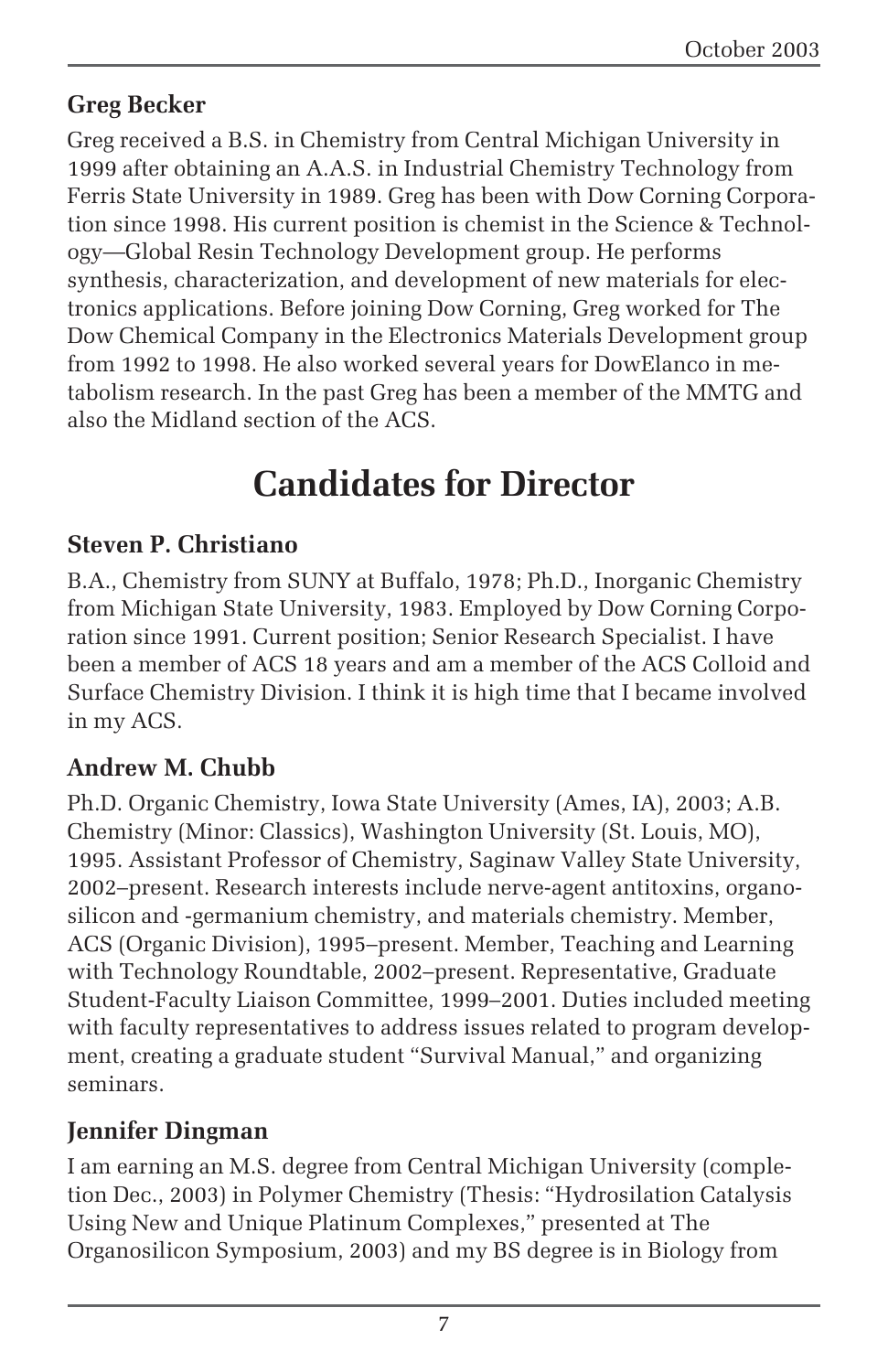Alma College (1996, Thesis: "Reconstruction of Pre-settlement Forest Patterns of the Bad River Watershed," presented at the Michigan Academy of Science, Arts, and Letters). I have been employed by Dow Corning Corporation since November of 1998, and my current position involves working as an Industry Chemist in the Life Sciences AETS group focusing on helping our customers use silicones in the personal care market, as well as providing technical training to our national silicone distributors. From 1998–2002 I worked as an NMR Spectroscopist in the Dow Corning Analytical Sciences Department. Other work experience includes product development for Amway Corporation and product support for DowBrands. Served as Dow Corning Corporate Site Leader for United Way Campaigns and Fall Day of Caring for 2000–2003. ACS member since 1998.

### **Petar R. Dvornic**

B.S., Chemical Technology and Metallurgy, 1972, University of Belgrade; M.S., Macromolecular Chemistry, 1975, University of Belgrade; M.S., Polymer Science and Engineering, 1978, University of Massachusetts, Amherst; Ph.D., 1979, University of Massachusetts, Amherst. Postdoctoral fellow in 1979–80 and a Visiting Scientist in 1985 at the Polymer Science and Engineering Department of the University of Massachusetts, Amherst, 1979–80. In 1980 joined the Institute of Chemistry and Technology of the University of Belgrade and went through the ranks from Research Scientist (1980–83) to Senior Research Scientist (1983–88) to the Head of the Polymeric Materials Department (1988–93). From 1985–93: Associate Professor of Polymer Chemistry at the Department of Chemistry of the University of Belgrade. Joined Michigan Molecular Institute, MMI, in 1993 and rose from Associate Scientist (1993–94) to Senior Associate Scientist (1994–95) to Research Scientist (1995–99) to Senior Research Scientist (1999–present). Appointed Professor of Polymer Chemistry at MMI in 1999, Adjunct Professor to Central Michigan University, Mt. Pleasant, MI, (1993–present) and Adjunct Professor Michigan Technological University, Houghton, MI, (1993–present). Member of ACS since 1977. Chair of the Midland Section Awards Committee 2003.

### **Sharyl A. Majorski-Briggs**

M.A. Chemistry, Wayne State University, 1991; B.S. Chemistry, Central Michigan University, 1986. Employed by Central Michigan University since 1991; current position as Laboratory Coordinator. Served as secretary for Midland Section ACS during 2003. Served on the Chemistry Olympiad Program 2002–2003. Duties included conducting mailings, preparing necessary chemicals for the examination, overseeing the examination and presenting awards at recognition ceremony. Served as ACS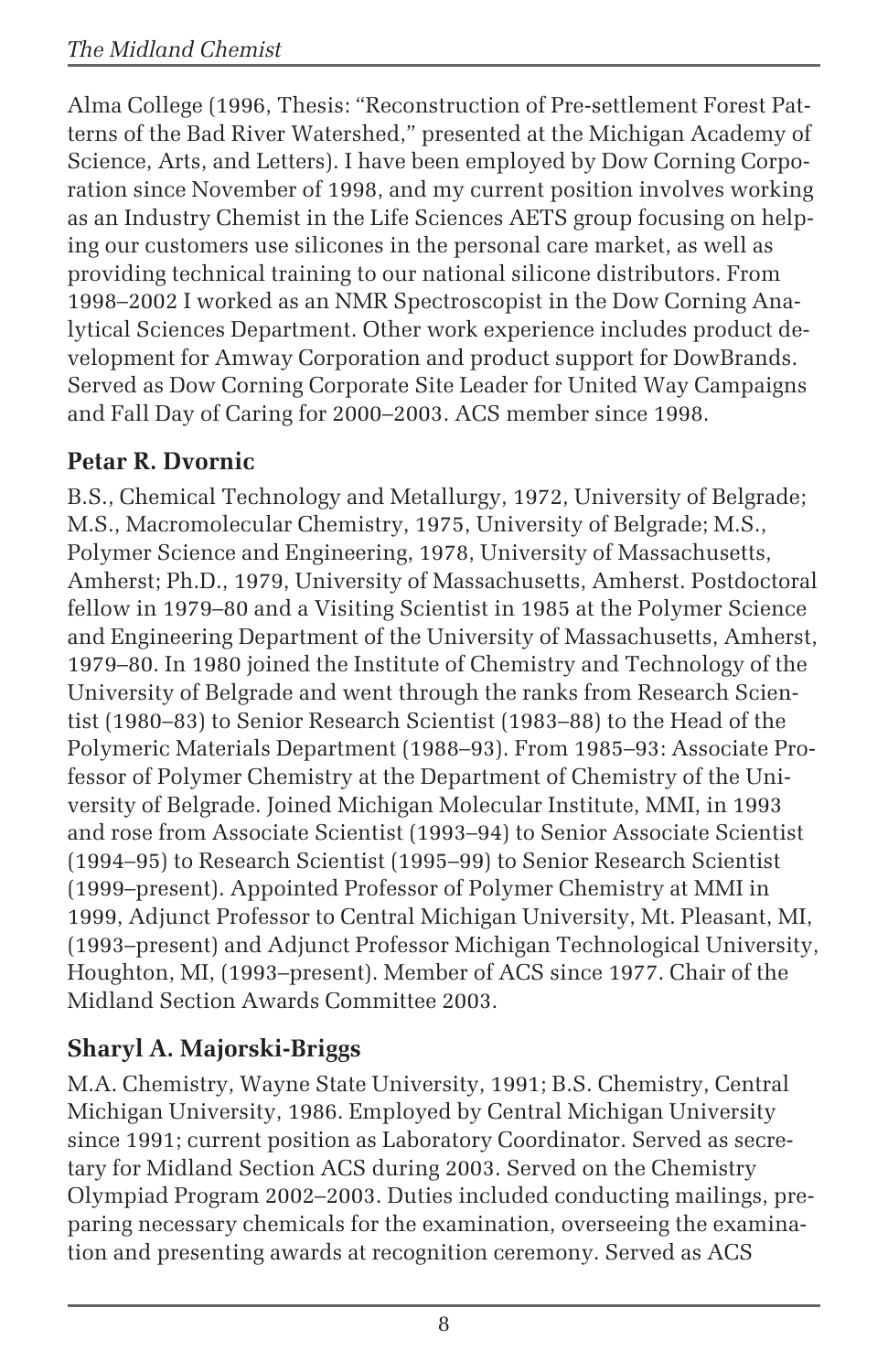faculty advisor to the student affiliates at CMU during 2002–2003.

### **Don Miller**

B.S., Wayne State University, 1950; M.S., Central Michigan University, 1974; QC Chemist at Irwin Neisler Co., 1950–54; Polymer analysis, production, and environmental studies at The Dow Chemical Co., 1954–85; Vent sampling and analyis for both The Dow Chemical Co. (1986–88) and Dow Corning Corp. (1989–93); Volunteer work for Habitat for Humanity, Midland Recycling Center, Fun Zone, restoration of Midland Courthouse murals; Morningside Condominium Association Board of Directors (1995– 99) as both secretary and president; volunteer work for Midland Center for the Arts, Hall of Ideas (2000–present).

ACS activities: Joined ACS in 1952; program committee, Midland Section ACS Meetings, 1959–60; ACS booth at Midland County Fair (1991– 98); organized retirees to work daytime shift at ACS booth at Midland County Fair (1992–98); Midland Section Board (1995–99), director; instrumental in establishing Midland Section Career Services Program (1997); Career Services and Professional Committee (1997–present), chair (2001– present); 2000 Fall Scientific Meeting Committee (keynote speaker and panel discussion committees); ACS Kids & Chemistry Program (2000–02).

### **Charles W. Olsen, Jr.**

Presently global fluorosilicone market specialist within Dow Corning's Silicone Elastomers Group. Olsen has worked as a manufacturing engineer and a senior materials and process engineer, spent seven years working on the space shuttle program solid fuel rocket boosters for Thiokol Corp. and developed and commercialized silicone polyurethane hybrid polymers for Allied Signal (Honeywell). He received a bachelor's degree in chemical engineering from the University of Washington in 1985, and a master's of science degree in management of technology from Stevens Institute of Technology. Olsen joined Dow Corning Corporation in 1996.

### **David L. Stickles**

A.A.S. in Industrial Chemistry from Ferris State University, 1973; Employed by Dow Corning Corporation 1973–2002; Retired in 2002. Currently working as a contractor at Dow Corning. Served as Secretary for the Midland Section of the ACS in 2001, currently a Director of the Midland Section ACS, and Sci-Fest Co-Chair for the Midland Section of ACS from 1996–present. Member of Mid-Michigan Technician Group (MMTG) since its inception in 1990/1991, have served as Chair, Chair-Elect, Secretary, Elected Delegate, and Director for MMTG. Served as Secretary for the TECH Division of the ACS for 2002.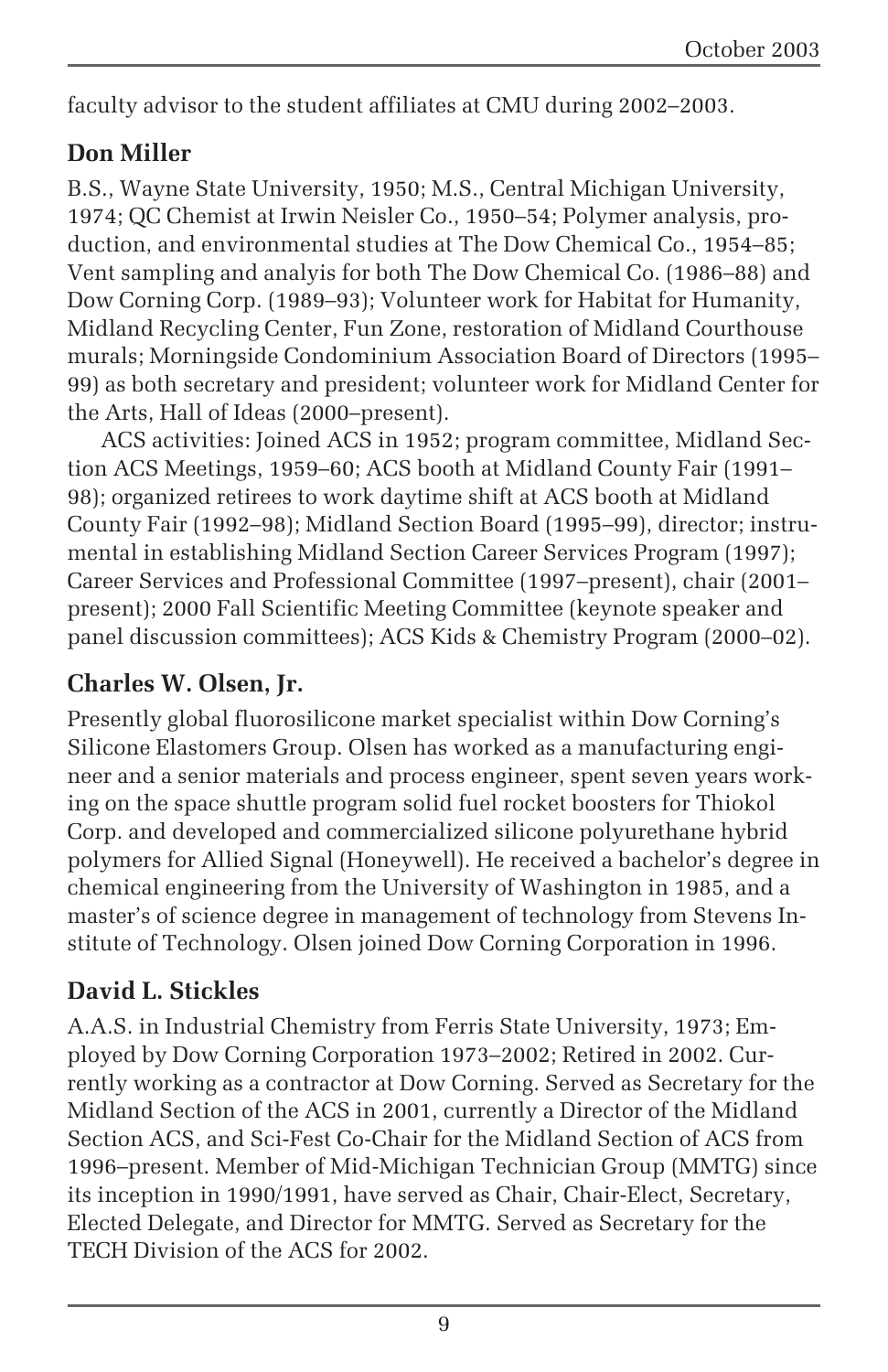# **Ballot for Election of 2004 Midland Section ACS Officers**

- 1. Vote for the candidate of your choice, selecting one for each office except as noted.
- 2. IMPORTANT: To maintain anonymity, **do not sign** the **ballot** or the **inner** ballot **envelope**.
- 3. Place the ballot in the ballot (inner) envelope. Place the ballot envelope in the return envelope and sign and print your name on the return (outer) envelope. You **must sign** your name on the **outer envelope** to have your ballot counted. See #4 below.
- 4. In order to vote, one must be a member or associate member in good standing with the ACS. Affiliates are ineligible to vote according to National ACS bylaws.
- 5. Ballots must be received at the address below **on or before October 24, 2003.**

Gary Kozerski, Chair Midland Section ACS Nominations & Elections Committee 2200 W. Salzburg Rd. Mailstop DC 40A15 Dow Corning Corporation Midland, MI 48686-0994

| <b>BALLOT</b>                                                      |                                    |  |  |
|--------------------------------------------------------------------|------------------------------------|--|--|
| <b>CHAIR-ELECT</b> (vote for one)                                  |                                    |  |  |
| <b>□</b> Minghui Chai                                              | $\Box$ Pat Smith                   |  |  |
| <b>SECRETARY</b> (vote for one)                                    |                                    |  |  |
| $\Box$ Pamela R. Halpin                                            | $\Box$ Debra A. McNett             |  |  |
| <b>TREASURER</b> (vote for one)                                    |                                    |  |  |
| $\Box$ Doug Beyer                                                  | $\Box$ Sheng Wang                  |  |  |
| <b>CHAIR, NOMINATIONS &amp; ELECTIONS COMMITTEE</b> (vote for one) |                                    |  |  |
| □ Maneesh Bahadur                                                  | $\Box$ Greg Becker                 |  |  |
| <b>BOARD OF DIRECTORS</b> (vote for four)                          |                                    |  |  |
| $\Box$ Steven P. Christiano                                        | <b>□</b> Sharyl A. Majorski-Briggs |  |  |
| $\Box$ Andrew Chub                                                 | $\Box$ Don Miller                  |  |  |
| <b>Q</b> Jennifer Dingman                                          | <b>□</b> Charles W. Olsen, Jr.     |  |  |
| $\Box$ Petar R. Dvornic                                            | <b>Q</b> David L. Stickles         |  |  |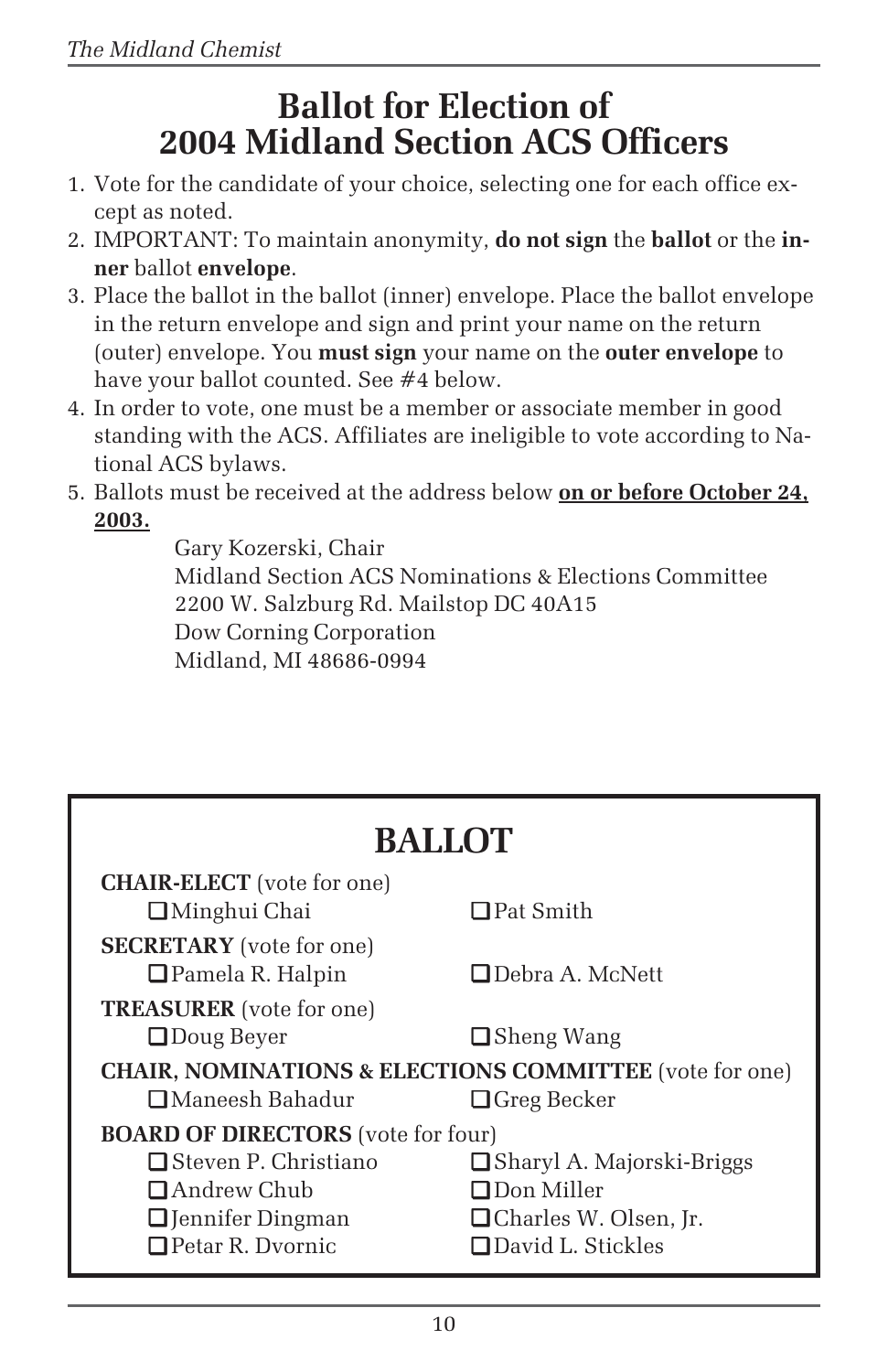# **59th Midland Section ACS Fall Scientific Meeting Program**

Workshops Career Panel Discussion Keynote Address Symposia Poster Sessions Vendor Exposition Post-Meeting Social

October 17, 2003 11:00 a.m.–5:00 p.m.

Employee Development Center The Dow Chemical Company Midland, MI

2003 Fall Scientific Meeting American Chemical Society-Midland Section reen Chemist



East bound traffic on Business 10 should first exit to side streets before reaching the Saginaw Road overpass.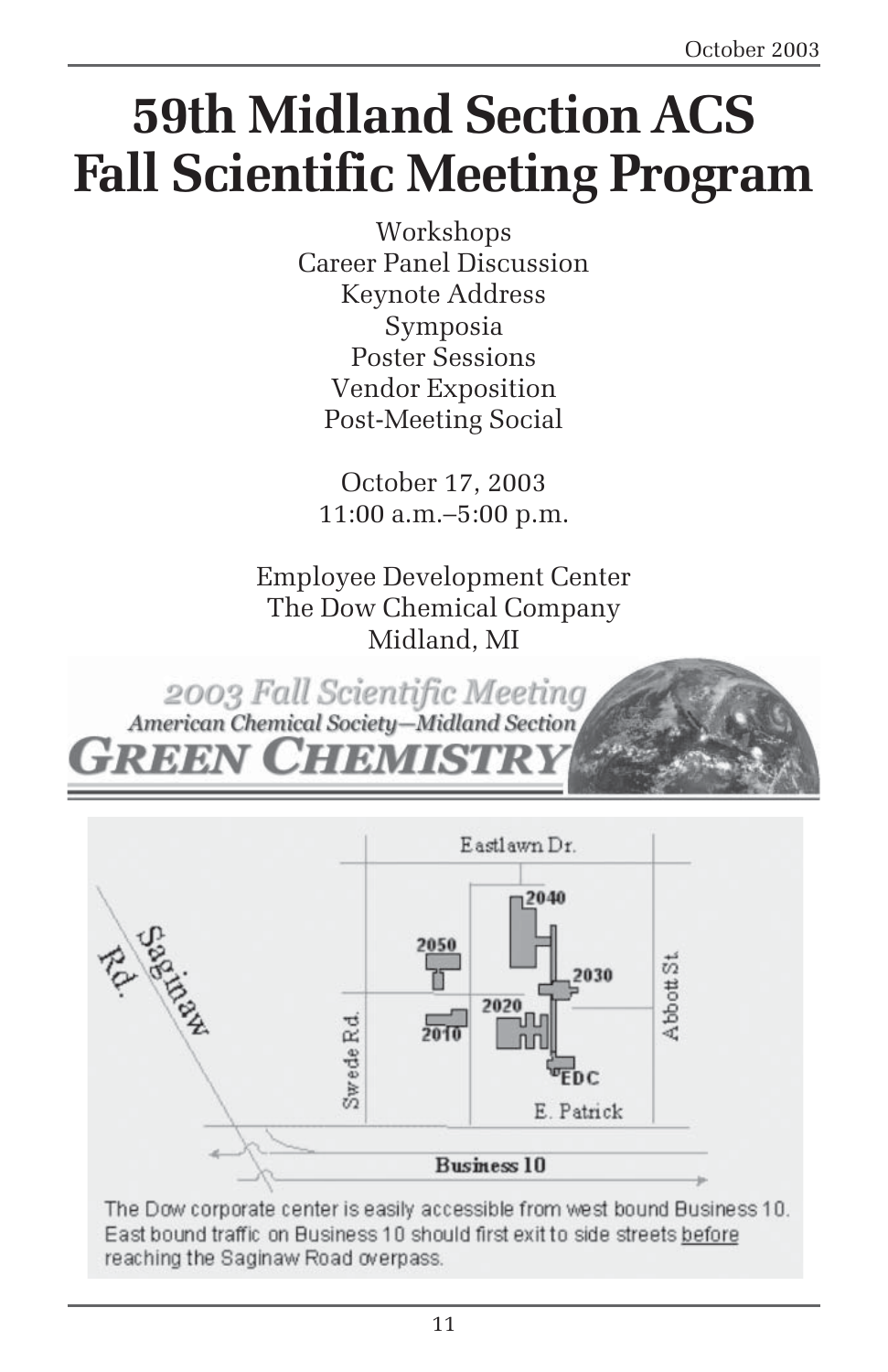### *Welcome!*

We welcome you to the 59th ACS Midland Section Fall Scientific Meeting.<br>There is an incredible number of "Green Chemistry" options planned for the day, so please feel free to attend some or all of the events.

Even before the meeting starts we will present a workshop brought to us by the US Environmental Protection Agency and the ACS Green Chemistry Institute, "Green Chemistry Principles, Practice, and Economics." The Fall Scientific Meeting itself gets underway at 11:00 a.m. with lunch, graciously provided by The Dow Chemical Company. There will be a workshop on Microsoft® Word 2002 and a panel discussion on career development taking place during the lunch hour. You're welcome to take your lunch with you to these presentations. Also, the exposition will be in full swing. Please stop by the vendor booths and don't forget about the prize baskets that will be given away. Also, don't miss the poster session featuring exciting research from local universities and corporations.

The formal portion of the meeting gets underway at 1:00 p.m. with the welcome and awards presentation by the Midland Section of the ACS. We are honored to have the 2003 Presidential Green Chemistry Award recipient, Richard Gross of Polytechnic University, to deliver our keynote address. An excellent line-up of speakers follows in the areas of Renewable Materials and Green Processes. A post-meeting social will follow the meeting at Oscar's with free appetizers and beverages. All are invited. This social is sponsored by our exposition vendors and is an excellent way to catch up with old friends, meet some new ones, and relax from the rigors of what will be an informative meeting.

Last but not least, it's time to share the praise and gratitude to everyone who helped make this event possible. First to The Dow Chemical Company, especially Rick Gross for donating the use of these world-class facilities and for donating the superb lunch. A special thanks goes out to all of our vendors. The 2003 FSM organizational volunteers, listed below, did a wonderful job in organizing their venues. Please extend your personal gratitude to them as well. To the speakers, poster presenters, and vendors, thank you for providing the reason to meet. Finally, thank *you* for participating in the 59th Midland Section ACS Fall Scientific Meeting. We hope you find the meeting professionally and personally rewarding.

Sincerely,

Wendy Flory and Dale LeCaptain Co-Chairs, 2003 ACS Fall Scientific Meeting

Committee Volunteers:

| Speakers     | Pat Smith, Whitney Conner, Mindy Keefe                           |
|--------------|------------------------------------------------------------------|
| Workshops    | Gretchen Cole, Ann Birch, Don Miller, Gary Kozerski              |
| Posters      | Houxiang (Sean) Tang, Brad Fahlman                               |
| Locations    | Becky Lorenz, Dan Dermody, Buford Lemon                          |
| Registration | Mike Johnson, Yang Cheng, John Tsavalas, Kate Austin, Maria Ngo, |
|              | Kristin Prokopenko, Pamela Slavings, and Maria Ngo               |
| Program      | Ann Birch                                                        |
| Exposition   | Wendy Klein, Pamela Slavings, Diana Mitchell, Gary Kozerski      |
| Publicity    | Carrie Briggs, Teresa Sanchez-Orvosh, Danielle Gingerich         |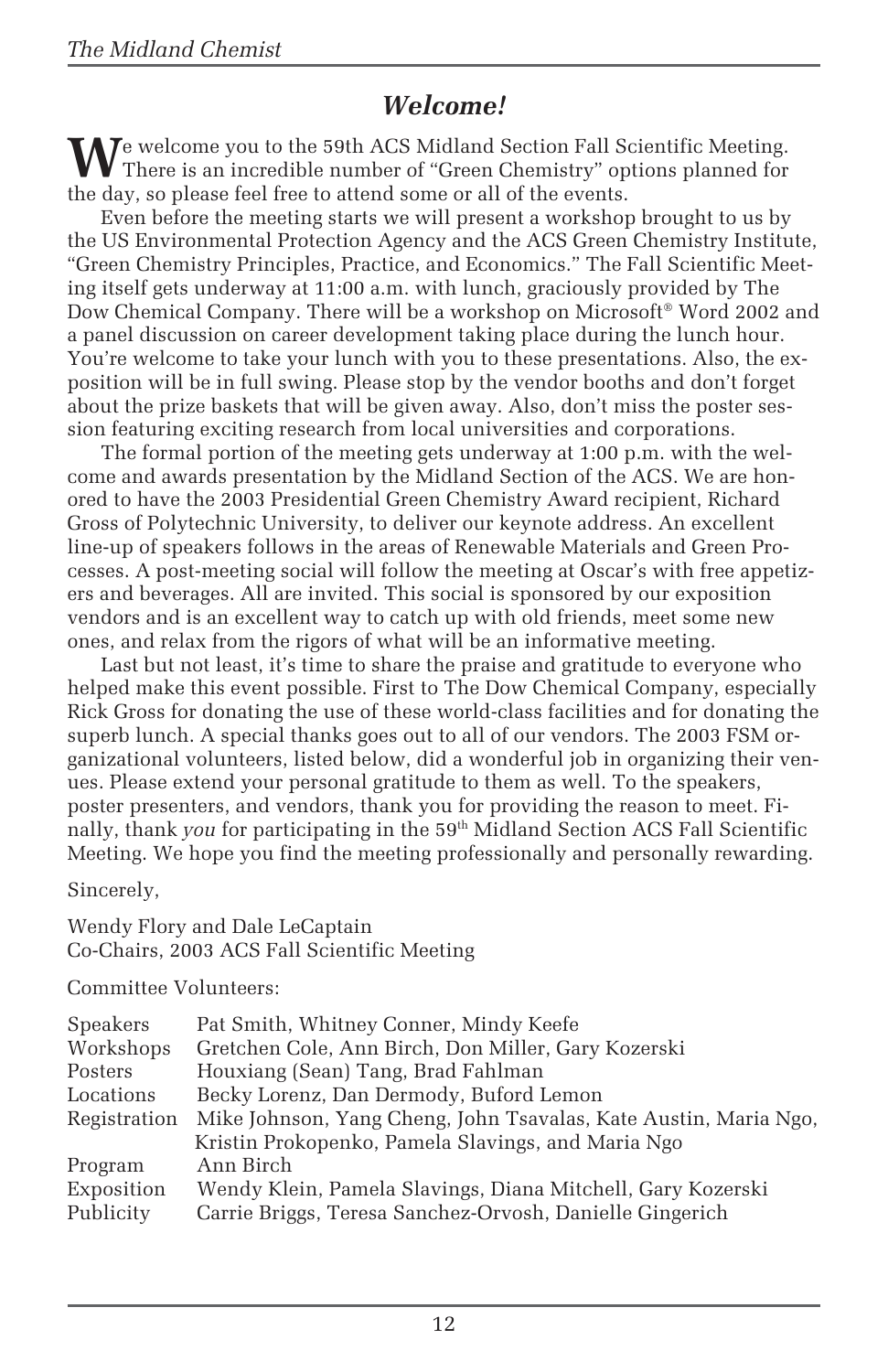### *Registration*

The doors to EDC will be open beginning at 7:30 a.m. for those attending the Green Chemistry Workshop. Registration for the Fall Scientifc Meeting will begin at 10:30 a.m. However, we strongly recommend that you preregister at the ACS web site:

#### http://membership.acs.org/M/Midl

Click on the Fall Scientific Meeting banner and then on Registration. By doing so, we will have a name tag prepared for you and you will avoid the lines that form at registration the morning of the meeting. Preregistration ends October 10.



| $8:00-11:00$ a.m.             | Green Chemistry Workshop <sup>‡</sup> (room A)                   |                                                   |                       |  |
|-------------------------------|------------------------------------------------------------------|---------------------------------------------------|-----------------------|--|
| 10:30 a.m.                    | Registration Begins (entrance)                                   |                                                   |                       |  |
| $11:00 - 11:25$ a.m.          | General Admission and Lunch <sup>*</sup><br>(AB and DE hallways) | MS Word Workshop <sup>‡</sup> (room A)            |                       |  |
| 11:25-11:50 a.m.              |                                                                  | MS Word Workshop <sup>‡</sup> (room A)            |                       |  |
| $11:50$ p.m.<br>$-12:50$ p.m. |                                                                  | Panel Discussion: "Career<br>Management" (room A) | Vendor                |  |
| $1:00-1:30$ p.m.              | Welcome/Section Awards (auditorium)                              |                                                   | Exposition            |  |
| $1:30-2:15$ p.m.              | Professor Richard Gross (auditorium)                             |                                                   | (rooms B&C)           |  |
| $2:15 - 2:25$ p.m.            | <b>Break</b>                                                     |                                                   | <b>Poster Session</b> |  |
|                               | Renewable Resources Session<br>(auditorium)                      | Green Processes Session<br>(room A)               | $(rooms\ D&E)$        |  |
| $2:25 - 2:50$ p.m.            | Ramani Narayan                                                   | Tony Kingsbury                                    | Authors present       |  |
| $2:50 - 3:15$ p.m.            | Greg Baker                                                       | John Nghiem                                       | from $11-1$           |  |
| $3:15 - 3:25$ p.m.            | <b>Break</b>                                                     |                                                   |                       |  |
| $3:25 - 3:50$ p.m.            | Larry Drzal                                                      | Dilum Dunuwila                                    |                       |  |
| $3:50 - 4:15$ p.m.            | Dave Henton                                                      | Dennis Miller                                     |                       |  |
| $4:15 - 4:40$ p.m.            | Ray Cocco                                                        | Greg Zeikus                                       |                       |  |
| 5:00-7:00 p.m.                | Social at Oscar's (140 East Main Street)                         |                                                   |                       |  |

*‡ Preregistration required, space limited.*

*\*Provided by The Dow Chemical Company*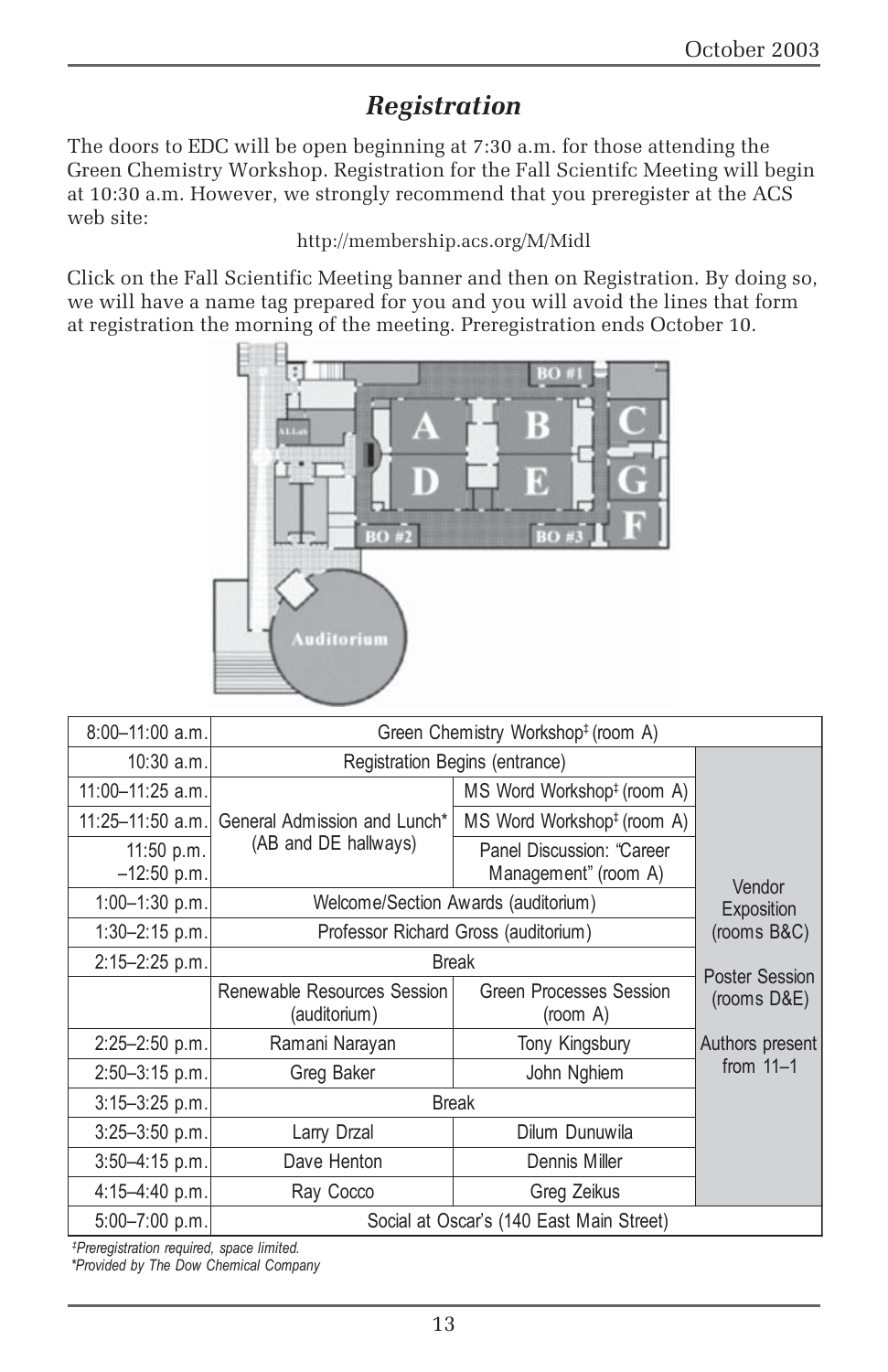### *Workshops*

#### **Green Chemistry: Principles, Practice, and Economics**

#### **Mary Kirchhoff**

Assistant Director, Green Chemistry Institute

#### **Larry Koskan** (invited speaker)

Green chemistry, the design of chemical products and processes that reduce or eliminate the use and generation of hazardous substances, is the most fundamental approach to pollution prevention. Green chemistry addresses the need to produce the goods and services that society depends on in a more environmentally benign manner. Life-saving pharmaceuticals can be produced while minimizing the amount of waste generated, plastics that biodegrade can be synthesized from plants, and reactions can be run in water rather than in traditional organic solvents by applying green chemistry principles to chemical products and processes. Green chemistry technologies have eliminated waste, improved safety, enhanced security, and saved industry money. This workshop will introduce the principles of green chemistry, provide industrial and academic examples of greener technologies, and highlight the economic benefits of adopting environmentally friendly processes. Please preregister for this workshop at http:// membership.acs.org/M/Midl.

#### **Using Microsoft® Word 2002 for Technical Documents**

#### **Ann F. Birch**

#### Editech, Midland, MI 48640

What's new in 2002? Microsoft Word 2002, that is. Many technical professionals have just recently updated to MS Word 2002 from earlier versions. This 20 minute presentation explores the new features that benefit technical writers and offers advice on dealing with the features that they may not find helpful. Please preregister for this workshop at http://membership.acs.org/M/Midl.

### *Panel Discussion*

#### **Career Planning and Management**

#### **Don Miller**

Panel Members: Bob Spears, Consultant, Right Management Consultants Megan McHenry, Marketing Manager, Mid-Michigan Health Deb Bergstrom, Vice-President of Operations, Dendritic Nanotechnologies

The panel will discuss:

- Career planning skills at both large and small companies
- Information for those considering alternate career paths (consulting, teaching)
- Tips on job searching (networking, interviewing, targeting the job market)

Come and hear strategies on how to take charge and manage your career, plus success stories of people who have been through major career changes.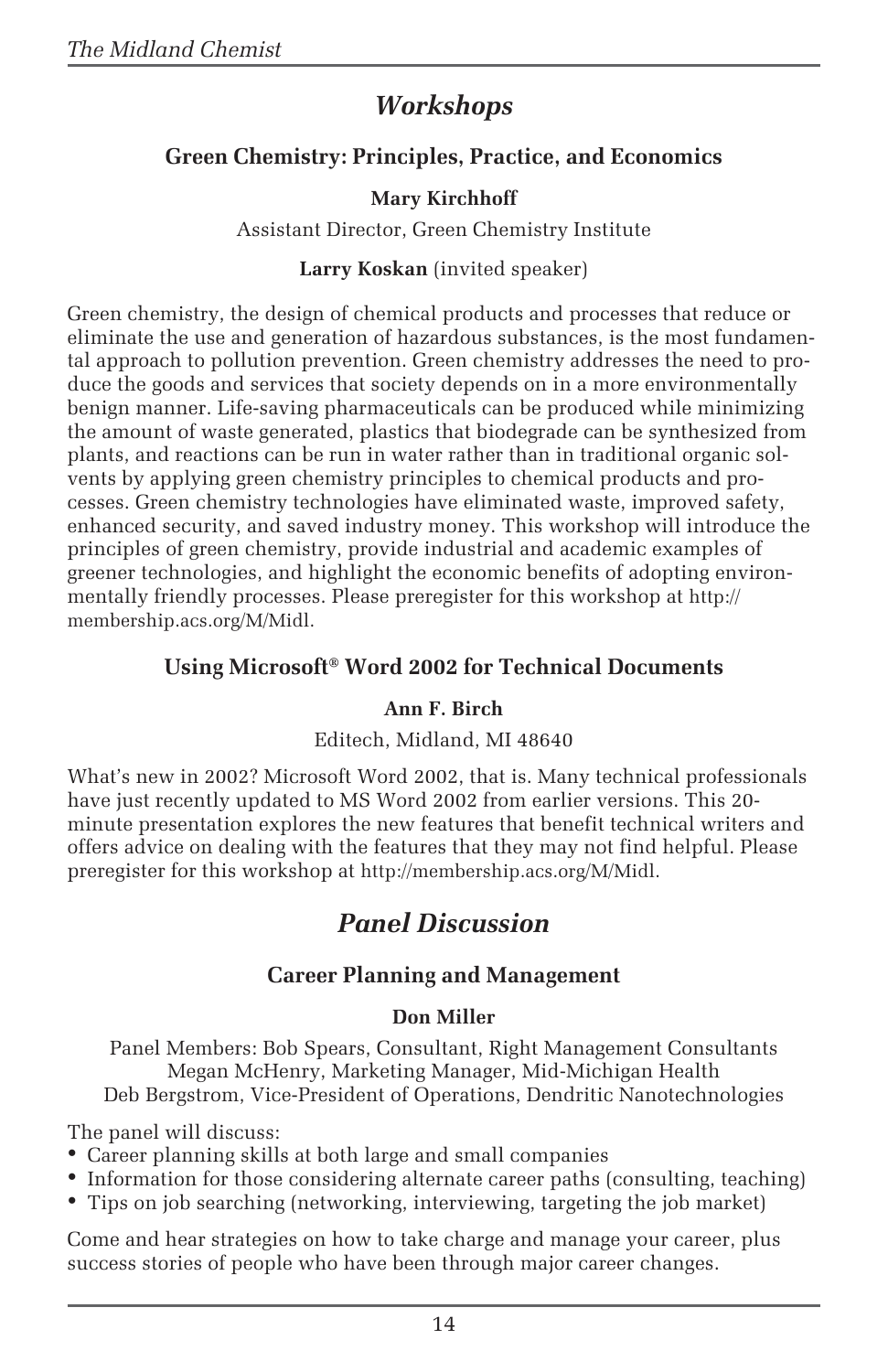### *Welcome*

#### **Wendy Flory and Dale LeCaptain**

Co-chairs, 2003 Fall Scientific Meeting

### *Presentation of 2003 Midland Section Awards*

#### **Mike Owen**

Chair, ACS Midland Section

#### **Outstanding Achievement and Promotion of the Chemical Sciences**

Each year the Midland Section honors an individual residing within the Section's geographical area who has demonstrated outstanding achievement and promotion of the chemical sciences. This award recognizes dedication and service to the chemical profession.

#### **Outstanding Service to the American Chemical Society**

The Section sponsors an annual award to a member to recognize outstanding service to the Midland Section of the ACS. This award recognizes achievement in the promotion of the goals of ACS.

#### **Outstanding Chemical Technician**

The Section presents an annual Outstanding Chemical Technician Award to an individual who has demonstrated an extremely high degree of professionalism as a chemical technician.

#### **Fifty-Year Members**

*Robert Cierzniewski Vernon Fauver Henry E. Hennis Robert L. Hotchkiss Donald Ingebrigtson I. Arthur Murphy Donald Petersen John Saam*

*Ted Selby*

### **Don't Forget Post-Meeting Social!**

Don't forget to join your colleagues at the post-meeting social at Oscar's Restaurant. Free appetizers and beverages will be available compliments of Midland Section—ACS and exposition vendors.

140 E. Main St., Midland

5:00–7:00 p.m., October 17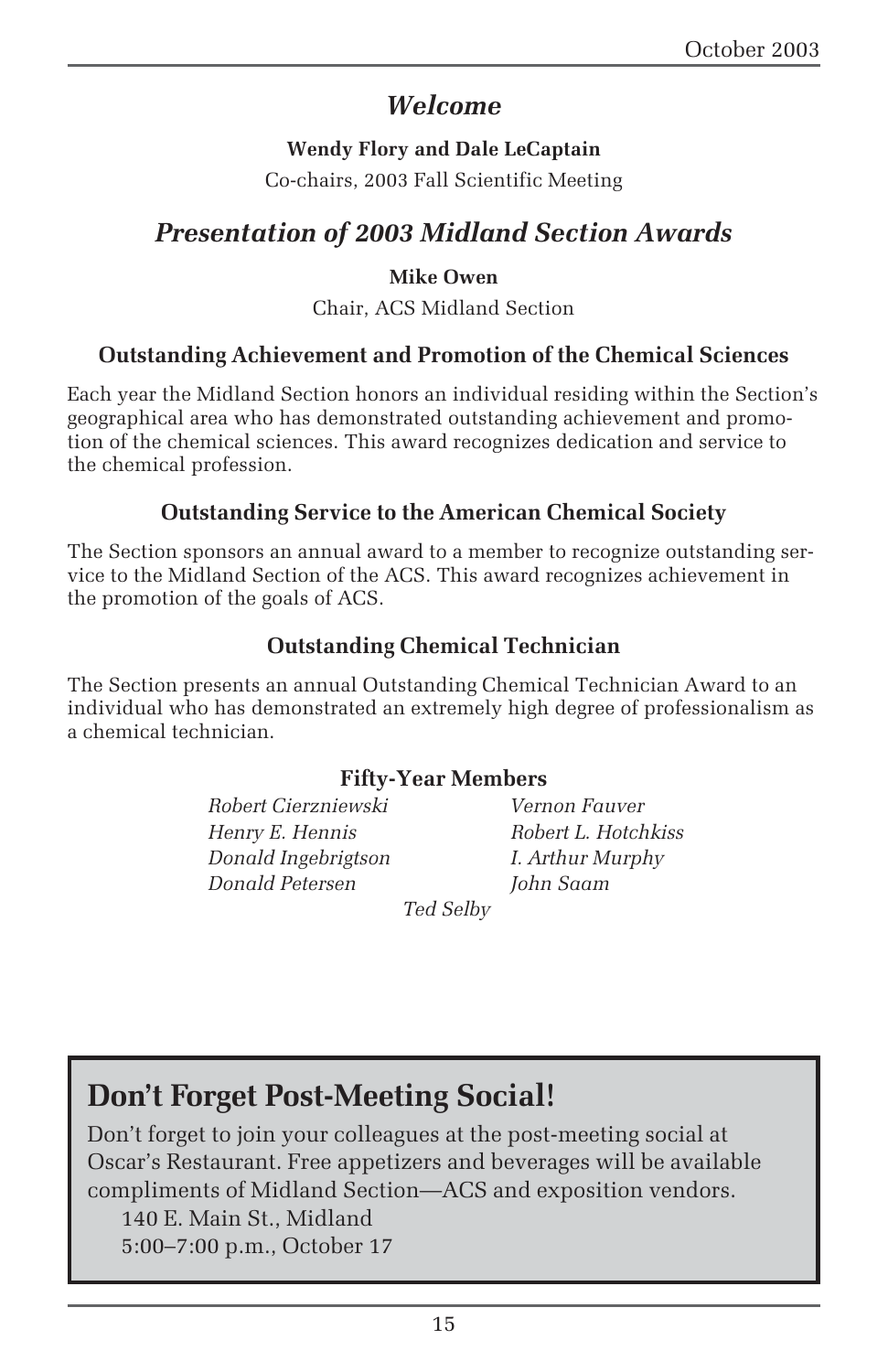### *Keynote Address*

#### **Advances in Polyester Synthesis Using Lipase-Catalysis**

#### **Professor Richard A Gross**

Polytechnic University, Brooklyn, NY

This lecture will focus on recent advances by our laboratory using *in-vitro* lipase-catalysis for lactone ringopening and condensation polymerizations. Studies of the kinetics and mechanism of *Candida antartica* Lipase B (CALB) catalyzed e-caprolactone (e-CL) polymerizations were performed. The kinetic plot of  $\mathrm{Ln}([\mathrm{M}]_{\mathrm{0}}/[\mathrm{M}]_{\mathrm{t}})$  versus time is linear  $(r^2 = 0.998)$  indicating that termination did not occur and the propagation rate is first order with respect to monomer concentration.



Lipases can polymerize macrolactones that are otherwise difficult to polymerize by conventional catalysts. In fact, with immobilized CALB as catalyst, poly(PDL) with  $M_n$  up to 90 000 and >97% monomer conversion was obtained within 20 minutes. Poly(PDL) has hydrolyzable ester units as well as a  $T_{m}$ ,  $T_{g}$ , and %-crystallinity of 97°C, -27°C, and 60%, respectively. Poly(PDL) forms hard-tough materials that elongate from 100 to 200%. Hence, poly(PDL) and its copolymers are a new set of materials made available by lipase-catalysis. The ability to substitute water with other initiators has allowed for the preparation of polyesters with various end-groups. Regioselective initiation of lactone-ring opening by carbohydrates was found to be a simple way to conjugate carbohydrates at the terminus of polyesters.

Soluble polymers from reduced sugars were synthesized with absolute molecular weights up to 117 000  $(M_{\ldots})$ , without chemical activation of the monomer acid groups or the addition of an organic solvent. Although highly polar reactants were used, they formed a monophasic liquid medium when gently mixed and heated without addition of a polar aprotic solvent. The lipase-catalyst (Lipase B from *Candida antartica* immobilized on Lewatit beads) suspended in the monophasic liquid was selective and highly active. Polyesters rich in hydroxyl functionality, such as poly(sorbityladipate), were prepared without the need to use protection-deprotection chemistry. While the lipase was highly selective for sorbitol polymerizations, it was promiscuous for glycerol copolymerizations. This promiscuity led to poly(1,8-octanoyladipate-co-glyceroladipate) chains that are rich in mono-substituted glycerol terminated branches. Thermal analysis of the sorbitol and glycerol copolymers revealed they are semi-crystalline, low melting, soft materials. The lipase-catalyzed polyol condensation synthetic strategy is anticipated to be broadly applicable to many natural and synthetic polyols.

Mahapatro, A., Kumar, A., Kalra., B and Gross. R. A.; *Biomacromolecules*, Vol 4, No. 3, 544–551, (2003); Focarete, M. L.; Gazzano, M.; Scandola, M.; Kumar, A.; Gross, R. A.; *Macromolecules;* **2002**; *35*(21); 8066–8071. Y. Mei, A. Kumar, and Richard A. Gross, *Macromolecules*, 35, 5444–5448, 2002. R. Kumar and R.A.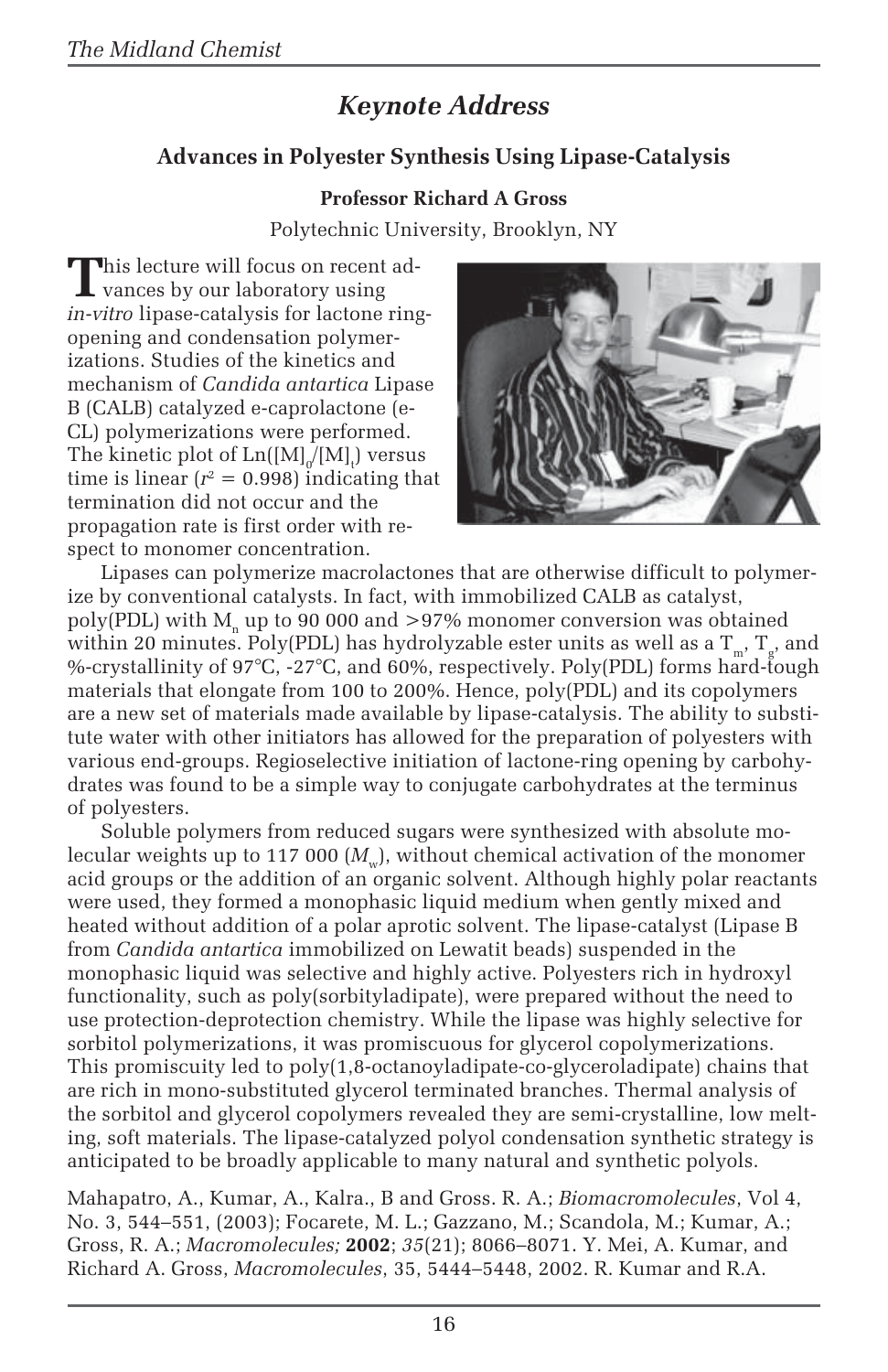Gross, *J. Am. Chem. Soc.*, 124(9) (2002). R.A. Gross, A. Kumar, B. Kalra, *Chemical Reviews*, 101(7), 2097–2124 (2001). A. Kumar, R.A. Gross, *J. Am. Chem. Soc.* 122,11767–11770 (2000). A. Kumar, B. Kalra, A. Dekhterman, R.A. Gross, *Macromolecules*, 33, 6303–6309 (2000).

**Biography:** Dr. Richard Gross is the Herman F. Mark Professor at Polytechnic University, Brooklyn, New York. He received his Ph.D. in organic-polymer chemistry from Polytechnic University in 1986. He was awarded a postdoctoral fellowship at the University of Massachusetts Amherst, studying with Professor Robert W. Lenz. He was a professor at the University of Massachusetts Lowell from 1988 to 1998. He has been the Herman Mark Professor at Polytechnic University since 1998.

His research focuses on materials synthesis, particularly chemical methods and microbial and in vitro synthesis of biopolymers, and biodegradation testing. He is the president of the U.S. Society on Biodegradable Polymers and co-director of the Center for Enzymes in Polymer Science. He is the founder of the Journal of Environmental Polymer Degradation. The most recent of his awards is the 2003 Presidential Green Chemistry Award. Dr. Gross is the author or co-author of 73 publications.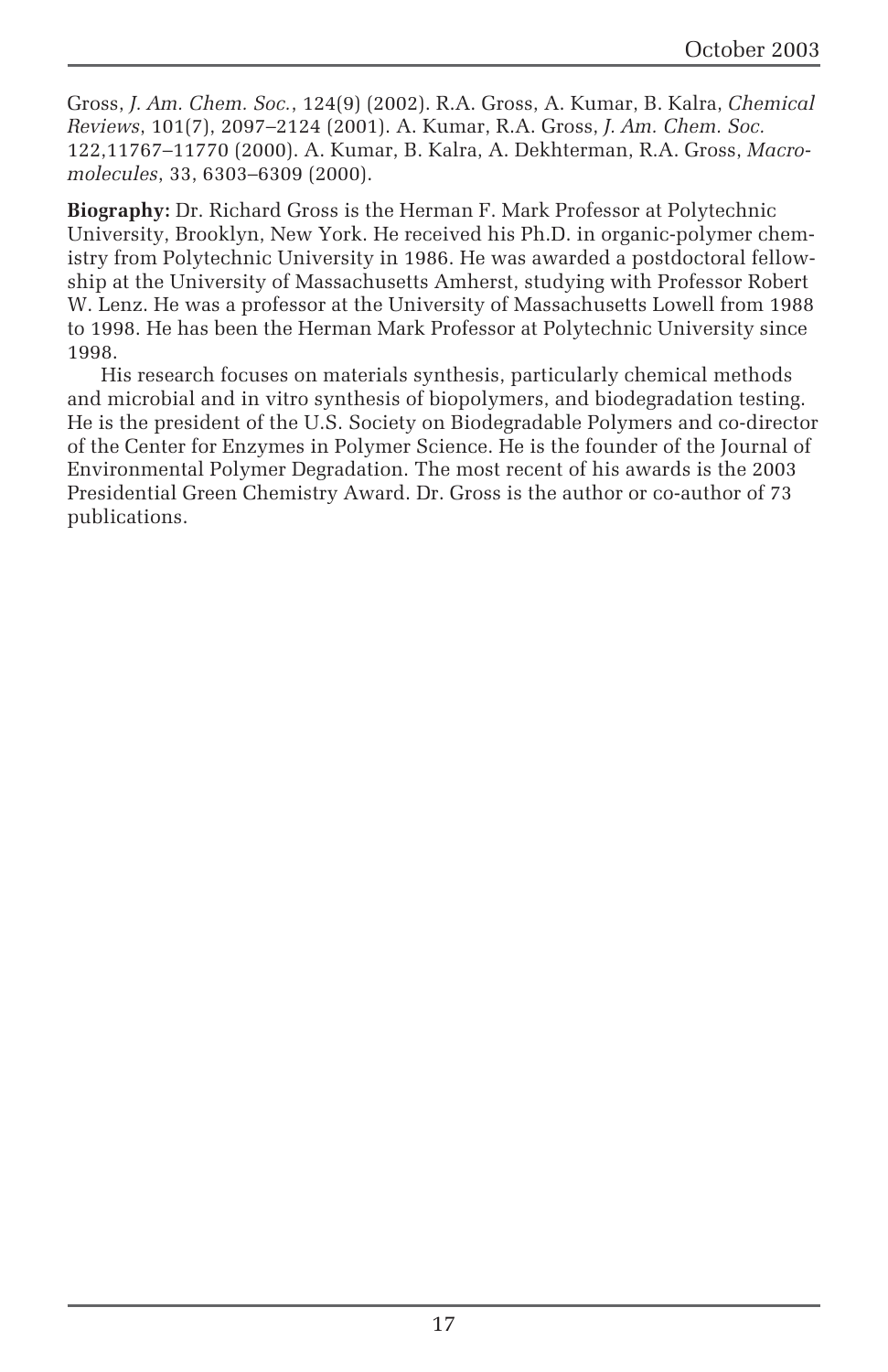### *Green Processes Symposium*

#### **Recovery of Glycols from Aqueous Solution via Reactive Distillation**

#### **A. Dhale and D.J. Miller**

Department of Chemical Engineering and Materials Science, Michigan State University, East Lansing, MI 48824

#### **James E. Jackson**

Department of Chemistry Michigan State University, East Lansing, MI 48824

A reactive distllation process has been developed for the recovery of ethylene glycol (EG) and propylene glycol (PG) from a mixture of chemical species in aqueous solution. The method involves the reaction of glycols with acetaldehyde or formaldehyde in a reactive distillation column to form cyclic acetals. These acetals form minimum boiling azeotropes with water and are removed from the reactive distillation column as they are formed, thus facilitating glycol recovery without having to vaporize all water present. The process is of particular interest for the recovery of EG and PG from the effluent stream of a carbohydrate hydrogenolysis process, where a feed material such as sorbitol is cracked to glycerol, EG, PG, and a mixture of  $C_2 - C_5$  polyhydroxylated compounds.

In the reactive distillation column, formation of acetals of EG (2-methyl-1,3 dioxolane) and PG (2,4-dimethyl-1,3-dioxolane) is catalyzed by strong cation exchange resins such as Amberlyst 15. Any acetals of heavier diols and polyhydroxylated compounds that are formed have boiling points higher than that of water, and are thus hydrolyzed in the lower section of the column, giving the aqueous solution without EG and PG as the bottoms stream. Downstream of the main acetal formation column, the acetals of EG and PG are separated from each other via conventional distillation and then hydrolyzed via reactive distillation with excess water to give high purity EG and PG. Acetaldehyde liberated in hydrolysis is recycled to acetal formation.

Experimental studies have been carried out in 3-m bench-scale and 6-m pilotscale columns. Up to 95% recovery of PG from water has been obtained in the pilot-scale column. Hydrolysis of both acetals is rapid and nearly 100% recovery of high purity PG and EG can be achieved. Process simulations using AspenPlus simulation software, using thermodynamic VLE data collected for the acetals, accurately model pilot-scale column behavior is a rate-based model is implemented. Simulation illustrates that complete EG and PG recovery can be expected in a commercial-scale unit of modest size.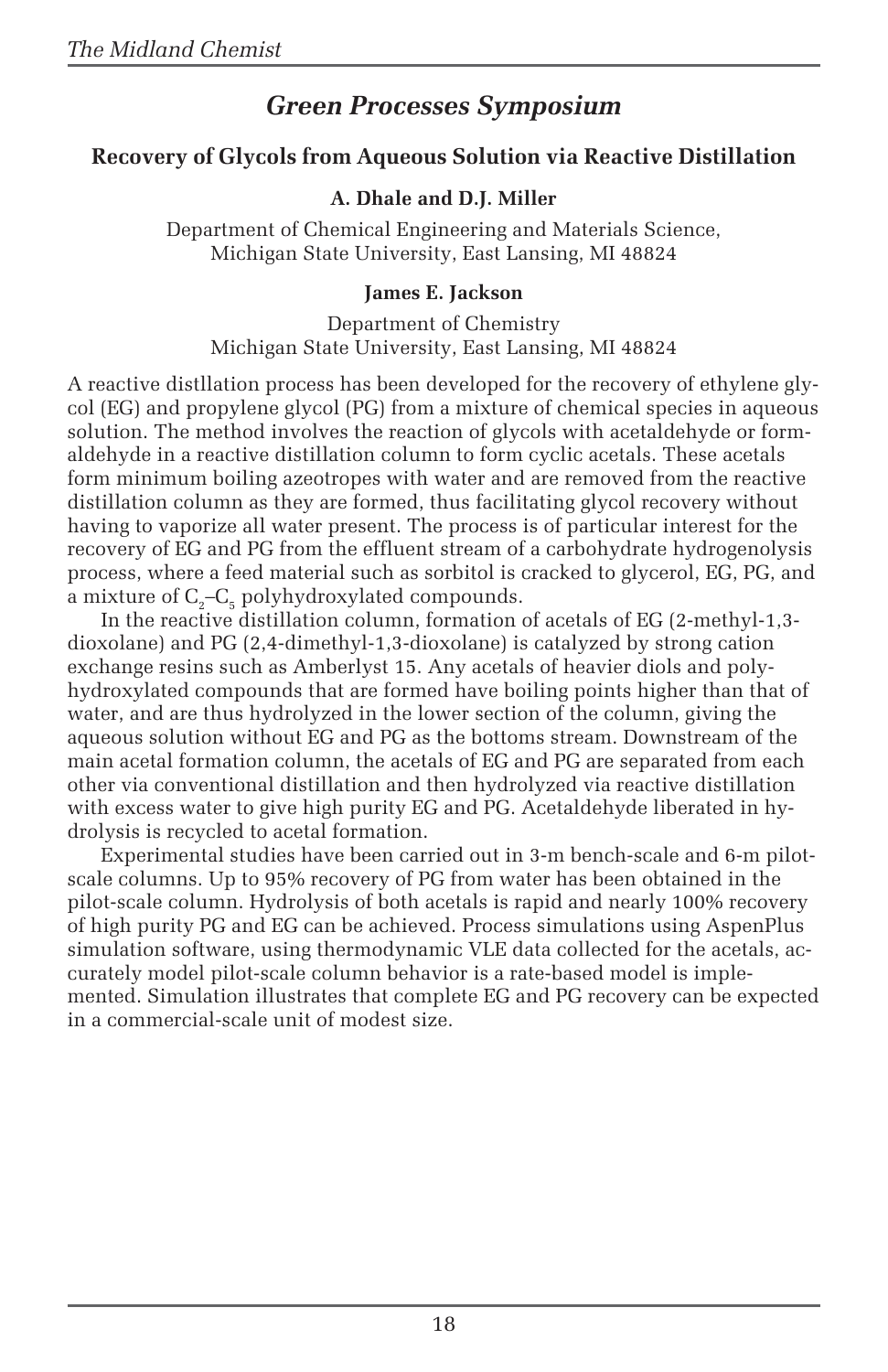#### **Biobased Industrial Products: Impact of New Succinic Acid Fermentation and Bioelectrocatalysis Technologies**

#### **J. Greg Zeikus**

President Emeritus MBI International Professor of Biochemistry and Molecular Biology Michigan State University, Lansing, MI 48824

Biobased industrial products are enabling agriculture to expand into health, energy, chemical and materials markets in the twenty-first century. Examples of these products will be described including intermediary chemicals, pharmaceuticals, biochemicals, fuels, agrichemicals, bioplastics, and higher-value polymers and materials. Succinic acid as an intermediary commodity chemical derived from carbohydrate fermentation has the potential to supply over 2.7  $\times$  10 $^{\rm 8}$  Kg industrial products per year including: 1,4-butanediol, tetrahydrofuran, butyrolactone, adipic acid, n-methyl-pyrrolidone, and linear aliphatic esters. Although *A. succinogenes* strains can make succinate levels as high as 110g/L, chemical yields and productivities from glucose need to be improved to produce this commodity product at less than 25c/#.

The metabolic pathway for succinate production in *A. succinogenes* will be described with emphasis on key enzymes and genes. Improvements in succinate yields and productivities may be made by using a new genetic engineering system developed in this organism. The commercial potential of bioelectrocatalysis spans sensors, chemical diagnostic tools, energy generation and chemicals. Examples presented will include: electrical enhancement of succinate production; use of fumarate reductase as a sensor, fuel cell and synthetic catalyst; and electricity production from microbial degradation of organic waste waters.

#### **Sustainable Plastics Recycling**

#### **Tony Kingsbury**

Plastic Issues and Industry Affairs 2030 Building, The Dow Chemical Company Midland, MI 48674

Over the past decade we have seen a huge increase in the amount of plastics being recycled. Most, if not all, of us have personal experience in recycling plastic packaging such as beverage bottles. We are now seeing new products such as computers and other durable goods being recycled in ever increasing quantities. Have you ever stopped to ask, is this sustainable recycling? Why do we recycle plastics? Are there opportunities to recycle more plastics and if so, should we recycle ever increasing amounts? In this talk I will address these and other aspects of this complex corporate, political and technical opportunity.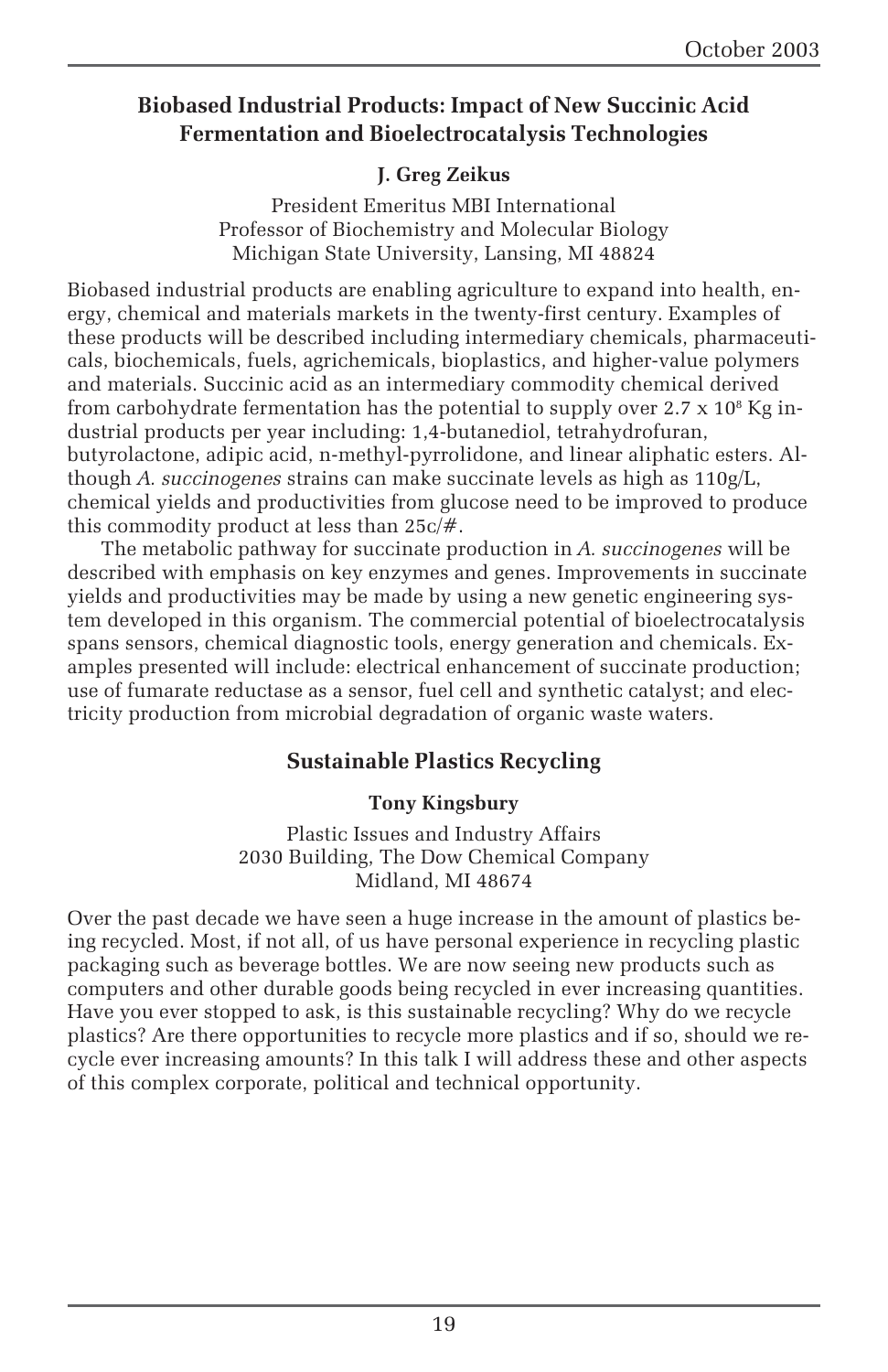### *Renewable Materials Symposium*

#### **Plastics from Renewable Resources**

#### **Ramani Narayan**

Department of Chemical Engineering & Materials Science Michigan State University, East Lansing MI 48824 (www.msu.edu/user/narayan)

Biodegradable plastics and biobased polymer products based on annually renewable agricultural and biomass feedstocks can form the basis for a portfolio of sustainable, environmentally responsible products. Two basic routes are possible. Direct extraction from biomass yields a series of natural polymer materials (cellulose, starch, proteins), fibers, and vegetable oils that can form the platform on which polymer materials and products can be developed. Alternatively, the renewable resources/biomass feedstock can be converted to bio-monomers by fermentation or hydrolysis and then further converted by chemical synthesis to biodegradable polymers like polylactic acid. Bio-monomers can also be microbially transformed to biopolymers like the polyhydroxyalkanoates. Surfactants, detergents, adhesives, and water-soluble polymers can be engineered from biomass feedstocks.

This presentation will focus on the manufacture of starch foam products, starch based thermoplastics, and vegetable oil based products based on ongoing work in our research group. The positive environmental benefits and sustainability of these products will be documented using life cycle assessment (LCA) methodology.

#### **Cargill Dow's Polylactic Acid Products and Technology**

#### **David E Henton**

Cargill Dow LLC 1707 Building, Midland, MI 48674

Poly(lactic acid), PLA, has been commercialized by Cargill Dow LLC, a joint venture between Cargill, Inc. and The Dow Chemical Company. PLA is a high molecular weight thermoplastic suitable for diverse application areas such as fibers and nonwovens, films, extruded and thermoformed containers, and extrusion coated paper. It is derived from corn via fermentation to first produce lactic acid followed by a solvent free process to prepare lactide and high polymer. Cargill Dow's NatureWorks™ process was awarded the 2002 Presidential Green Chemistry Award for its innovative and environmentally friendly characteristics. The chemistry of PLA, polymerization, materials science and applications will be presented. Life cycle analysis of energy and greenhouse gas production benefits compared to conventional oil based polymers will also be presented.

NatureWorks is a registered trademark of Cargill Dow LLC.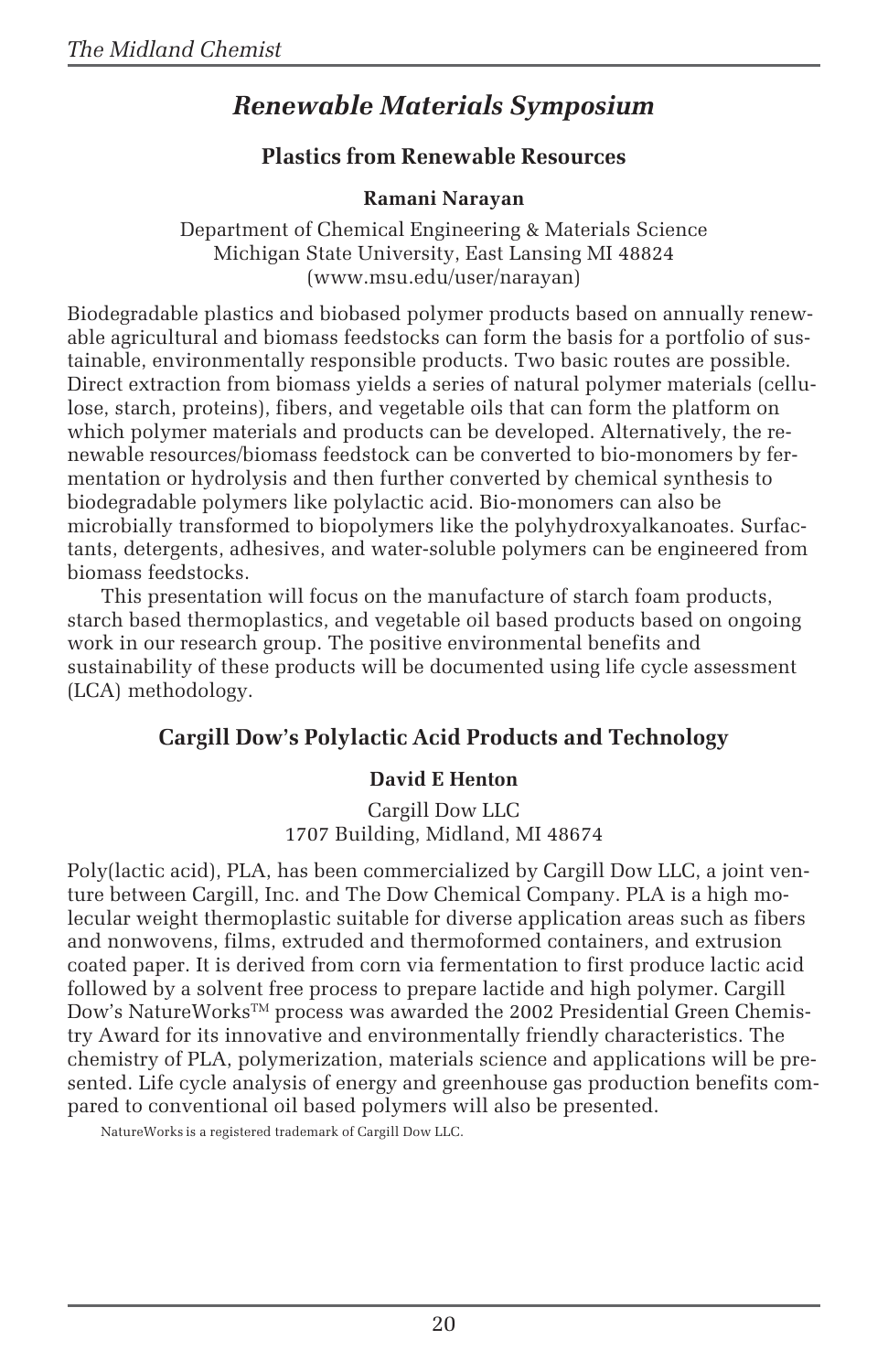#### **PLA Mimics of High-Volume Thermoplastics**

#### **Gregory L. Baker**

Department of Chemistry and Center for Fundamental Materials Research Michigan State University, East Lansing, MI 48824

Degradable polymers derived from renewable resources are "green" alternatives to materials now obtained from petroleum. Polymers based on lactic acid (PLAs) are now being commercialized as commodity materials, and there is intensive research interest in improving the properties of PLAs through synthesis and processing. Our strategy has been to replace the methyl group of lactic acid with various aryl and alkyl substituents to obtain polymers with properties substantially different from PLA. For example, replacing the methyl group of lactic acid with a benzene ring or an isopropyl group results in polymers that mimic polystyrene and polyethylene terephthalate, respectively. The synthesis and molecular characterization of these polymers will be described.

#### **Structural Bio-Composites: Value-Added Opportunities for Biobased Polymers**

#### **Lawrence T. Drzal**

Composite Materials and Structure Center Department of Chemical Engineering and Materials Science 2100 Engineering Building, Michigan State University, East Lansing, MI 48824 drzal@egr.msu.edu

There is a growing urgency to develop and commercialize new bio-based "green" materials and innovative technologies that can produce a bio-based structural material competitive with current synthetic products and at the same time have the benefits of reducing dependence on foreign oil, enhancing national security, improving the environment, and creating new opportunities for the agricultural economy. The US Research and Development Act of 2000 along with Presidential Executive Orders 13134 and 13104 and the recent "Farm Bill" signed by President Bush on May 13, 2002, together provide a new impetus for the use of biobased materials and products as replacements for petroleum-based products. Ongoing research at Michigan State University has been exploring "biocomposites" made by embedding natural/biofibers such as kenaf, hemp, flax, jute, henequen, pineapple leaf fiber, corn-stalk fibers, and native Michigan grasses into petroleumderived traditional plastics such as polypropylene, unsaturated polyesters, and epoxies and "green biocomposites" by embedding these biofibers into renewable resource-based bioplastics such as polylactides (PLA), cellulosic plastics, soybased plastics, bacterial polyesters, and urethanes produced from vegetable oil based polyols.

A multidisciplinary approach has been developed to produce biocomposites with desirable mechanical properties which requires: (i) new and novel processing to combine biofibers with plastics; (ii) low cost but effective surface treatment of the bio-fibers; (iii) selection and design of a multicomponent blend of bast and leaf biofibers; (iv) and suitable matrix polymer modifications to optimize biocomposite strength and stiffness. Biofiber reinforced petroleum-based plastic biocomposites can at this time produce a structural material with a balance between ecology, economy, and technology. New and emerging renewable resource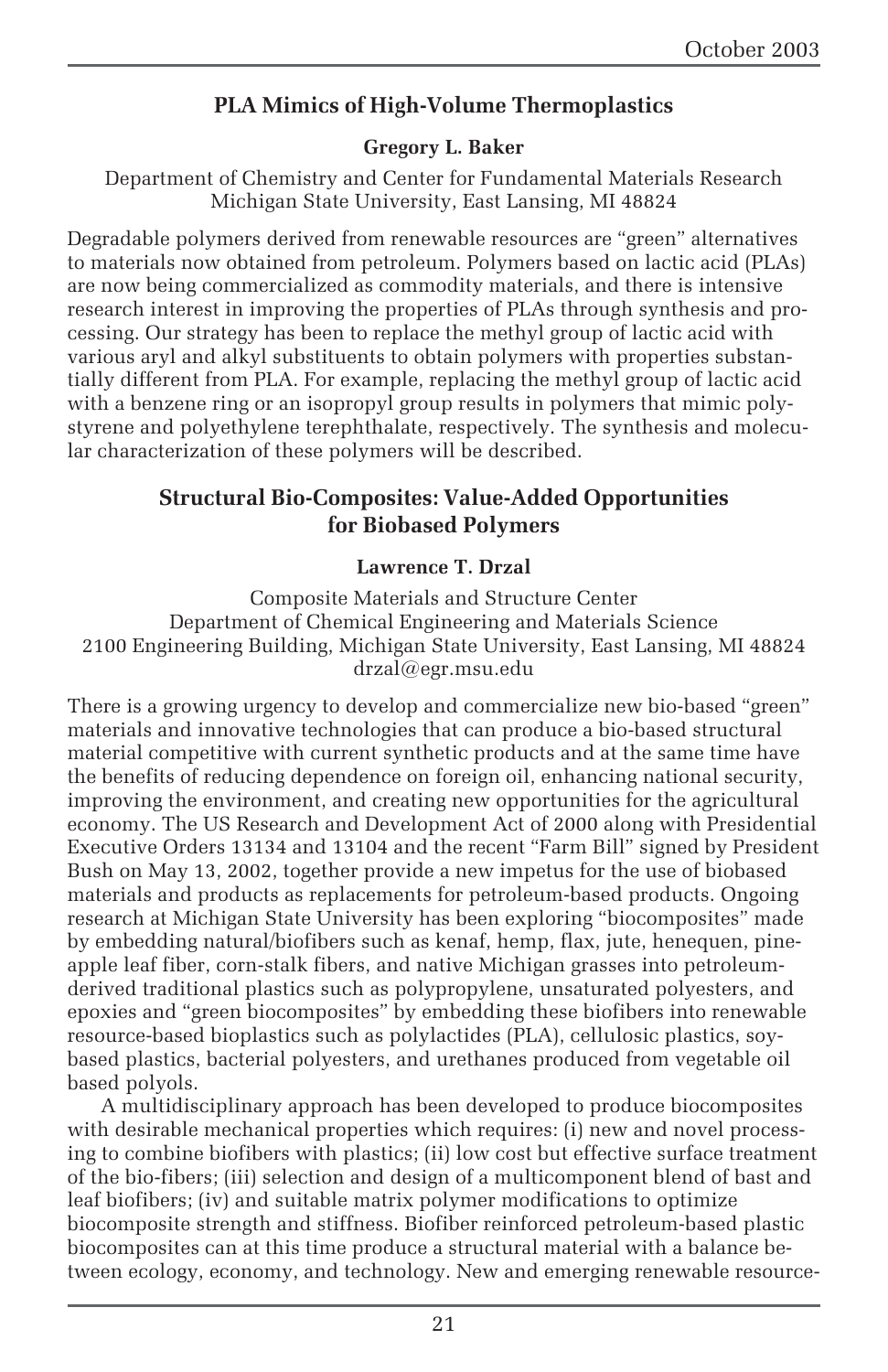based bioplastics are costly and energy intensive at this time but through reinforcements with inexpensive bio-fibers and through careful design and engineering, sustainability of the resulting products can be achieved. This presentation will give an overview of the present and future opportunities for biocomposite materials for automotive and building materials for the 21<sup>st</sup> century. Some examples that will be discussed include: cellulosic plastic based green composites with improved properties over polypropylene based biocomposites; reactive blending of soy-based plastics; novel hybrid plasticization of soy protein based plastic to produce a balance in stiffness-toughness.

This research is supported in part by grants from NSF (NSF-EPA Award  $\#$ DMI-0124789; NSF-PATH Award  $\#$  0122108) and USDA (USDA-NRI Award  $\#$ 2001-35504-10734)

#### **WoodStalk™: An Environmentally Friendly Particle Board Composite**

#### **Ray Cocco**

Engineering Sciences and Market Development 1319 Building, The Dow Chemical Company, Midland, MI 48674

On June 26, 2001, The Dow Chemical Company formed Dow BioProducts, Limited (DBP). DBP manufactures WoodStalk, a three-layer composite board made from wheat straw and pMDI. Unlike most other particleboards, WoodStalk is 100% formaldehyde free. In addition, WoodStalk meets or exceeds all M3 properties that represent high-quality particleboard, and WoodStalk is lighter, easier to machine and more moisture resistant than the competing wood particleboard products. WoodStalk is sold in several thickness including 3/4-, 5/8-, and 1/2 inch boards, and 1/4-inch underlayment. WoodStalk can be found throughout the United States and Canada in applications ranging from floor underlayment to shelving, furniture, windows, and doors. This presentation will explore the manufacturing process for WoodStalk and the environmental advantages of making such a product.

WoodStalk is a trademark of Dow BioProducts, Ltd.

#### **Pretreatment of Biomass: The AFEX Process**

#### **Nhuan (John) P. Nghiem**

MBI International 300 Collins Rd., E. Lansing, MI 48910-8396

Biomass is a renewable resource, which is available in the U.S. in very large quantities. Typically at least 50% of the biomass consists of cellulose and hemicellulose, which are potential sources for fermentable sugars and fibers. Conversion of biomass by biological processes to fuels and chemicals is difficult both technically and economically mainly because of its recalcitrance. Therefore, biomass must be pretreated before it can be used in bioconversion. Many pretreatment technologies have been developed to improve the bioconversion of biomass. A good pretreatment process must a) Preserve all the available carbohydrates, b) Produce a highly reactive material, c) Generate no inhibitory compounds, and d) Have low processing cost. The Ammonia Fiber Explosion (AFEX) process meets all these requirements. In the AFEX process the biomass is reacted with anhydrous liquid ammonia at moderate temperatures  $\sim 90^{\circ}$ C) and pressures ( $\sim 300$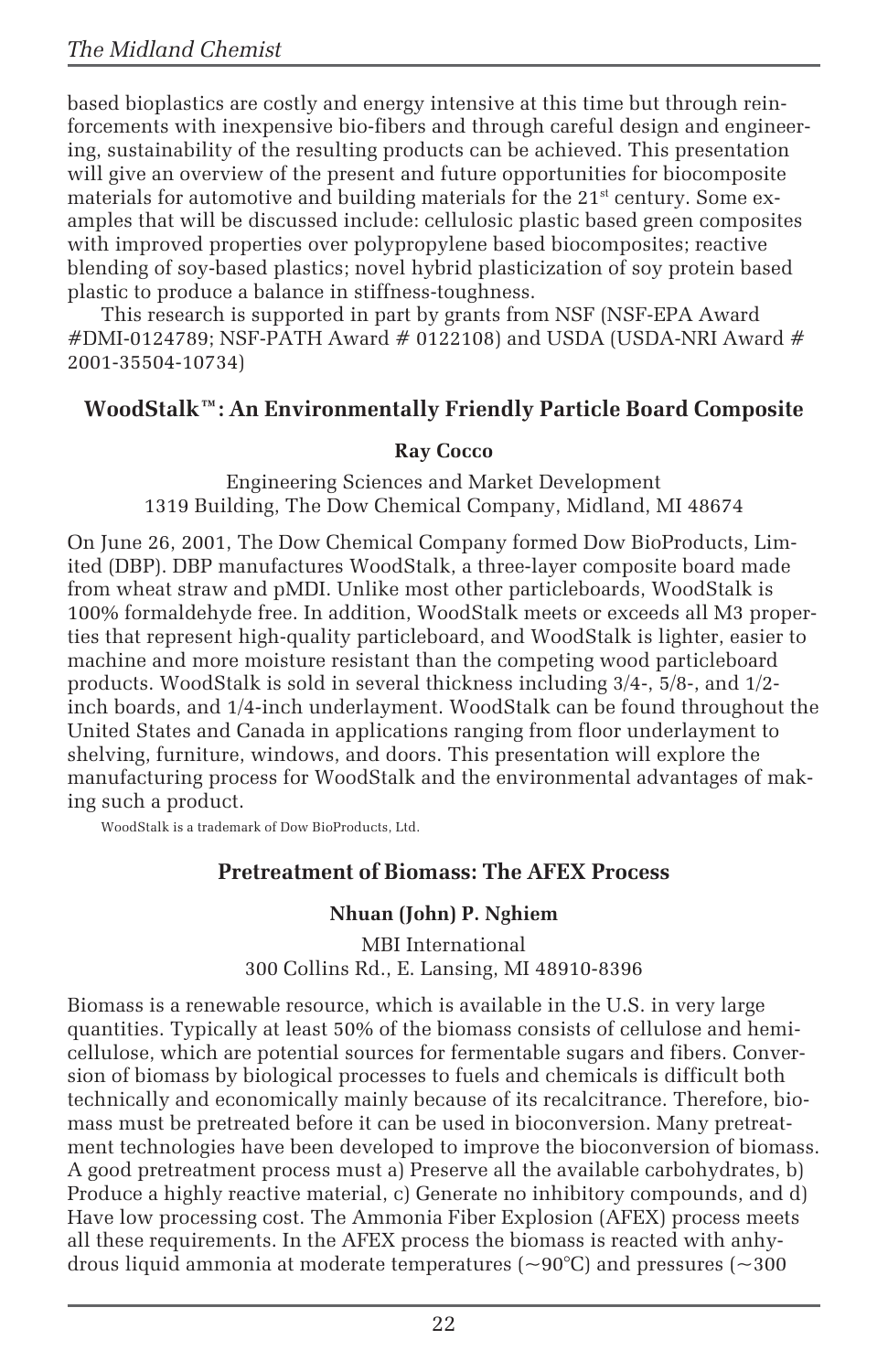psig) for a relatively short period (10–20 minutes). The reactor content then will be flashed into a large tank. The reaction of ammonia with the biomass and the resulting explosion will disrupt the fiber structure and make the biomass much more accessible to enzymatic or microbial attack. The AFEX process does not degrade available carbohydrates and does not generate compounds that are inhibitory to fermentation. The sugar hydrolysate can be used directly in a bioconversion process, for example, ethanol fermentation. After the pretreatment, greater than 95% of the ammonia can be recovered and recycled, thus significantly reducing chemical costs. In addition, in the AFEX process there is no requirement for neutralization, which minimizes wastes. This qualifies AFEX as an environmentally friendly process. At MBI we have a 300-mL AFEX reactor for process kinetics investigation and a 1-gallon reactor for scale-up study. Recent results obtained in our laboratory will be discussed.

#### **Succinic Acid Fermentation**

#### **Dilum Dunuwila**

Diversified Natural Products 16647 Chandler Rd., E. Lansing, MI 48823

The most abundant potential source of feedstocks for chemicals and fuels is biomass. However, biomass-derived chemicals can't compete with fossil-fuel-derived products due to the lack of integrated, cost-effective processes to convert biomass into products. However, use of inexpensive biological feedstocks and innocuous chemical conversions have paved the path for the development of cost-effective processes to convert biomass to useful chemicals. This approach is currently being pursued by Cargill Dow, LLC in the United States, Purac in the Netherlands, and Galactic in Belgium to produce lactic acid from a wide range of sugars ranging from beet sugars to starch derived from corn. These processes combine novel fermentation with chemical process steps to achieve economics that produce lactic acid at commodity prices. The next generation of biobased chemicals will come from succinic acid. The fermentation of sugars to produce succinic acid has been the subject of intense research and development worldwide. The U.S. Department of Energy (DOE), in particular, has invested in the development of succinic-acid-producing organisms. However, all commercially viable, succinate-producing microorganisms presently require neutralization of the fermentation to ensure that the pH does not become low enough to kill the microbes. Therefore, to obtain the acid, a cation elimination process is necessary, wherein the base cation needed to neutralize the acid in the fermentation is replaced by protonation. Michigan State University (MSU), with partial funding from Applied CarboChemicals of East Lansing, MI (currently, Diversified Natural Products, Inc.), developed a cost-effective separation and purification process that allows efficient conversion of succinate to succinic acid and regeneration and recycling of acid/base values. LEC TECH, Inc. (currently, Diversified Natural Products, Inc.) is integrating the separation process with fermentation with funding from the DOE. Such research has lead to a number of possible products including food ingredients, noncorrosive biodegradable deicers for runways, "green" solvents, detergent builders/chelators, surfactants, paper-sizing compounds, and several different polymers. This approach for the production of biobased succinic acid will be presented.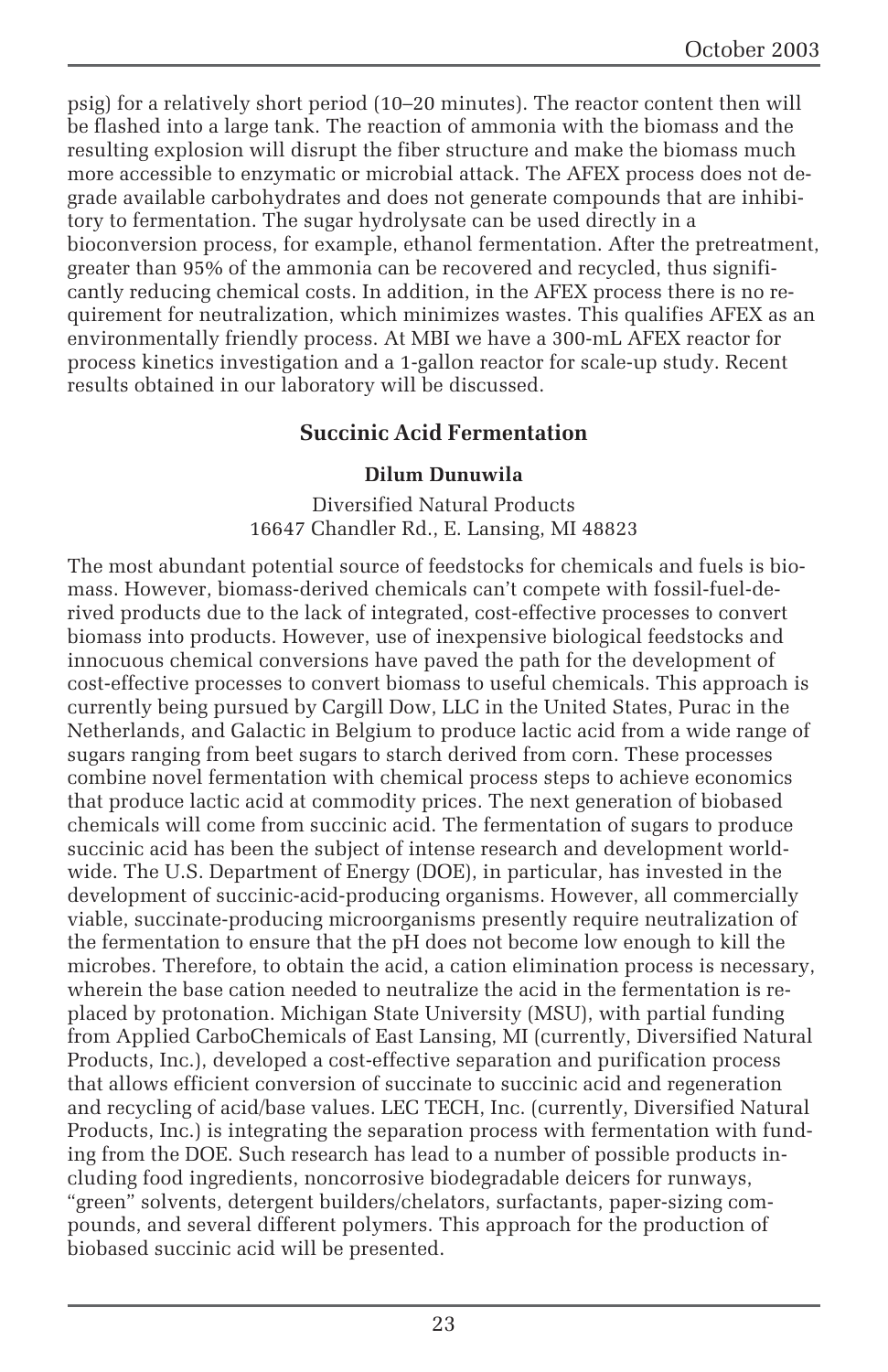### *Posters*

#### **(1)**

### **Colorimetric Nano-Sensors Based on Photo-Polymerizable Amphiphilic PAMAM Dendrimers**

#### Abhijit Sarkar,<sup>1</sup> Paul S. Satoh,<sup>2</sup> Petar R. Dvornic<sup>1</sup> and <u>Steven N. Kaganove<sup>1</sup></u>

1 Michigan Molecular Institute, 1910 W. St. Andrews Rd., Midland, MI 48640 2 Neogen Corp., 620 Lesher Place, Lansing, MI 48912

Synthetic studies aimed at the development of dendrimer-based colorimetric sensors that combine both sensory and reporter functionalities in nano-scaled macromolecular constructs are reported. Polydiacetylene segments function as colorimetric reporter units while dendrimer cores serve as structure-directing scaffolds. Because of their unique molecular architecture, high density of functionality and specificity, these sensors are expected to show enhanced sensitivity, good compatibility with analyzed media and facile fabrication and handling.

#### **(2) Synthesis and Characterization of Dendrimer Rods**

#### **Peter I. Carver**

Michigan Molecular Institute, 1910, W. St. Andrews Rd., Midland, MI 48640

The poly(amidoamine) (PAMAM) dendronized polymers (often referred to as dendrimer rods) were made from linear poly(ethylene imine) (PEI) cores that, in turn, were obtained by hydrolysis of the corresponding poly(ethyloxazoline) (PEOX) precursors. There was considerable difficulty in obtaining linear PEOX due to the branching that occurs during its synthesis by cationic polymerization of EOX. However, changes in the method of synthesis and cleaning procedure of the reagents allowed the successful preparation of moderately high molecular weight PEOXs of narrow polydispersity. The obtained products maintained their length even after exhaustive hydrolysis in aqueous hydrochloric acid and yielded linear PEIs of corresponding moderately high molecular weights and narrow polydispersities. The resulting linear cores were dendronized using the traditional divergent method of PAMAM dendrimer synthesis but with greater excess of ethylene diamine (EDA) in order to inhibit intermolecular cross-linking. Particular goals of this work were to characterize the dendronized polymer products for their chemical structure using 1 H and 13C NMR, IR, and molecular weight characterization techniques, such as light scattering, and to use transmission electron microscopy (TEM) to visually evaluate the validity of the hypothesis that steric hindrance at large enough side-chain dendrons would cause the mainchain backbone extension resulting in a rod-like molecular conformation.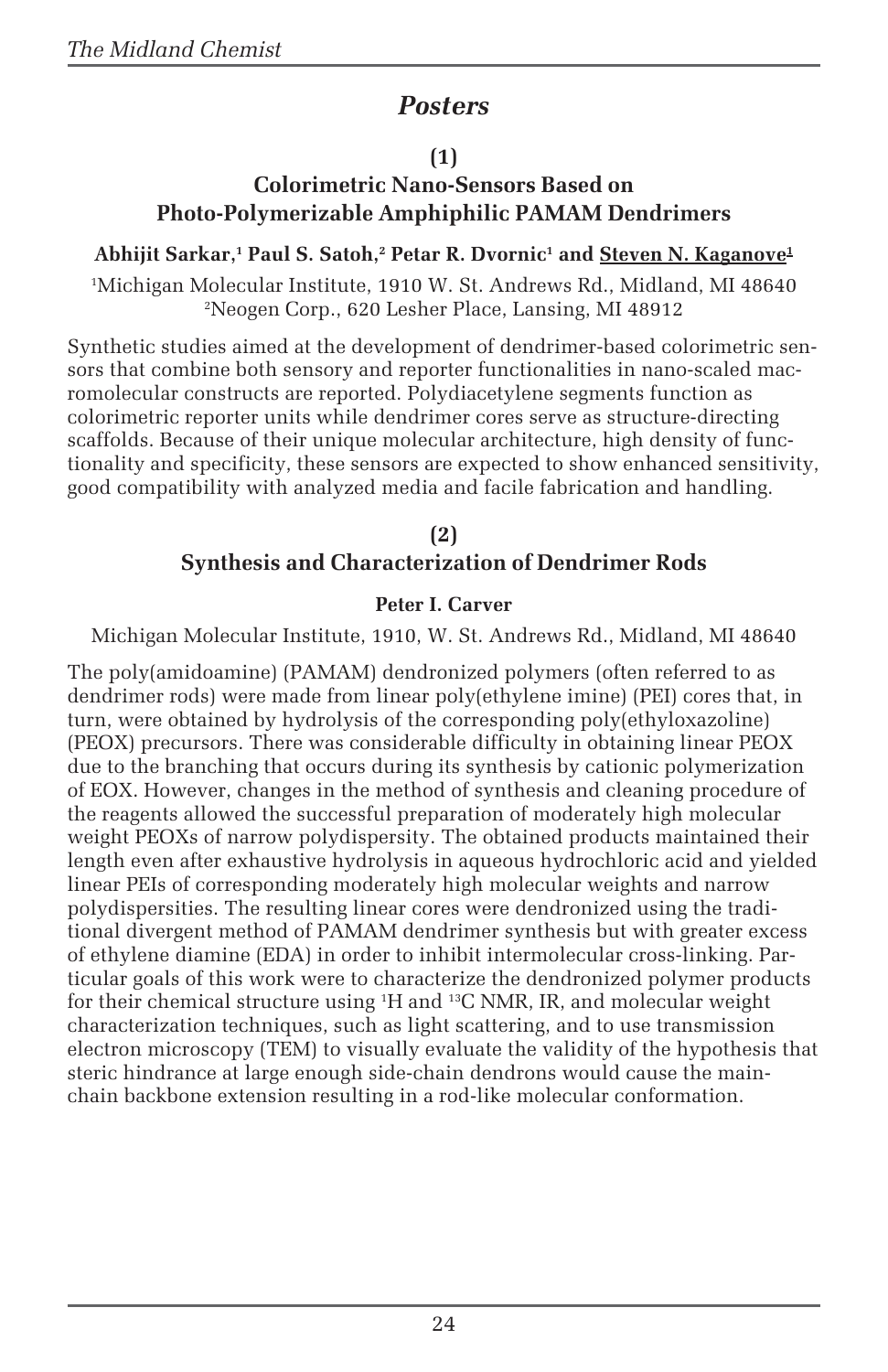#### **(3)**

#### **Synthesis of Dendrimer Derived from Naturally Occurring Amino Acids**

#### **Choon Y. Lee**

Department of Chemistry, Central Michigan University, Mt. Pleasant, MI 48859

The objective of this research is to develop a novel protein-like dendrimer which can be used as a drug-delivery system. The building blocks for the dendrimer are glutamic acid, aspartic acid, and γ -aminobutyric acid (GABA). Because the dendrimer is made of naturally occurring amino acids, we expect that it is less toxic to the cell than other types of dendrimers. Another advantage of using a dendrimer in drug delivery is its spherical shape, which cannot bind to the active site of an enzyme allowing for the dendrimer to evade destruction by enzymes. To avoid enzymatic destruction of drugs, one can conjugate some therapeutic drugs onto the dendrimer. Because the drug-dendrimer complex is not destroyed by the liver, a lower dose is possible, thus extenuating toxicity and other inherent side effects from drugs. To avoid purification problems, solid phase synthesis is used to generate the dendrimer. On the surface of solid beads are grown dendrons (pie-shaped dendrimers) which are eventually connected to make bow-tie shape dendrimers. The novel dendrimers are analyzed using NMR, IR, UV, HPLC, MS, Raman spectroscopy, and gel electrophoresis.

#### **(4)**

#### **Inorganic-Organic Polyamidoamine (PAMAM) Dendrimer-Polyhedral Oligosilsesquioxane (POSS) Hybrid Nanomaterials**

#### **Petar R. Dvornic, Claire Hartmann-Thompson, Steven E. Keinath** Michigan Molecular Institute, 1910 W. St. Andrews Rd., Midland, MI 48640

#### **Eric J. Hill**

Impact Analytical, 1910 W. St. Andrews Rd., Midland, MI 48640

The surfaces of polyamidoamine (PAMAM) dendrimers of various generations have been functionalized with polyhedral oligosilsesquioxane (POSS) species to prepare novel inorganic-organic hybrid nanomaterials. The structures of the obtained products have been fully characterized by MALDI-TOF mass spectroscopy, using trihydroxyacetophenone monohydrate matrix, and <sup>1</sup>H, <sup>13</sup>C, and <sup>29</sup>Si NMR and IR spectroscopy. Selected structure-property relationships across a range of dendrimer generations and percentage of their surface coverage with POSS have also been studied. Cross-linkable variants of these materials have been synthesized and some dendrimer-POSS compositions have been found to form robust and transparent nano-structured films. The dendrimer component of these films could be thermally degraded to create spherical voids and give a nanoporous material with potential application as a low dielectric coating, sensor, membrane or insulating material. Furthermore, the well-known ability of PAMAM-containing dendrimers to encapsulate electrophilic guest species opens up broad possibilities of tailoring still more complex nano-materials involving a variety of other inorganic, organic or organometallic species.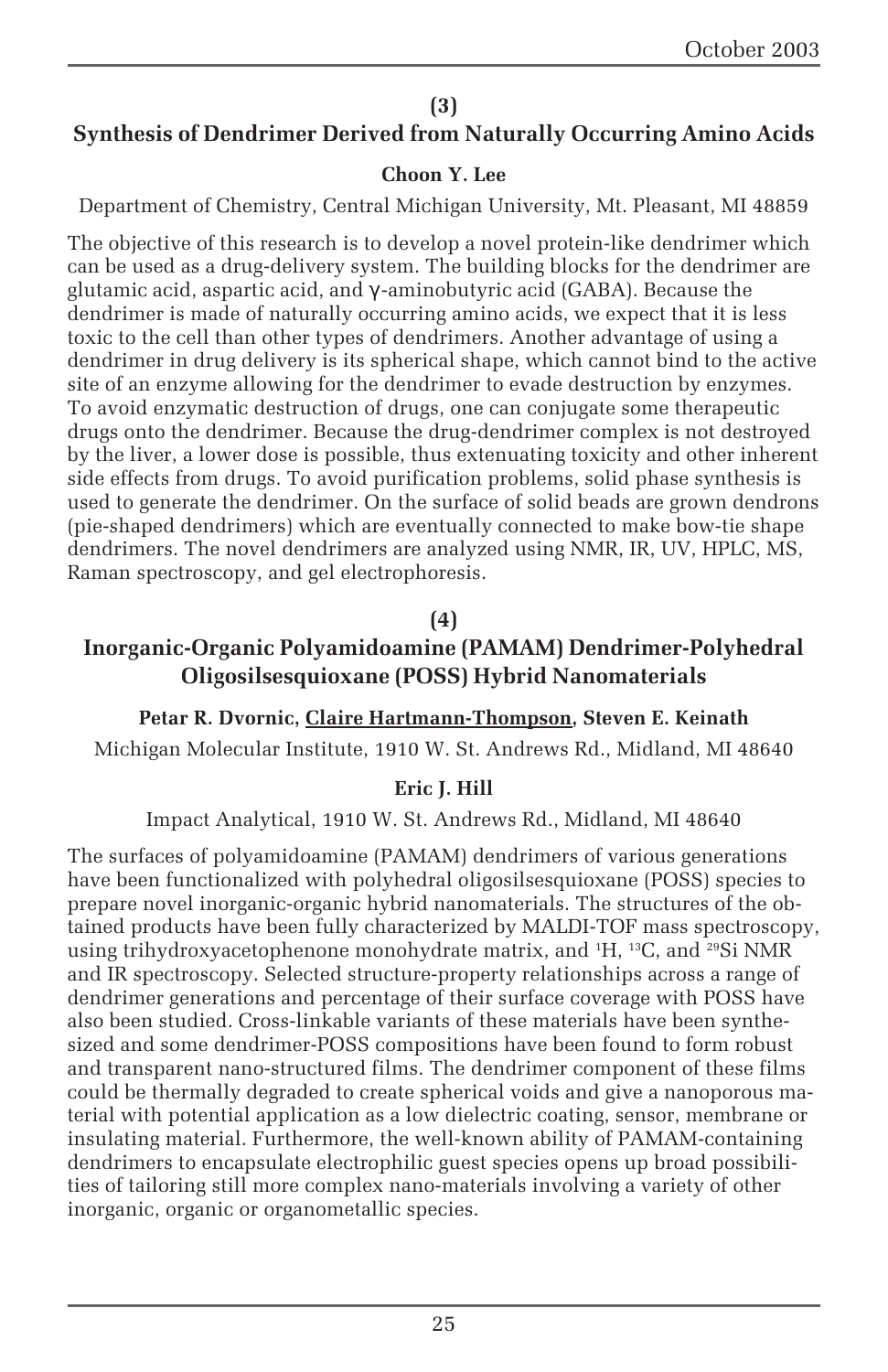#### **(5)**

#### **Investigation on Self-Assembly of Monobasic Acids on Dendrimer Templates**

#### **Michael Koivula, Dian He and Minghui Chai,**

Department of Chemistry, Central Michigan University, Mt. Pleasant, MI 48859

Dendrimers possessing amphiphilic functionality are potential candidates for useful applications including molecular-scale reaction vessels, drug-delivery and gene-transfer carriers. Surface modifications can extend the inherent functionality of dendrimers through covalent or non-covalent interactions. The self-assembly process of poly(propyleneimine) (PPI) dendrimers (from the first to fifth generations) with long-chain monobasic acids, leads to the formation of noncovalently linked inverse micelles. Our study has shown the size of selfassembly can be tuned by controlling the molar ratio of monobasic acid to dendrimer. In a stoichiometric ratio, due to the aggregation of the self-assemblies, a gel or a powder precipitate is formed in a nonpolar or polar solvent, respectively. With twice the excess amount of acids for the self-assembly, a soluble complex (smaller size) can be formed for the self-assembly in a nonpolar solvent (benzene or toluene). Thus the excess acids can alleviate the aggregation of the self-assemblies. 1D NMR and  $\text{T}_\text{\tiny{1}}$  relaxation studies were performed on the soluble complex, which clearly showed the acid-dendrimer self-assembly still effectively exists in the nonpolar solvent system. Further investigation through 2D NOESY (nuclear Overhauser effect spectroscopy) NMR and AFM (atomic force microscopy) was performed to understand how the excess acids help the solvation of the self-assemblies in the nonpolar solvent. Molecular dynamic modeling in this study further demonstrates, in the energy-minimized structure, the excess acids interact with the dendrimer-acid self-assemblies to segregate them from aggregation.

#### **(6)**

#### **Dendrimer Templated Self-Assembly and Encapsulation**

#### **Minghui Chai, Aaron K. Holley, and Michael Koivula**

Department of Chemistry, Central Michigan University, Mt. Pleasant, MI 48859

Monodisperse and cascade structures with multiple functional groups make dendrimers ideal building blocks and scaffolds for making self-assembled nanostructures. The nanosize voids inside dendrimers have been utilized to entrap small molecules for versatile applications. In this work, the stoichiometric amount of dibasic acid intramolecularly self-assembled with a poly(propyleneimine) (PPI) dendrimer to form a "interlocked" system through electrostatic interactions between the ammonium cation of PPI moiety and the carboxylate anion of diacid moiety. Small molecules like fluorescent dyes can be encapsulated within the voids of the PPI/diacid self-assembly. UV-VIS, fluorescence, and NMR spectroscopy were used to monitor changes for the dye in the presence of dendrimer and dendrimer templated self-assembly. Red shifts in the UV-VIS spectra of the dye, reductions in fluorescent emission, and decreases in  $^{13}$ C spin-lattice  $(T_1)$  relaxation time indicated effective encapsulation of the dye within the self-assembly. NOE interactions have been observed between the dye molecule and the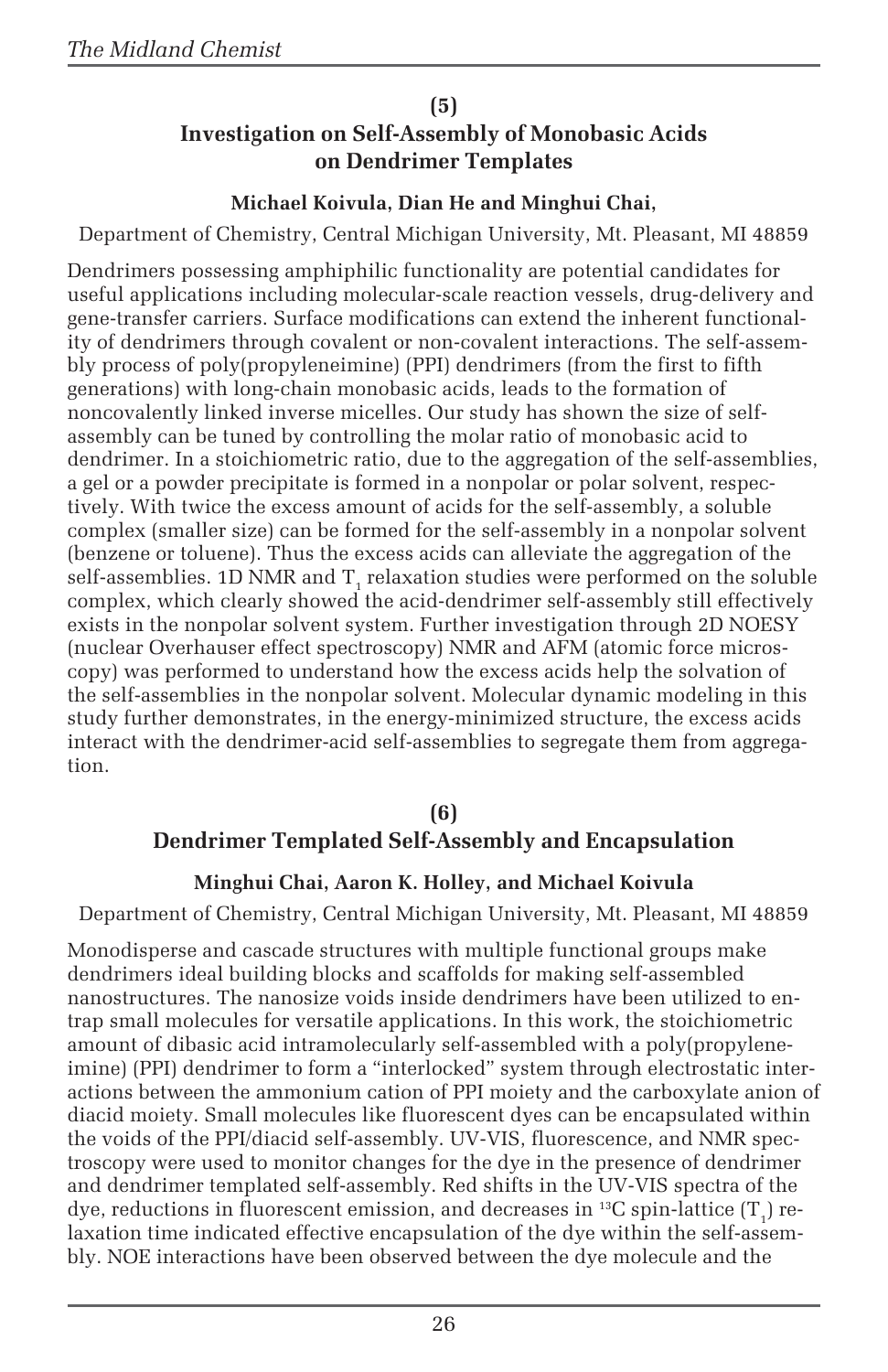interior part of PPI dendrimer moiety of the self-assembly. Based on these experimental data, molecular modeling and dynamic simulation are performed to understand the unique properties and applications for the self-assembly and encapsulation of dendrimers.

- 1 Tomalia, D.A.; Fréchet, J.M.J. *Dendrimers and Other Dendritic Polymers*. New York: John Wiley and Sons, Ltd. **2001**.
- 2 Bosman, A. W.; Janssen, H. M.; Meijer, E. W. *Chem. Rev.* **1999**, *99(7)*, 1655– 1688.
- 3 Twyman, L.J.; King, A.S.H.; Martin, I.K. *Chem. Soc. Rev.* **2002**, *31*, 69–82.
- 4 Zeng, R.; Zimmerman, S. C. *Chem. Rev.* **1997**, *97(5)*, 1681–1712.
- 5 Balzani, V.; Ceroni, P.; Gestermann, S.; Gorka, M. Kauffmann, C.; Vögtle, F. *Tetrahedron*, **2002**, *58*, 629–637.
- 6 Chechik, V.; Zhao, M.; Crooks, R.M. *J. Am. Chem. Soc.* **1999**, *121(20)*, 4910– 4911.
- 7 Neuhaus, D. and Williamson, M. P. *The Nuclear Overhauser Effect in Structure and Conformational Analysis.* 2nd edition. New York: Wiley-VCH, Inc. **2000**.

#### **(7) Electrophoresis of PAMAM Dendrimers & Conjugates**

#### **Dillip Mohanty, Ankur Desai, Riaz Ali, Ajit Sharma**

Department of Chemistry, Central Michigan University, Mt. Pleasant, MI 48859

A simple, inexpensive, and rapid electrophoresis technique was developed for use as a routine tool for separation of polyamidoamine (PAMAM) dendrimers and their bioconjugates. A variety of factors influencing migration of generations 0–7 dendrimers on nongradient polyacrylamide gels were evaluated. The proposed method incorporates PAMAM dendrimer separation under basic and acidic conditions. Electrophoresis under acidic conditions gave increased resolution and sensitivity over separation at alkaline pH. Separation of bioconjugates of dendrimers was thus carried out under acidic conditions. Trailing generations and dimers could be clearly separated from parent dendrimer molecules thereby allowing the use of this methodology in evaluation of dendrimer purity during synthesis.

#### **(8)**

#### **Intramolecular Photocycloaddition Reactions - (1) Total Synthesis of Ingenol, 2) Asymmetric Induction with Chiral Ester Tether Groups**

#### **Wendell L. Dilling**

Department of Chemistry, Central Michigan University, Mt. Pleasant, MI 48859

A CMU Organic Discussion Group seminar on the title subject presented earlier this year was based primarily on papers by Winkler (*J. Am. Chem. Soc.* **2002**, *124*, 9726–9728) and by Pete *(J. Org. Chem.* **2002**, *67*, 1061–1070) and their co-workers. In the first paper, racemic ingenol (**1**) was synthesized in 44 steps, the key of which was an intramolecular photocycloaddition. This synthetic target with its trans intrabridgehead stereochemistry, a tricky structural arrangement, had provided a difficult synthetic challenge for many years. In the second paper, intramolecular photocycloaddition of cycloalkenones with unsaturated side chains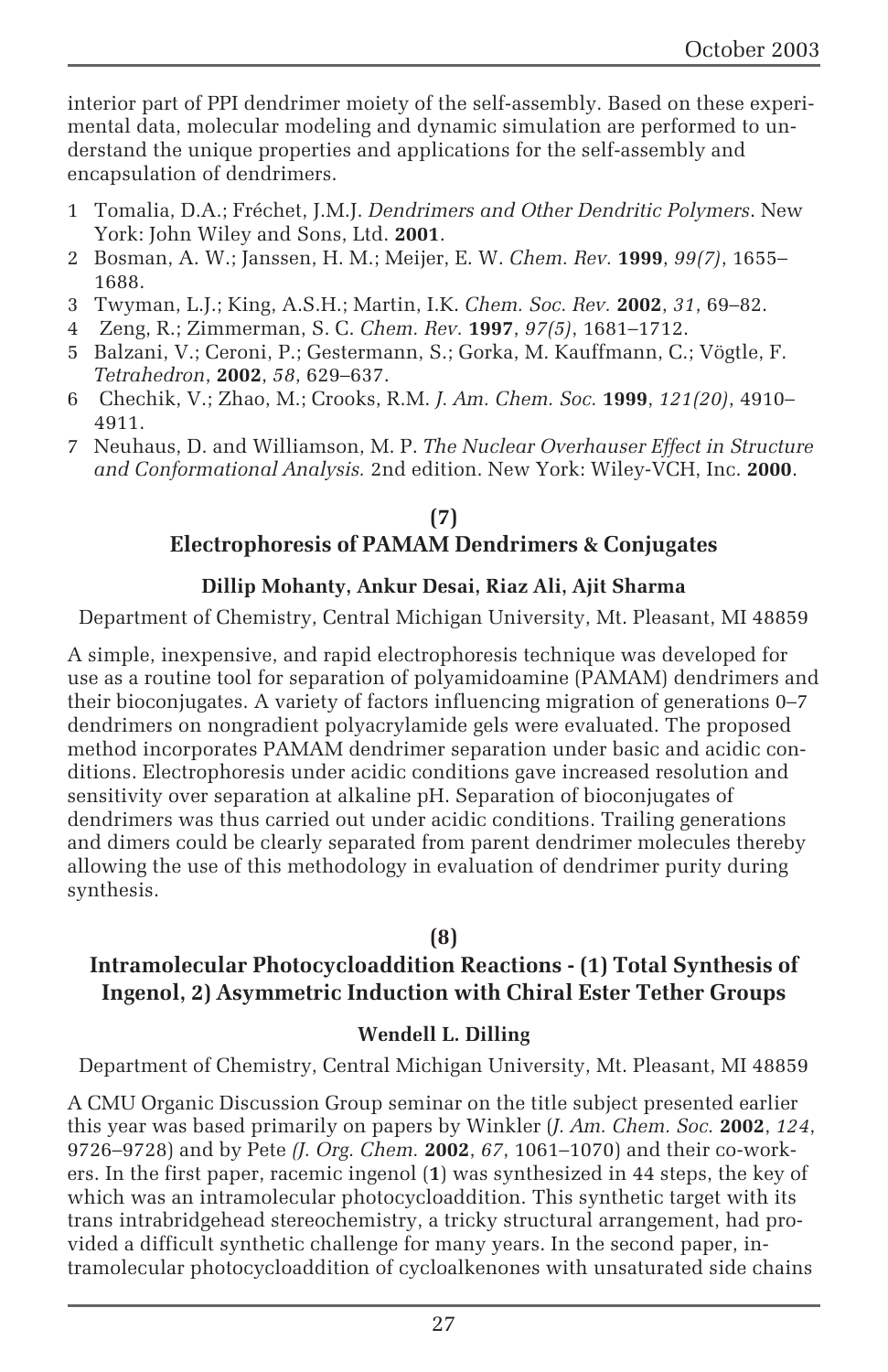

connected by ester linkages prepared from chiral, nonracemic, hydroxy acids, such as **2**, gave adducts with diastereomeric excesses as high as 94%. Part of this seminar involved a challenge to determine the *R* or *S* configuration of several chiral centers in the products from the latter reactions. Try your hand at it before you look at the answers.

#### **(9) Recent Organic Seminar Group (OSG) Presentations**

#### **Wendell L. Dilling (retired), David S. Allan, Mehmet Demirors, Robert P. Dion, Ray E. Drumright, Thomas E. Fisk, Jerry L. Hahnfeld, David E. Henton, Mladen Ladika, B. Robert Maughon, Dianne M. Maughon, Peter N. Nickias, Kevin D. Sikkema, David R. Speth, Edmund J. Stark, Daniel E. Verral II, John M. Warakomski, Rick A. Wolf**

The Dow Chemical Company, Midland, MI 48686

Topics presented by members of OSG at group meetings over the last three years will be shown: Chemistry and Technology of Clay Materials; Why Sweat the Small Stuff: Chemical Analysis in Small Domains; Photocycloaddition Reactions of Fullerene- $C_{\kappa 0}$ ; Recent Developments in the Application of Olefin Metathesis Chemistry in Organic Transformations; Multicomponent Reactions Using Isocyanides; Organic Synthesis on Soluble Polymer Supports; Drugs Used to Treat HIV; Advances in Selectivity in Hydroformylation; Diffusion of Reactive Organic Species; The Chemistry of Explosives; Anti-Oxidants, The Chemistry of Life; New Organometallic Approaches to Selective Hydrocarbon Functionalization; Would Wood Work?; Fire and Plastics; Water Tolerant Strong Acid Catalysis; DNA, Complementary DNA (cDNA), Oligonucleotides and the Search for the "Magic Bullet" to Cure Diseases; Asymmetric Autocatalysis; Making Sense of Antisense Oligonucleotides: Syntheses and Use.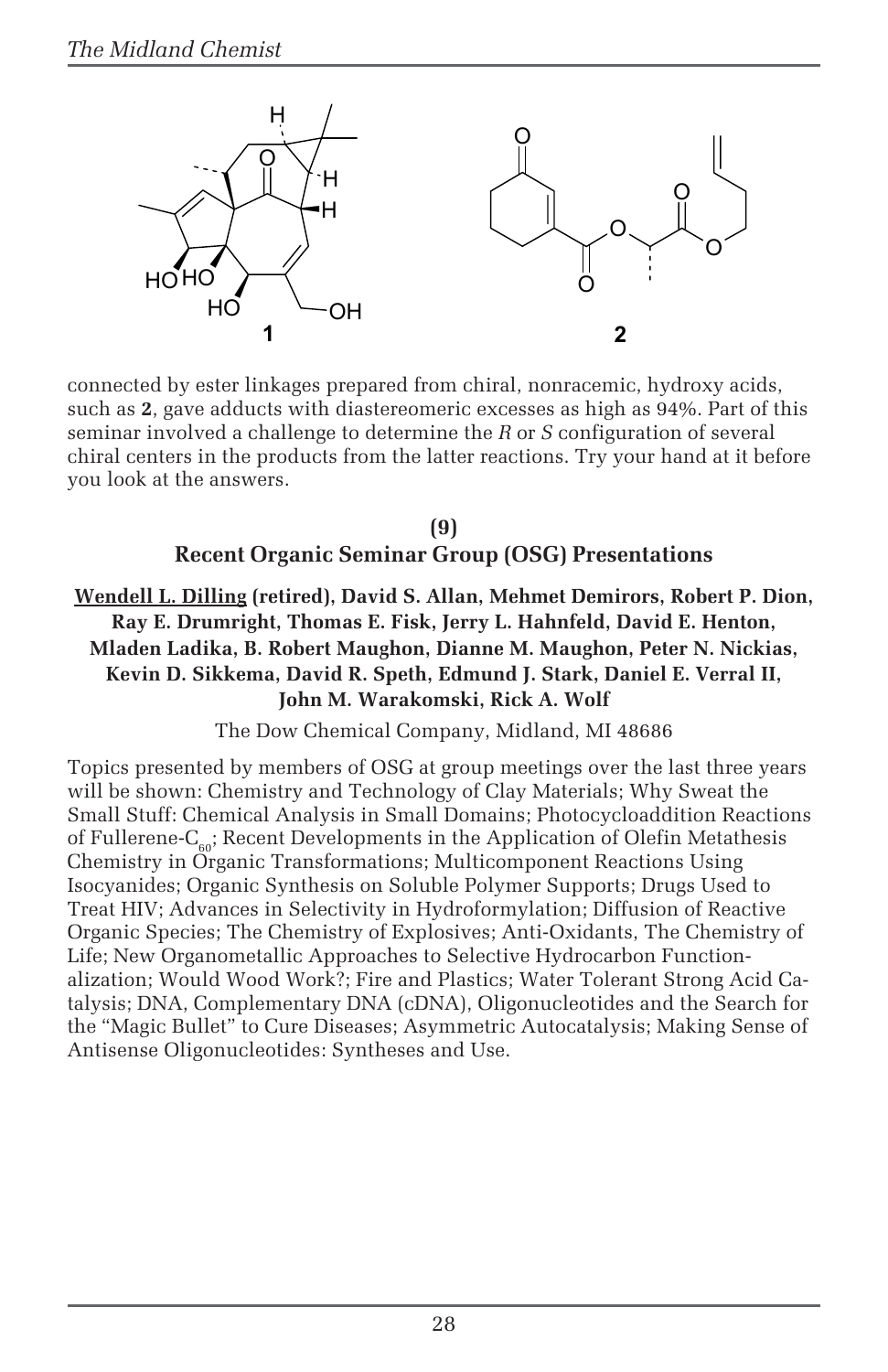#### **(10)**

#### **Spring Research Project 2003: Developing Microscale Experiments for the Organic Chemistry Course**

#### **Sara J. Barth, Marie J. Dulcos, Zachery T. Graham, Janet L. Kaminski, Patrick M. Kendall, Kara A. Milbrandt, Jeremy J. Thaut and David Baker**

Science Division, Delta College, University Center, MI 48710

A series of microscale experiments using pentaerythritol  $(1)^{1,2}$  have been designed for the organic chemistry laboratory course. Undergraduates did all these experiments as part of a spring research project. These reactions illustrate many of the concepts and methods discussed in the organic chemistry lecture series. These reactions include chlorinations and esterifications of alcohols and the formation of diacetals. The experiments involve a variety of microscale techniques and skills. Initial observations suggest that the students enjoyed developing those experiments and seeing how functional groups can be manipulated and reacted.

#### **(11)**

#### **Biocatalysis of Organosilicon Molecules**

#### <u>Kurt F. Brandstadt</u>', Margo L. McIvor', James H. Hand', **Richard A. Gross2 , Thomas H. Lane1**

1 Dow Corning Corporation, Midland, MI 48686 2 Polytechnic University, Brooklyn, New York 11201

Historically, conventional condensation catalysts and reaction conditions have limited the ability to control the structure of organosilicon materials. Under mild reaction conditions, enzyme-catalyzed reactions with organosilicon molecules were explored in order to study the feasibility of forming ester and amide bonds. The substrates were chosen to investigate the attributes of biocatalytic reactions during the preparation of relevant organosilicon monomer, macromer, and polymer systems.

Enzymatic routes for the synthesis of organosilicon polyesters, carbohydrates, and polyamides were discovered and reduced to practice. Lipase and protease enzymes catalyzed the formation of ester and amide bonds between various organosilicon and organic molecules including a regioselective reaction with a carbohydrate under mild reaction conditions. Various monomer, macromer and polymer materials were created to demonstrate the potential of the routes. In particular, pure organosilicon-sugar conjugates were prepared in a one-step reaction without performing any protection-deprotection steps. It was observed that the lipase-catalyzed reactions did not require activation of either the acid or alkyl ester groups. In comparison to organic materials, the hydrophobic organosilicon molecules were acceptable substrates and appeared to enhance the rate of condensation catalyzed by the interfacial enzyme. The ability to perform selective reactions under mild reaction conditions should enable the synthesis of structurally defined organosilicon molecules with a fully diversified set of functional groups and properties.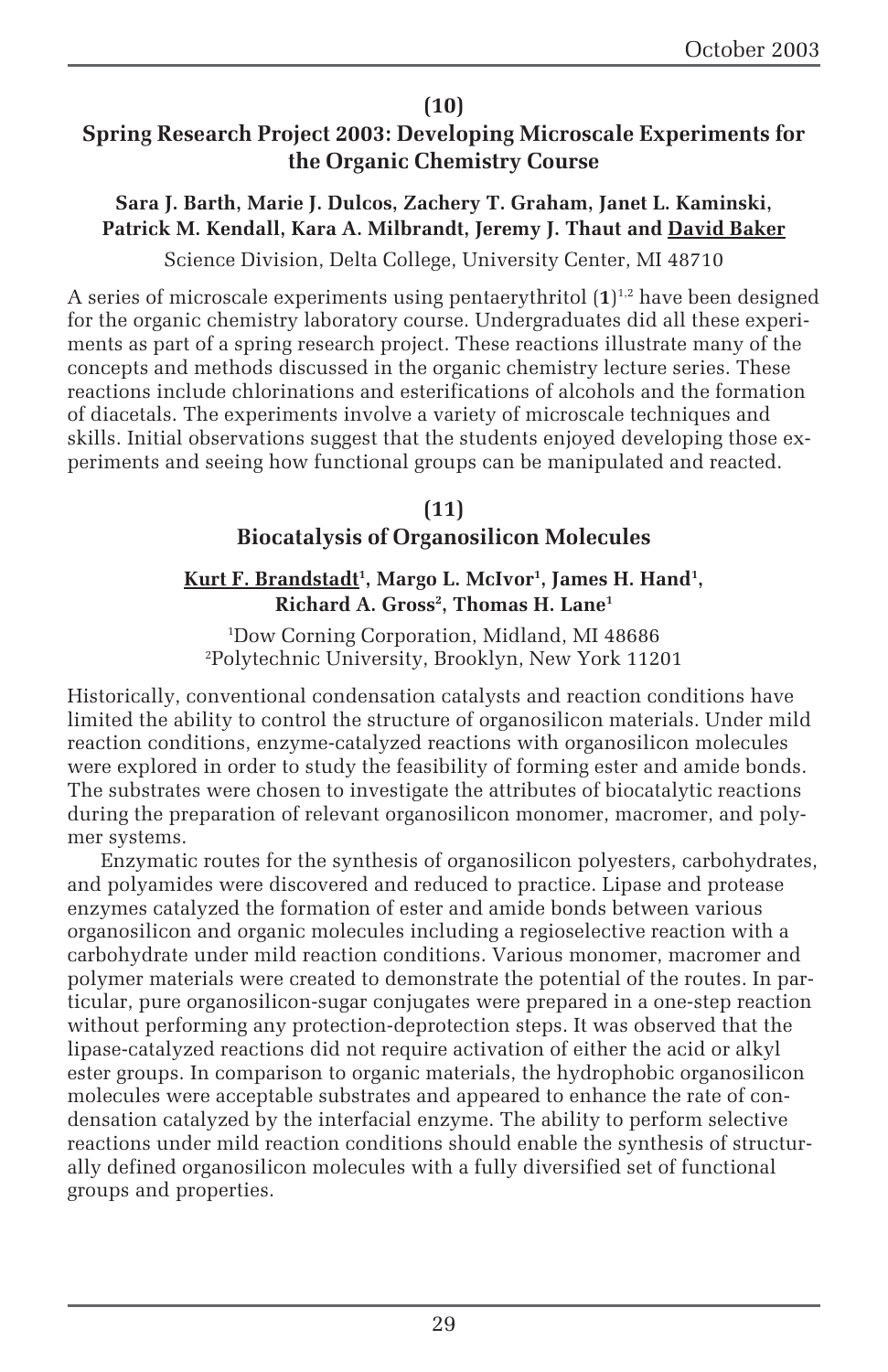#### **(12)**

#### **Comparative Reactivities of 2,4,6-Trihalopyrimidines with Sodium Phenoxide**

#### **Jesse Thompson, John Sivey, Geneice McCloud, Mena Valiket, and Thomas Delia**

Malcolm H. Filson Laboratories Department of Chemistry, Central Michigan University, Mt. Pleasant, MI 48859

Previously we investigated the reaction of the four 2,4,6-trihalopyrimidines with sodium methoxide. We have now expanded these investigations to comparable reactions with sodium phenoxide. Not surprisingly, the halogens react readily with this anionic nucleophile in the general order of the halogens being displaced, namely  $F > Cl > Br > I$ . However, in contrast to the reactions of these halogenated pyrimidines with methoxide ion, the reactions with one equivalent of phenoxide ion did not stop at monosubstitution in all cases. We will describe the reactions involved and correlate the products obtained with the specific halogen atoms being displaced. The results have been obtained through a combination of proton NMR and gas chromatography.

#### **(13) Phosphorus Esters of 1,1,2,2-Tetraphenyl-1,2-ethanediol**

#### **Joel Uzibor and B.A. Howell**

Center for Applications in Polymer Science Central Michigan University, Mt. Pleasant, MI 48859

The reaction of 1,1,2,2-tetraphenyl-1,2-ethanediol with phosphorus trichloride or phosphoryl chloride has been explored as a possible approach to the preparation of strained phosphorus-containing compounds which might serve as radical initiators for polymerization. If effective as initiators the use of these compounds would lead to the formation of polymers containing phosphorus moieties in the main chain.

#### **(14)**

#### **Development of a Technique to Monitor Polyurethane Reactions**

#### **Jagdeesh Bandekar, Huzeir Lekovic, Rifat Tabakovic, and Frank Billotto**

Dow Automotive R&D, Auburn Hills, MI 48326

FT-IR technique offers a powerful means of studying chemical reactions in *in-situ* conditions [1-3]. Closed systems with infrared probes provide means of remote monitoring chemical reactions involving corrosive or toxic chemicals. Recent beneficiaries of such a capability include chemical, biotechnology, fermentation, and pharmaceutical industries. Insight gained from such studies is vital in new product development, improving current products, and in quality control/assurance. An analytical method was developed for monitoring polyurethane chemical reactions. This method uses the FT-IR-ATR technique. It is simple and easy to use. One mixes the ingredients rapidly in a hood and applies it to the crystal surface and records the spectra. Use of this technique to monitor consumption of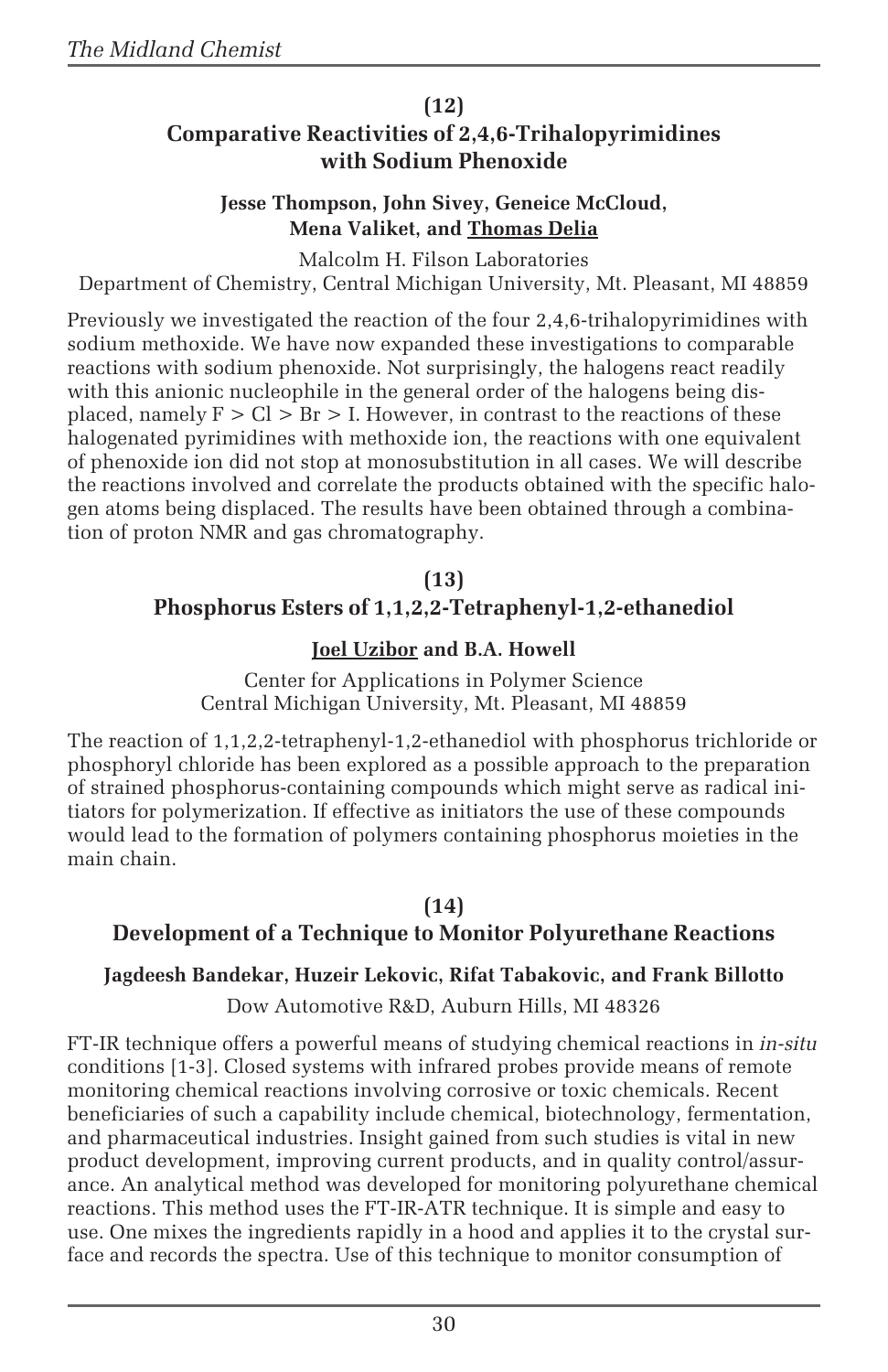certain ingredients, formation of new functional groups during a chemical reaction will be illustrated. When used in conjunction with complementary techniques such as NMR, GC-MS, GC one can get a deep insight into a chemical reaction.

- 1 J. Bandekar, R. Sethna, and M. Kirchener, *Appl. Spec.* (1994).
- 2 Z. Al Mosheky, P.J. Melling, and M.A. Thomson, *Spectroscopy*, June 2001.
- 3 R. Tabakovic, H. Lekovic, J. Bandekar, and F. Billotto, ACS Midland Presentation, 2002.

#### **(15)**

#### **Newer Chromatographic Methods for the Characterization of Polymers**

#### **Cheng Qin, B.A. Howell, P.B. Smith, and D.M. Meunier**

Center for Applications in Polymer Science Central Michigan University, Mt. Pleasant, MI 48859-0001 Analytical Sciences, The Dow Chemical Company, Midland, MI 48667

The characterization of polymer structure and molecular weight represents an important analytical challenge. This is particularly the case for branched polymers. Chromatographic methods have long had an impact in this area. Newer chromatographic materials and techniques have now permitted significant improvement in the analysis of polymers of complex structure.

#### **(16) Synthesis of an Initiator for Mediated Radical Polymerization**

#### **Khaekhai Chaiwong and Bob A. Howell**

Center for Applications in Polymer Science Central Michigan University, Mt. Pleasant, MI 48859

Poly(styrene) containing no head-to-head units may be prepared by nitroxyl mediated radical polymerization followed by reduction of the end groups. The construction of a suitable initiator for mediated polymerization of styrene at moderate temperature is based on *t*-butyl amine and involves several steps. Purification may be achieved using chromatographic techniques.

#### **(17)**

#### **New Flame Retardants Derived from Melamine and Related Compounds**

#### **Richard Ahn and Bob A. Howell**

Center for Applications in Polymer Science Central Michigan University, Mt. Pleasant, MI 48859

Compounds containing both nitrogen and phosphorus as major structural components should function as superior flame retardants for polymeric materials. Melamine or aromatic amines may serve as convenient bases for the preparation of such compounds. Condensation with formaldehyde in the presence of diethyl phosphite affords phosphorus esters containing varying levels of nitrogen.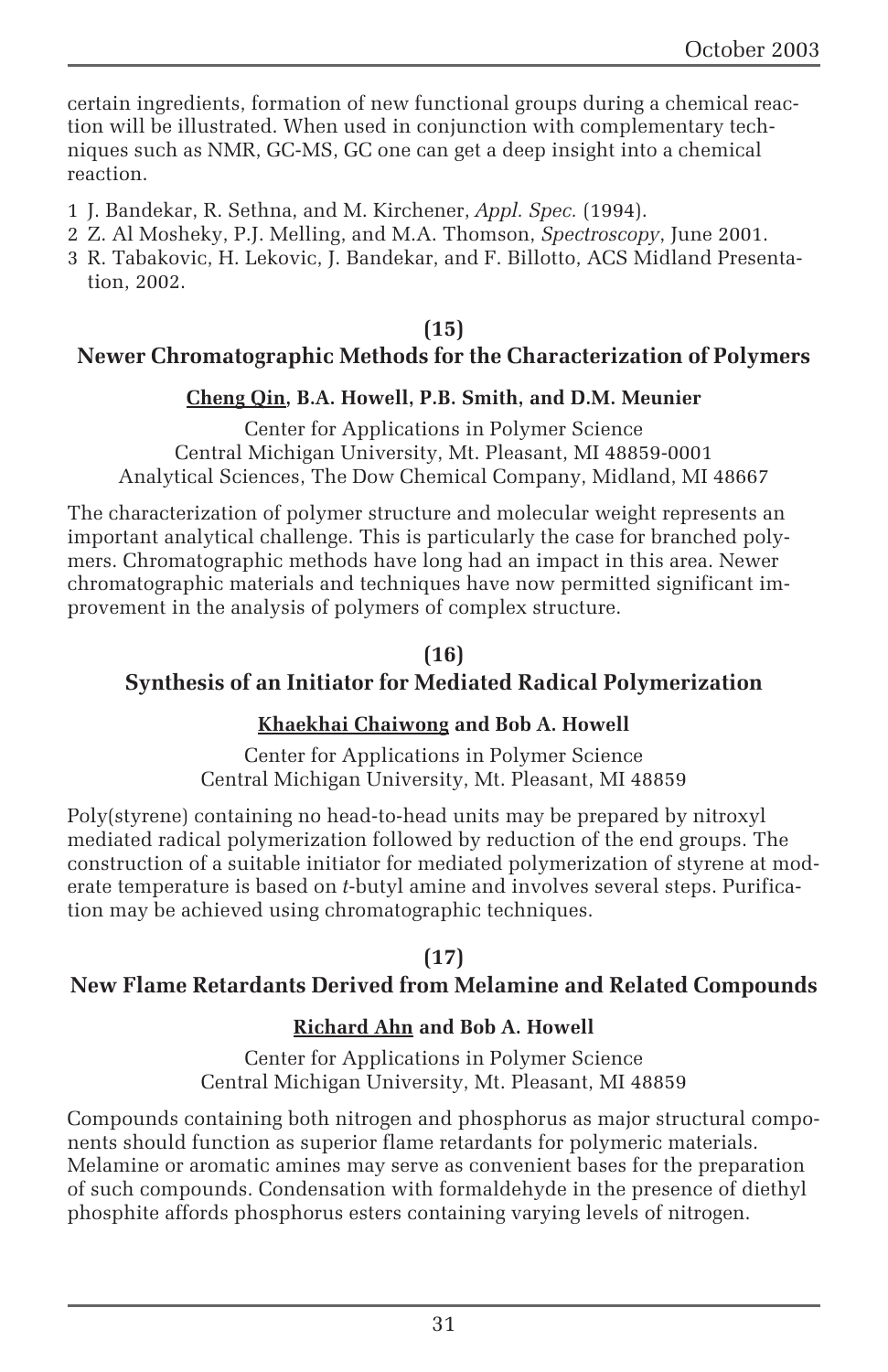#### **(18)**

#### **Lowering Ejection Force During Injection Molding of QUESTRA\* Syndiotactic Polystyrene (SPS) Compounds**

#### **John M. Warakomski, Andrew P. Banks, Kevin L. Nichols, and Harry Fowler**

Engineering Plastics R&D, The Dow Chemical Company, Midland, MI 48640

QUESTRA syndiotactic polystyrene (SPS) is a semi-crystalline polymer that is useful as an engineering plastic, especially when compounded with glass-fiber reinforcement, and other additives, such as impact modifiers and flame retardants. With a melting point of 270°C, SPS compounds have excellent properties such as heat resistance, solvent resistance, low dielectric constant, insensitivity to moisture, low specific gravity compared to other semi-crystalline polymers, and dimensional stability.

During injection-molding operations, syndiotactic polystyrene compounds generally are ejected from the mold easily. In some cases, depending on the design and condition of the tool, improved demolding is desired. Ejection force can be decreased by up to 85% by adjusting molding conditions and adding mold release agents. We will describe a full factorial designed experiment from which we developed a predictive model for ejection force based on mold temperature, hold pressure, and melt temperature. We will also describe the effect of internal and external mold release agents.

\*Trademark of The Dow Chemical Company.

#### **(19)**

#### **Nitrogen-Bromine Compounds as Dual Functional Flame Retardants**

#### **Young-Jun Cho and Bob A. Howell**

Center for Applications in Polymer Science Central Michigan University, Mt. Pleasant, MI 48859

The demand for more effective, low-cost, environmentally friendly flame retardants for polymeric materials continues to increase. Dual functional compounds, i.e., compounds that display both solid-phase and gas-phase flame retardancy, offer strong potential to respond to this need. A number of compounds generated from variously brominated phenols and 2,4,6-trichlorotriazine contain both halogen (for gas-phase activity) and nitrogen (to promote char formation at the surface of the burning polymer).

#### **(20)**

### **Investigation on Copolymer Tacticity using Multidimensional NMR Spectroscopy**

#### **† Michael Koivula, ‡ Richard Newmark, and † Minghui Chai**

† Department of Chemistry, Central Michigan University, Mt. Pleasant, MI 48859 ‡ 3M Corporate Analytical Technical Center, St. Paul, MN 55144

Nuclear magnetic resonance (NMR) spectroscopy has been one of the most powerful tools for studying the structures and properties of chemically bonded molecules and noncovalently associated supramolecules. The tacticity and sequence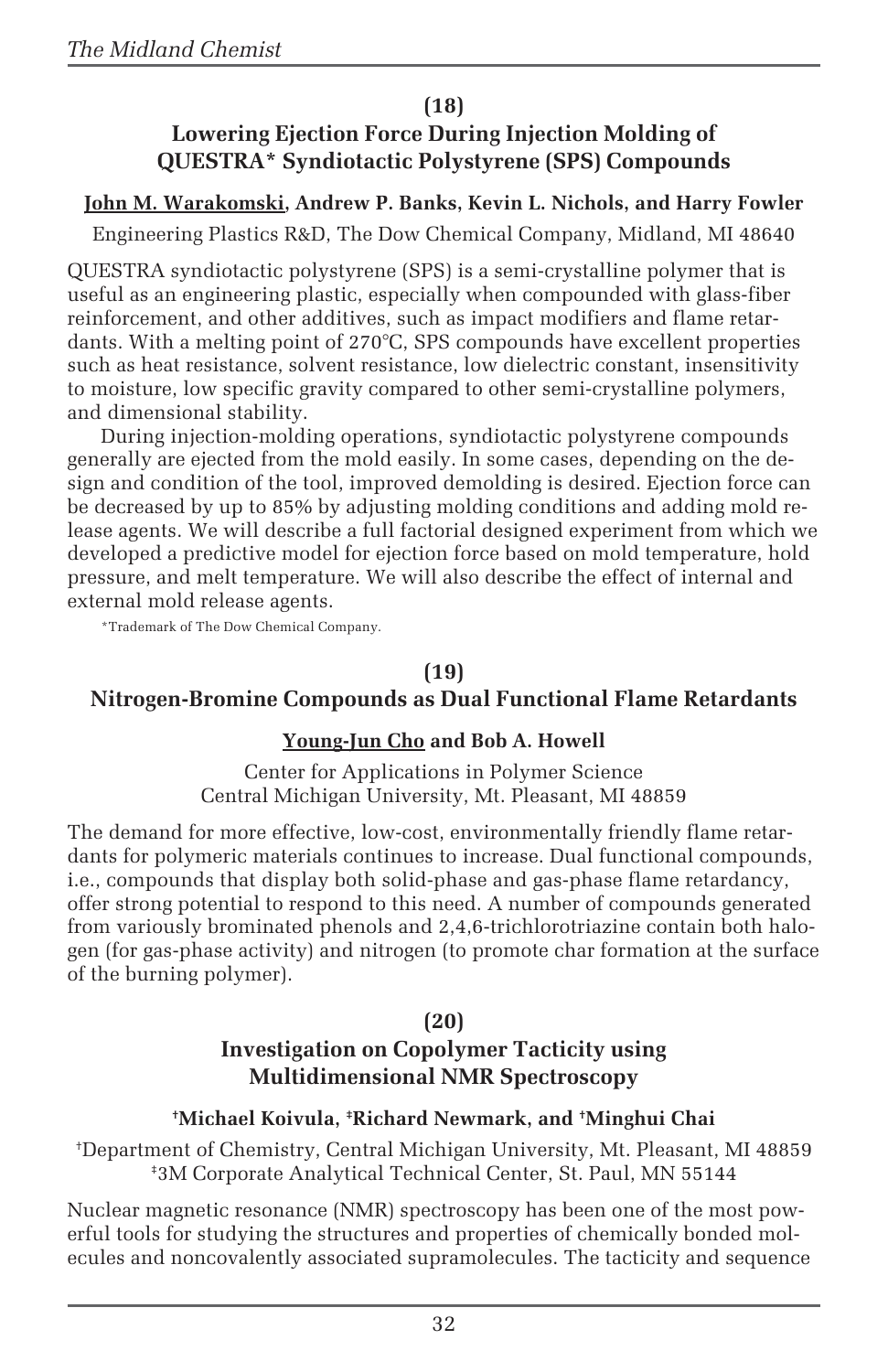of a specific copolymer chain affect the polymer's physical and chemical properties as well as its applications. So far, most studies on determining the tacticity and sequence of copolymers have relied upon 1D NMR spectroscopy and chemical-shift prediction, which can be complicated, inaccurate, and very ambiguous because of the heavily overlapped resonances of the copolymers. In this study, multidimensional NMR spectroscopy has been implemented to study the tacticity and sequence of copolymers and to resolve the overlapped resonances by dispersing the information into more dimensions. The multidimensional NMR experiments used include phase-sensitive HSQC-TOCSY (heteronuclear single quantum coherence-total correlation spectroscopy) and gHMBC (gradient heteronuclear multiple bond correlation spectroscopy). The copolymers used in this work are poly(methyl methacrylate-co-ethyl acrylate) and poly(ethyl methacrylate-co-methyl acrylate). The homopolymers include poly(methyl methacrylate), poly(ethyl methacrylate), poly(methyl acrylate) and poly(ethyl acrylate), which are also studied in comparison with the copolymers for NMR resonance assignments. It has been noticed that, in 2D NMR spectra of copolymers, delicate resonance patterns appear from complicated tacticity and sequence effects as more acrylate monomer units incorporate into the copolymer chain.

#### **(21)**

#### **New Pathways for Modifying the Surface of High-Density Polyethylene: Chemically Benign Adhesion Promotion and Subsequent Functionalization**

#### **C.L. Aronson1 , L.G. Beholz2 , B. Burland1 and J. Perez1**

1 Department of Science and Mathematics, Kettering University, Flint, MI 48504 2 Beholz Technology, LLC, Flint, MI 48502

Despite the engineering versatility of high-density polyethylene (HDPE), its pristine surface is nonpolar and has no inherent attraction to conventional paints as well as inorganic- or organic-based glues. The surface of HDPE was modified using a heterogeneous chemical reaction process patented by Beholz (U.S. Patents 6,077,913 and 6,100,343). HDPE panels were immersed in a heated solution of either aqueous NaOCl or Ca(OCl) $_{\textrm{\tiny{2}}}$  with either acetic anhydride, succinic acid, or acetic acid. The reaction was quenched with excess deionized water at room temperature. 1–10 mole percent chlorine heteroatoms were identified on the resulting HDPE surface using ESCA techniques. The polymer surface composition, surface tension, paint adhesion, and tensile adhesive strength were examined as a function of reaction time, stoichiometry, and number of repeated chlorination treatments. In contrast to the current methods used to render HDPE adhesive, this efficient, economical, and benign surface chlorination treatment produces relatively small handling and disposal risks as well as no apparent polymer surface degradation or bulk mechanical changes. Subsequent chemical functionalization reactions conducted on the chlorinated HDPE surface, which offer flexibility in ultimately tailoring surface interactions (i.e. hydrophilicity, polarity, compatibility, adhesion, and reactivity) will be detailed.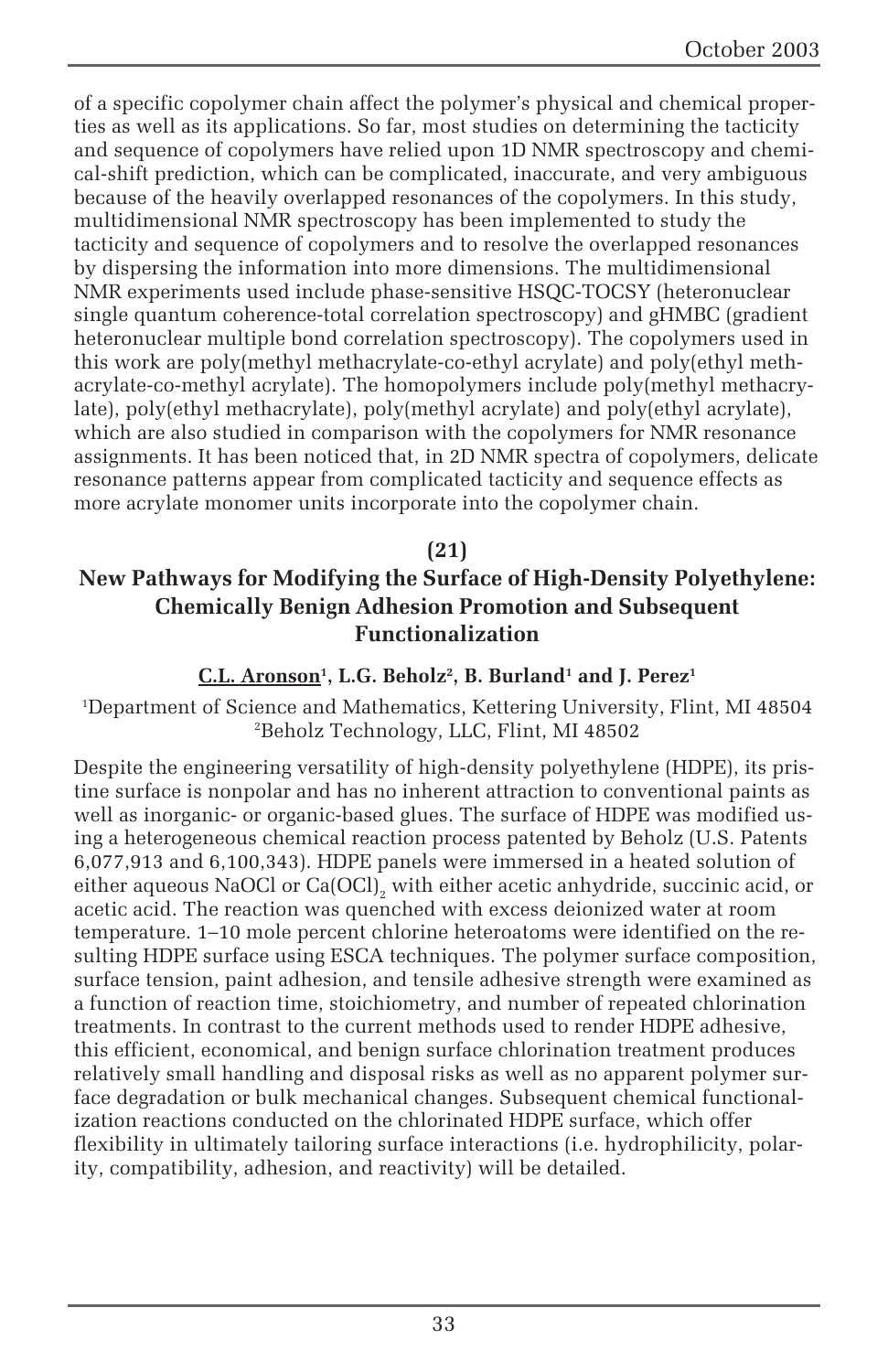#### **(22)**

#### **The Effect of Macromolecular Architecture on Functional Group Accessibility: Hydrogen Bonding in Phenolic Photoresist Polymers**

#### **C.L. Aronson1 , D. Beloskur1 , B. Burland1 , J. Perez1 and L.G. Beholz2**

1 Department of Science and Mathematics, Kettering University, Flint, MI 48504 2 Beholz Technology, LLC, Flint, MI 48502

Macromolecular architecture-phenolic functional group accessibility relationships in linear and novel, branched poly(4-hydroxy styrene) (PHS) photoresist materials were investigated using the thermal properties and phase behavior of hydrogen-bonded polymer blends. Furthermore, PHS architectures were converted to poly(4-hydroxystyrene-*co*-5-vinyl salicylic acid) *via* electrophilic aromatic substitution and subsequent oxidation to increase hydrogen bonding as well as lithographic performance and breadth of applications. Branched PHS was also covalently tethered to uniquely surface functionalized high density polyethylene utilizing a scaffolding-type template polymerization in an effort to ultimately tailor inter-/intra-molecular interactions, compatibility, reactivity, and adhesion at the poly $(\alpha$ -olefin) surface.

#### **(23) Performance Benchmarking of Antifoams in Acrylic Based Binder Systems**

#### <u>Kristin H. Beach</u>1 and <u>Frances M. Fournier</u><sup>2</sup>

1 Midland Christian School, Midland, MI 48640 2 Dow Corning Corporation, Midland, MI 48686

Acrylic binder systems cover a broad class of applications, including latex house paints, cement coatings, inks, and overprint varnishes, all with varying performance criteria. Even with their varying end applications they all have appearance as an important performance criteria. Defects such as craters and pinholes can appear in the final coating and are often caused by air entrapment in the formulation during mixing and processing; thus the need for an effective antifoam/defoamer. In this study, commercially available non-silicone and siliconecontaining antifoams are benchmarked against developmental silicone antifoams to determine performance gaps and benefits. This study encompasses acrylicbased binder systems used in multiple-end applications to determine breadth of end-use applications.

#### **(24)**

#### **O-Acetylation and Water Retention of Alginates**

#### **Minghui Chai and Jordan Cepela**

Department of Chemistry, Central Michigan University, Mt. Pleasant, MI 48859

It is well known that the only structural difference between algal alginate and bacterial alginate is that bacterial alginate contains O-acetyl groups attached to the mannuronic acid monomers.1 In this research, the O-acetylated alginate will be chemically synthesized from an algal sodium alginate based on the procedure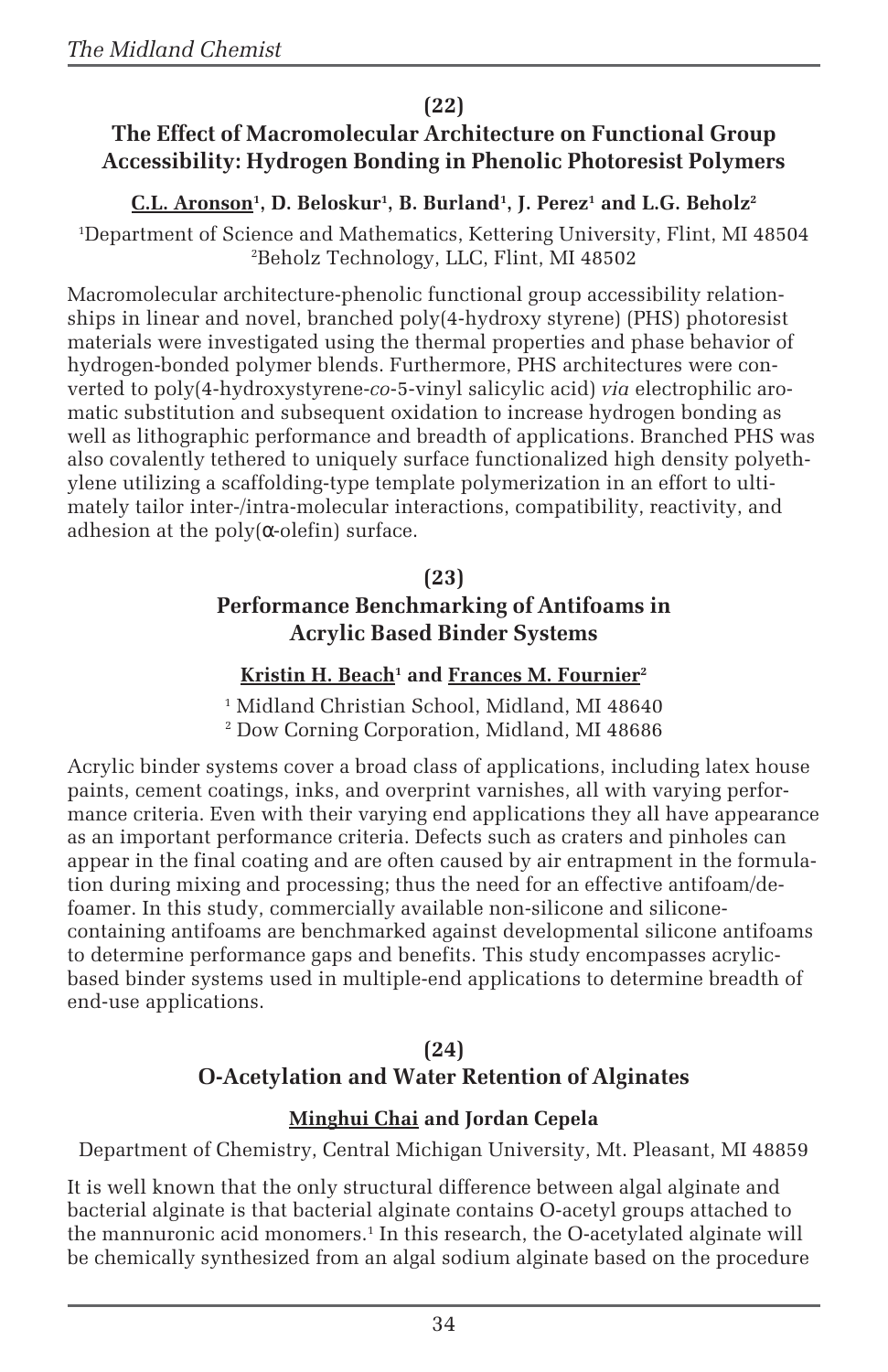described by Forsyth *et al*. 2 High temperature and multidimensional NMR will be used for the product characterization and the quantitation of the O-acetylation in the product. We think that it is a possibility that these acetyl groups play a role in preventing bacteria from dehydrating in an already dehydrated environment of the CF lung. The acetylated alginate acts like a sponge, soaking up the water as much as it can and holding the water close to the bacteria.  $^1\mathrm{H}$  T<sub>1</sub> tests have been used to determine if the O-acetyl groups cause the alginate to retain more water inside its gel system. Since the higher water retention means more water inside the gel system of the bacteria alginate, the retained water inside the alginate gives shorter  $\mathrm{T}_\mathrm{1}$  relaxation because of its restricted motion compared with the "free" water outside the gel system. However, algal alginate has less water retention, which means more water outside its gel system. A longer  $\mathrm{T}_\textrm{i}$  relaxation has been observed for these water molecules. Because of the O-acetylation, the chemically acetylated alginate does have better water retention than its parent, natural algal alginate. Multidimensional NMR can be a powerful tool to probe how the Oacetylation can change the structure of these polysaccharides and makes them with higher affinity to water molecules.

- 1 Gacesa, P. and Russell, Eds. *Pseudomonas Infection and Alginates—Biochemistry, genetics and pathology*, Chapman & Hall: New York, **1990**.
- 2 Forsyth, S.A.; MacFarlane, D.R.; Thomson, R.J.; von Itstein, M. "Rapid, clean, mild O-acetylation of alcohols and carbohydrates in an ionic liquid," *Chem.Commun.* **2002**, 714–715.

#### **(25)**

#### **Curing Studies of Microwave Processed Biocomposites Made from Epoxy and Hemp Fibers**

#### **Nikki Sgriccia1 , M.C. Hawley1 M. Misra2 , L.T. Drzal2 , A.K. Mohanty3**

1 Department of Chemical Engineering and Materials Science Michigan State University, 2527 Engineering Building, East Lansing, MI 48824 **2** Composite Materials and Structures Center, Department of Chemical Engineering and Materials Science, Michigan State University, East Lansing, MI 48824 **<sup>3</sup>**The School of Packaging, Michigan State University, East Lansing, MI 48824

There is considerable interest in the field of biofiber composites in structural application, but little research has been done on microwave curing of these composites. In contrast to conventional thermal ovens, microwave heating is volumetric and not restricted to the surface. As a result, materials can be processed more quickly in a microwave oven. Curing studies have been performed on hemp-reinforced epoxy (diglycidyl ether of bisphenol-A (DGEBA) with diaminodiphenyl sulfone (DDS) as crosslinking agent) composites. Samples were made using both microwave- and thermal-curing process for comparison. Differential scanning calorimetry was used to characterize the samples. The microwave-cured hemp and epoxy composite samples reached their full cure faster than the oven-cured samples.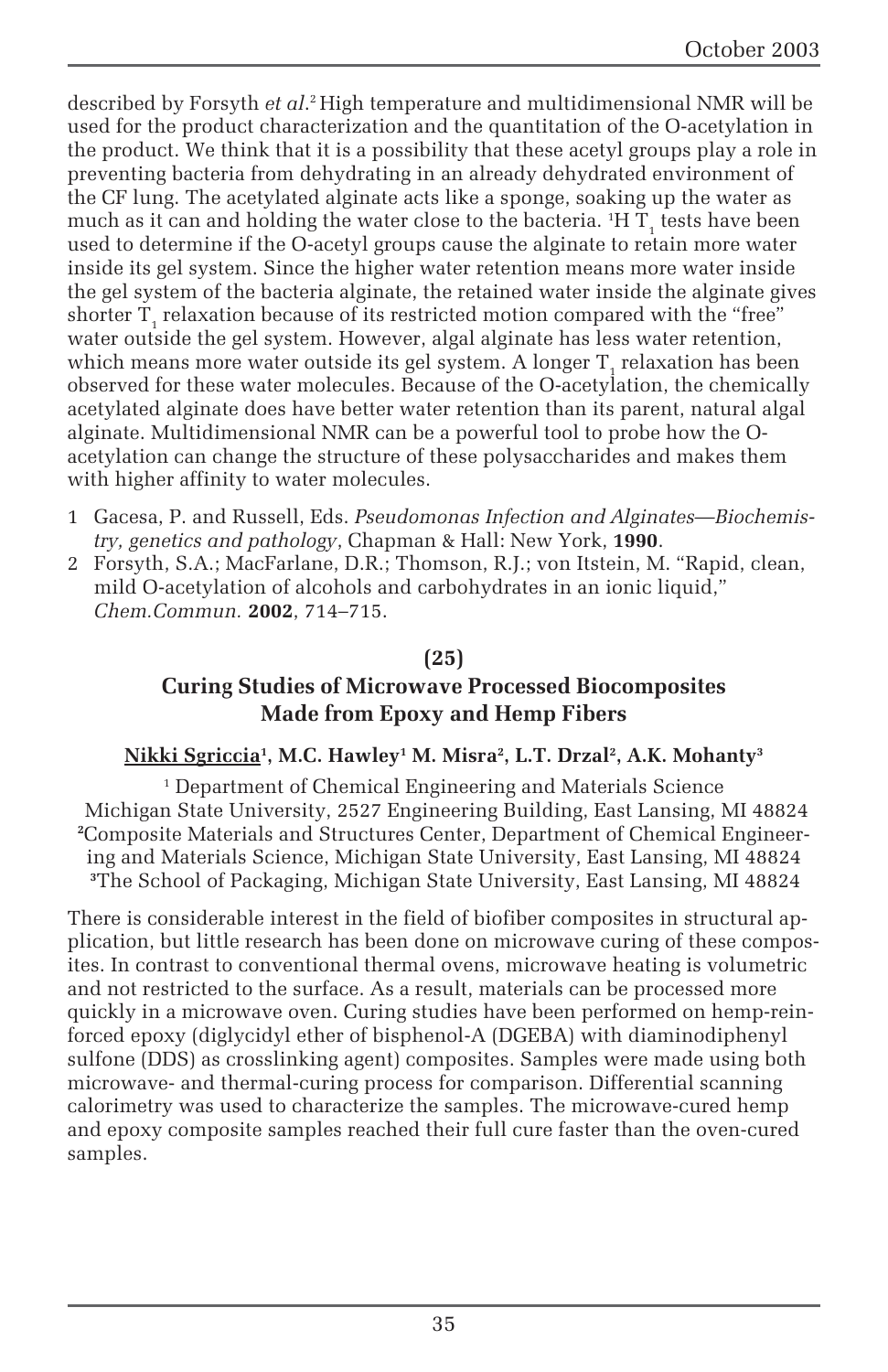#### **(26)**

#### **Mechanical and Morphological Properties of Biocomposites from Microbial Polyesters and Natural Fibers**

#### <u>Prasad Mulukutla<del>'</del>, L. T. Drzal', A. K. Mohanty<sup>2</sup>, S. Desai', M. Misra'</u>

1 Composite Materials and Structures Center, Department of Chemical Engineering and Materials Science, Michigan State University, East Lansing, MI 48824 **<sup>2</sup>**The School of Packaging, Michigan State University, East Lansing, MI 48824

"Green" composites are now emerging as the realistic alternatives to glass fiber reinforced composites. Bacterial polyesters have been produced in industrial quantities by fermentation and have been used commercially for cosmetic bottles, paper coatings, and medical applications. The cost of these bioplastics has been higher than petroleum-based plastics thus limiting their applications. Ecofriendly green composite materials have been fabricated from inexpensive chopped natural fiber and bacterial polyester, for example, poly (3 hydroxybutyrate, PHB), through extrusion followed by injection-molding processing. The formulation of the composite was changed through the addition of fiber in different proportions to obtain the desired properties. PHB grafted maleic anhydride was used as a compatibilizer in fabricating the composite materials. The composites have been tested for mechanical and thermal properties to evaluate their feasibility as a potential material for automotive applications. The composite mechanical properties have also been compared with the rule of mixtures. The fiber-matrix interfacial adhesion was also observed by environmental scanning electron microscopy. The modulus and strength of the composites increased with increase in the percentage reinforcement of hemp fiber as compared with that of virgin PHB. The heat deflection temperature (HDT) of the composites increased from 94°C to 145°C with hemp-fiber reinforcement. However, the impact strength did not change significantly with fiber reinforcement.

Authors thanks to NSF- PREMISE (Product Realization and Environmental Manufacturing Innovative System) 2002 Award # 0225925 for financial support. Authors are also thankful to Ford Motor Company, Metabolix Inc. Cambridge, MA and Flaxcraft, NJ, for their collaboration in this research and finally to Hempline, Ontario, Canada for supplying the hemp fiber.

#### **(27)**

### **Biodegradable Plastics from Polysaccharides, Protein, and Natural Fibers**

 $\frac{\text{Laura Schmidt}}{\text{1}}$ , Dana L. Botimer<sup>2</sup>, David S. Karpovich<sup>2</sup>, Christopher Schilling<sup>3</sup>, **and Piotr Tomasik4**

1 ACS Project Seed I student

2 Department of Chemistry, Saginaw Valley State Univ., University Center, MI 3 Department of Mechanical Engineering, Saginaw Valley State Univ., University Center, MI

4 Department of Chemistry, University of Agriculture, Krakow, Poland.

Oxidation, carboxymethylation, and acylation of polysaccharide-based materials, such as dried distiller's grain, corn-cob powder, sugar-beet pulp, and sawdust, followed by addition of soy protein previously resulted in hard solids with frac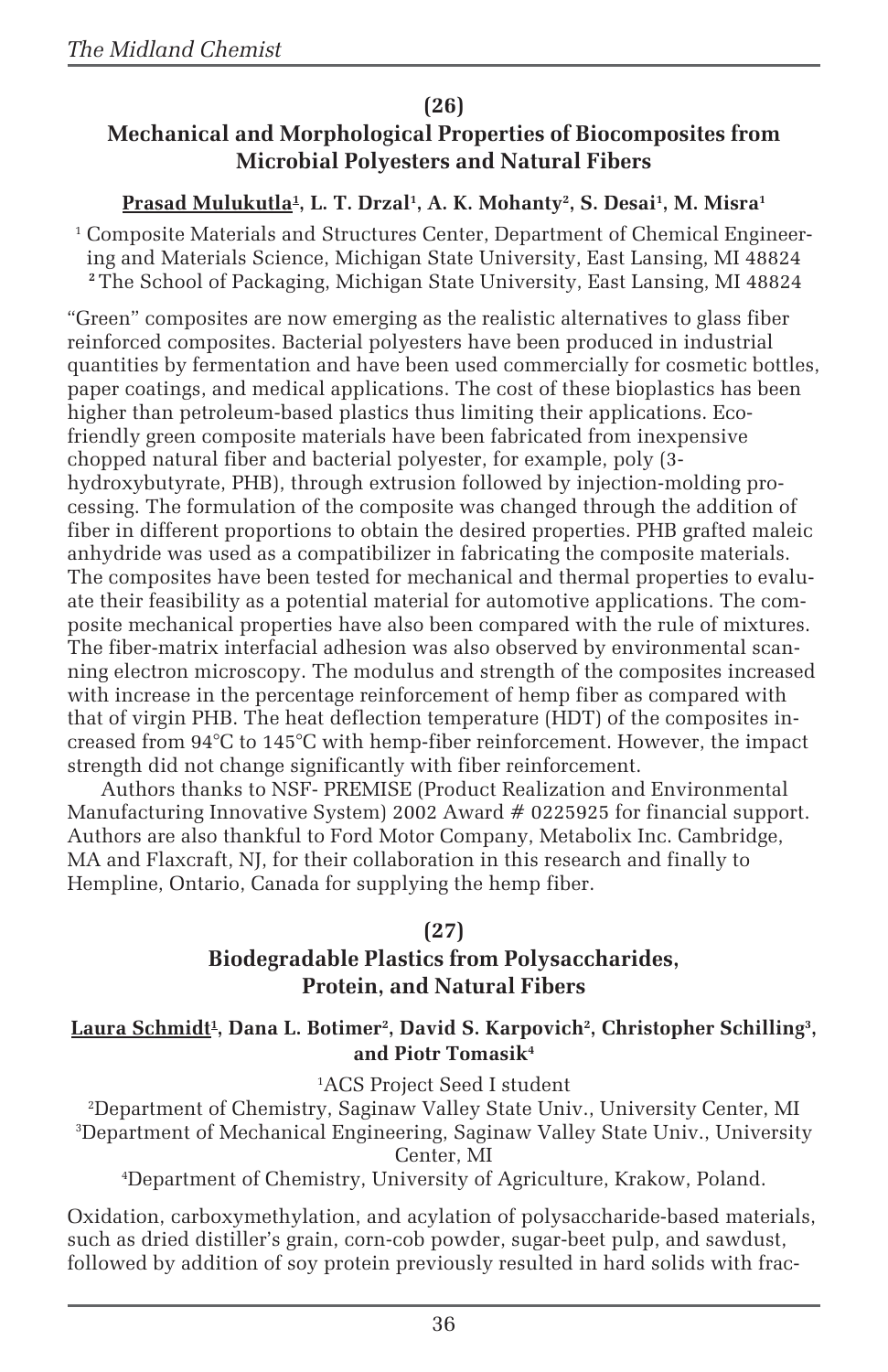ture strengths similar to some synthetic plastics such as polyvinyl chloride. Furthermore, the solids were susceptible to microbial attack when wet, indicating the ability to biodegrade. However, these materials were brittle and possessed little toughness. The focus of this work is to prepare and characterize composites made by including natural fibers in the processing steps of the aforementioned hard solids. Characterization of the products was performed with FTIR spectroscopy, differential scanning calorimetry, scanning electron microscopy, and diametral compression tests.

#### **(28)**

#### *Sweet Silicones***: Biocatalytic Reactions to Form Organosilicon Carbohydrate Macromers**

#### **Kurt F. Brandstadt1 , Bishwabhusan Sahoo2 , Margo L. McIvor1 , James H. Hand1 , Richard A. Gross2 , Thomas H. Lane1**

1 Dow Corning Corporation, Midland, MI 48686 2 Polytechnic University, Brooklyn, New York 11201

Historically, conventional condensation catalysts and reaction conditions have limited the ability to control the structure of organosilicon materials. Under mild reaction conditions, enzyme-catalyzed reactions with organosilicon molecules were explored in order to study the feasibility of synthesizing an organosilicon carbohydrate. The substrates were chosen to investigate the attributes of biocatalytic reactions.

An enzymatic route for the synthesis of organosilicon carbohydrates was discovered and reduced to practice. Immobilized lipase B from *Candida antarctica* (Novozyme 435®) catalyzed the formation of regioselective ester bonds between carboxylic acid-endblocked organosilicones and a C1-O-alkylated sugar under mild reaction conditions (i.e. low temperature, neutral pH, solventless). Specifically, the acid-endblocked organosilicones reacted with the primary hydroxyl group at the C6 position of α,β-ethyl glucoside during the regioselective esterification. The pure organosilicon-sugar conjugates were prepared in a one-step reaction without performing any protection-deprotection steps. It was observed that the lipase-catalyzed reactions did not require activation of the acid groups. In comparison to organic materials, the hydrophobic organosilicon molecules were acceptable substrates. Given the ability to perform selective reactions and maintain the integrity of the siloxane bonds, lipases appear to be useful catalysts in the efficient synthesis of structurally defined organosilicon carbohydrate bioconjugates.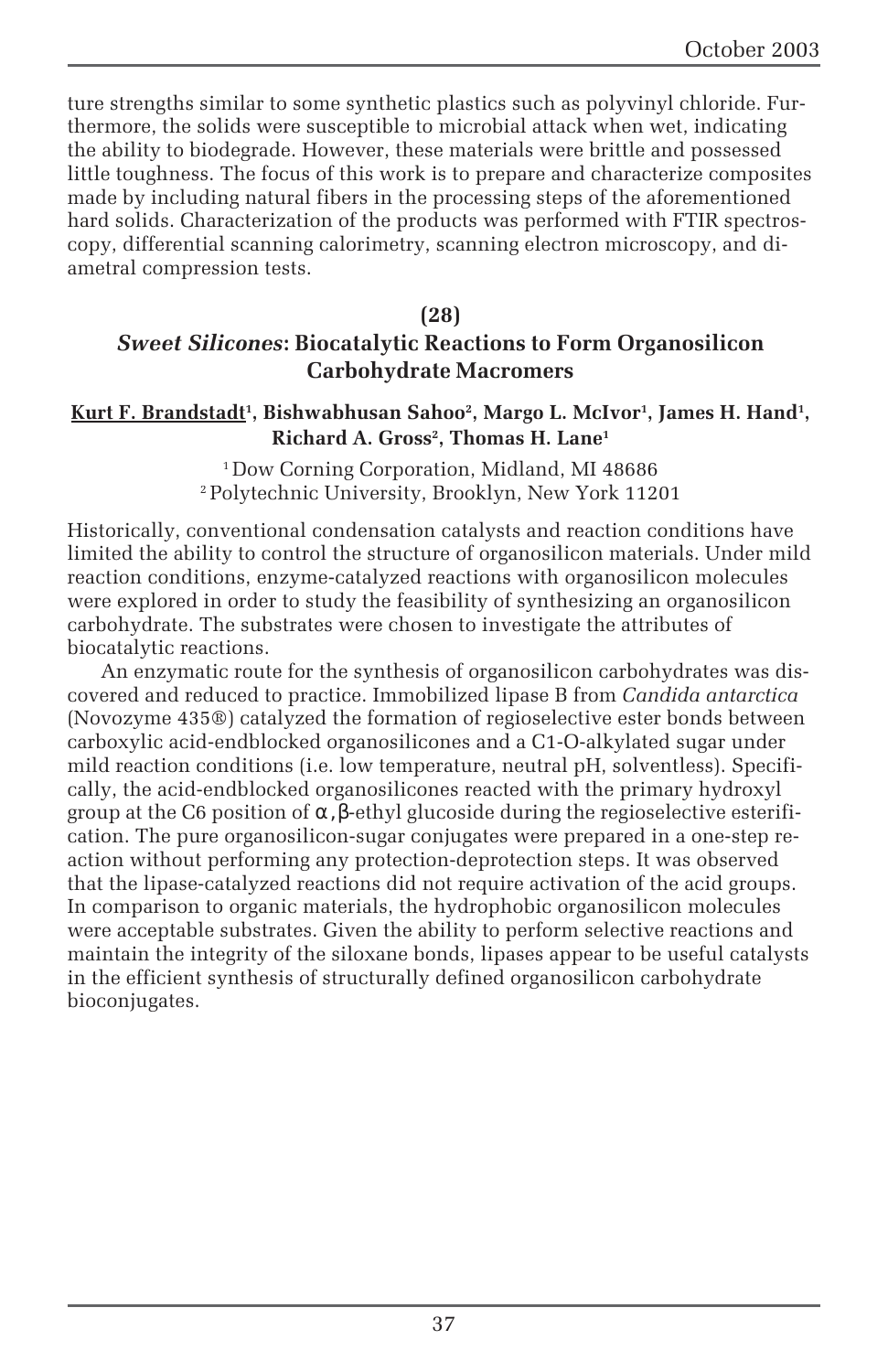#### **(29)**

#### *Green* **Composites from Soy-Based Thermoplastic and Natural Fibers**

#### **Wanjun Liu1 , A.K. Mohanty2 , M. Misra1 , L.T. Drzal1**

**1** Composite Materials and Structures Center, Department of Chemical Engineering and Materials Science, Michigan State University, East Lansing, MI 48824 **<sup>2</sup>**The School of Packaging, Michigan State University, East Lansing, MI 48824

"*Green*" composites from soy-based thermoplastic and natural fiber have a huge potential to replace traditional fiber-reinforced petroleum plastic composites due to the fact that they have properties comparable to petroleum-based composites and are inexpensive and sustainable. As part of our ongoing project, "green" composites from soy-based bioplastic and natural fiber were successfully produced using conventional extrusion and injection molding processing methods. The influence of biofiber treatment on morphology and properties of "green" composites has been studied with ESEM and mechanical property measurements. It was found that after alkali treatment, the fiber was reduced in diameter due to the removal of the hemicellulose and lignin from the interfibrillar regions. Results will be presented showing that this alkali treatment produced a homogenous dispersion of fiber in the polymeric matrix and the mechanical properties of the biocomposites also improved. One possible reason is that the quantity and reactivity of hydroxyl groups on the surface of the fiber were enhanced after alkali solution treatment, which led to a better interaction between fiber and matrix. An additional benefit results from the increase in surface area and aspect ratio of the fiber.

Support from USDA-NRI (Grant No. 2001-35504-10734) is gratefully acknowledged for this research. Authors also thank to ADM (Decatur, IL), Bayer Corp. (Pittsburgh, PA), and Smith, Adams & Associates LLC (East Lansing, MI) for supplying soy flour, polyester amide, and grass fiber, respectively, for this research.

#### **(30)**

#### *'Green'* **Nanocomposites from Bacterial Polyester and Organically Modified Clay: Thermomechanical and Morphological Properties**

#### $\boldsymbol{\mathrm{Shrojal}}$  Desai, $^1$  A.K. Mohanty, $^2$  M. Misra, $^1$  and L.T. Drzal $^1$

1 Composite Materials and Structures Center, Department of Chemical Engineering and Materials Science, Michigan State University, East Lansing, MI 48824 **<sup>2</sup>**The School of Packaging, Michigan State University, East Lansing, MI 48824

Polyhydroxybutyrate (PHB) is one of those few naturally occurring linear thermoplastic bacterial polyesters that is fully biodegradable and biocompatible. This property of PHB makes it very desirable for applications such as artificial bone and biodegradable polymeric composites. Although the mechanical properties of PHB are reported to be equal or even better than traditional thermoplastics, its brittleness, high crystallinity, and low strength restrict the range of its applications. Additionally, improving its thermomechanical and barrier properties would make it the most versatile biodegradable polymer for commodity applications. In the present investigation we fabricated PHB clay nanocomposites by reinforcement with 4–10 wt % organophilic-modified layered silicate clay. This nanocomposite was processed in a twin-screw miniextruder with screw speed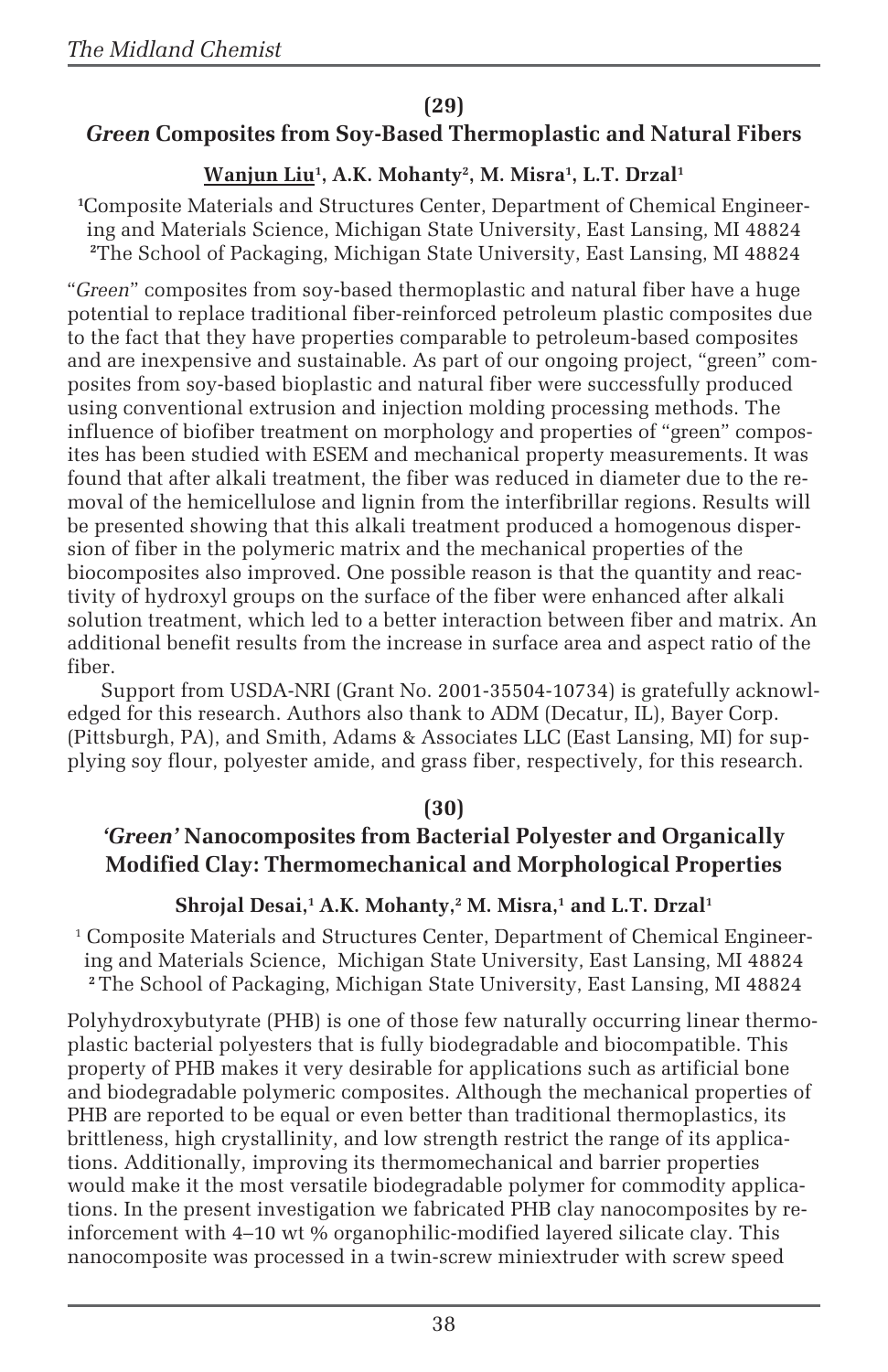varied from 50–150 rpm, residence time maintained between 60–240 seconds and the polymer processing temperature set at 190–172°C. A maleated PHB was synthesized as a compatibilizer and the effect of the reaction parameters was studied for changes in the thermo-mechanical and morphological properties of the resultant PHB clay nanocomposites. Addition of 5 wt% of the maleated PHB helped to achieve good intercalation of 9 wt% clay, which was otherwise not possible. Addition of 5 wt% clay in presence of 5 wt% of maleated PHB led to complete exfoliation as observed in the XRD spectra and by TEM images. The impact and tensile strength of the PHB with clay reinforcement improved up to 22%. However, the flexural modulus showed only a small improvement of 15%. The heat distortion temperature increased from 94°C for neat PHB to 103°C with 5% clay reinforcement. Moisture absorption in these nanocomposites carried out at 40°C and 90% relative humidity was not detectable for the times studied. Research to enhance the properties of PHB clay nanocomposites is still underway.

#### **(31)**

#### **Injection-Molded Eco-Friendly Natural Fiber and Cellulosic Plastic Biocomposites**

#### **Arief Wibowo1 , A. K. Mohanty2 , M. Misra1 , L.T. Drzal1**

1 Composite Materials and Structures Center, Department of Chemical Engineering and Materials Science, Michigan State University, East Lansing, MI 48824 **<sup>2</sup>**The School of Packaging, Michigan State University, East Lansing, MI 48824

Biocomposites are emerging as a viable alternative to glass-fiber-reinforced composites especially in structural and automotive applications. By embedding inexpensive natural cellulosic fibers into biopolymeric matrices, 100% biobased composite materials (biocomposites) can be made. Cellulose esters, e.g. cellulose acetate plasticized with 30 wt.% citrate plasticizer, has been successfully reinforced with chopped hemp fiber as a potential alternative to glass-fiber-based composites for automotive applications. Extrusion processing followed by injection molding has been adopted in fabricating biocomposites with 30 wt% of hemp. An enhancement of flexural strength of  $\sim$ 75% and modulus of elasticity by  $\approx$  250% was measured over the neat plastic properties. The intimate mixing resulting from the high shear forces in this type of processing is necessary to produce superior strength biocomposites. Environmental scanning electron microscope images of fractured impact samples indicates less fiber pullout indicating better adhesion between hemp fiber and CA matrix under these processing conditions. The cellulosic plastic under investigations appears to be matrix with performance at least equal to polypropylene (PP) for natural fiber reinforcements.

Financial support from the NSF/EPA (Award Number DMI-0124789) under the 2001 Technology for a Sustainable Environment (TSE) program is gratefully acknowledged. The authors also thank Eastman Chemical Company (Kingsport, TN) for the cellulose acetate samples. The authors also thank Flaxcraft, Inc. (Cresskill, NJ) and Hempline (Ontario, Canada) for natural fibers and Morflex Inc. (Greensboro, NC) for citrate plasticizer.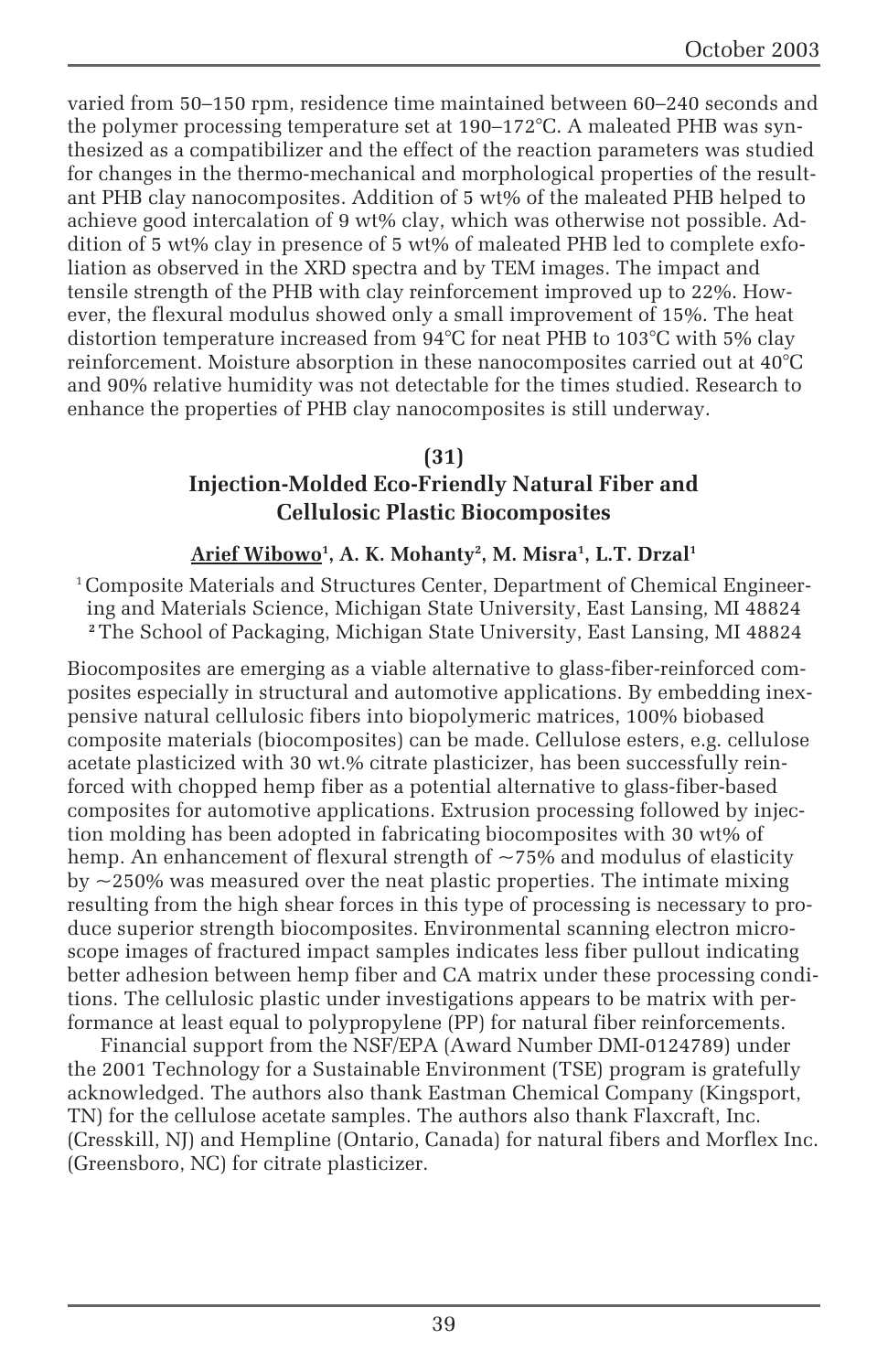#### **(32)**

#### **Environmentally Benign Nanocomposites from Cellulose Ester and Layered Silicates**

#### <u>Hwanman Park<sup>1</sup>, A.K. Mohanty<sup>2</sup>, M. Misra<sup>1</sup>, L.T. Drzal<sup>1</sup></u>

1 Composite Materials and Structures Center, Department of Chemical Engineering and Materials Science, Michigan State University, East Lansing, MI 48824 **<sup>2</sup>**The School of Packaging, Michigan State University, East Lansing, MI 48824

Renewable cellulose esters are a potential biopolymer. Injection molded "environmentally benign" nanocomposites have been successfully fabricated from cellulose acetate, triethyl citrate plasticizer and organically modified clay. The effects of the amount of plasticizers on the performance of these nanocomposites have been evaluated. The cellulosic plastic with 85–60 wt. % pure cellulose acetate and 15–40 wt.% triethyl citrate plasticizer with or without organoclay Cloisite 30B was used as the polymer matrix for nanocomposite fabrication. The morphologies of these nanocomposites were evaluated through X-ray diffraction (XRD) and transmission electron microscopy (TEM) studies. The mechanical properties of nanocomposites have been correlated with the XRD and TEM observations. Cellulosic plastic-based nanocomposites with 20 wt% TEC/5 wt% organoclay showed a better exfoliated and intercalated structure than their counterpart having 30 or 40 wt% plasticizer. The tensile strength and modulus of cellulosic plastic reinforced with organoclay improved with decreasing plasticizer content. The nanocomposite thermal stability and water vapor absorption was improved as well, but the impact strength was decreased.

Authors are thankful for NSF-NER 2002 Award #0210681 for financial support. The collaboration with Ford Motor Company and Eastman Chemical Company is gratefully acknowledged. Also, Dr. Brian D. Seiler of Eastman Chemical Co. and Dr. Deborah F. Mielewski of Ford Motor Co. for their encouragement and supports.

#### **(33)**

#### **Laser Induced Breakdown Spectroscopy (LIBS) for Chemical Process Analysis**

#### **Karen E. Bruce, Amy S. Collard, and Dale J. LeCaptain**

Department of Chemistry, Central Michigan University, Mt. Pleasant, MI 48859

The analytical ability to perform *in situ* and multi-element analysis without direct sample contact is desired to monitor industrial processes and environmental samples.<sup>1</sup> The LIBS technique uses a ND:YAG laser beam to strike the sample (solid, liquid, or gas) and completely ionize the sample by creating a microplasma, which causes atomic emission that is detected by an ICCD and analyzed. The little or no sample preparation and spectroscopically transparent sampling chambers make LIBS useful for solid, liquid, and gas analysis. Air analysis,<sup>2</sup> aero $s$ ols, $^3$  solid samples, $^4$  pharmaceuticals, $^5$  and quantitative and qualitative measurement of pollutent atoms (fluorine, chlorine, sulfur, and carbon) at atmospheric conditions<sup>6</sup> indicates the sample versatility of the technique. It has also been demonstrated in the use of spatial analysis in a flame $^{\prime}$  demonstrating its robust applicability.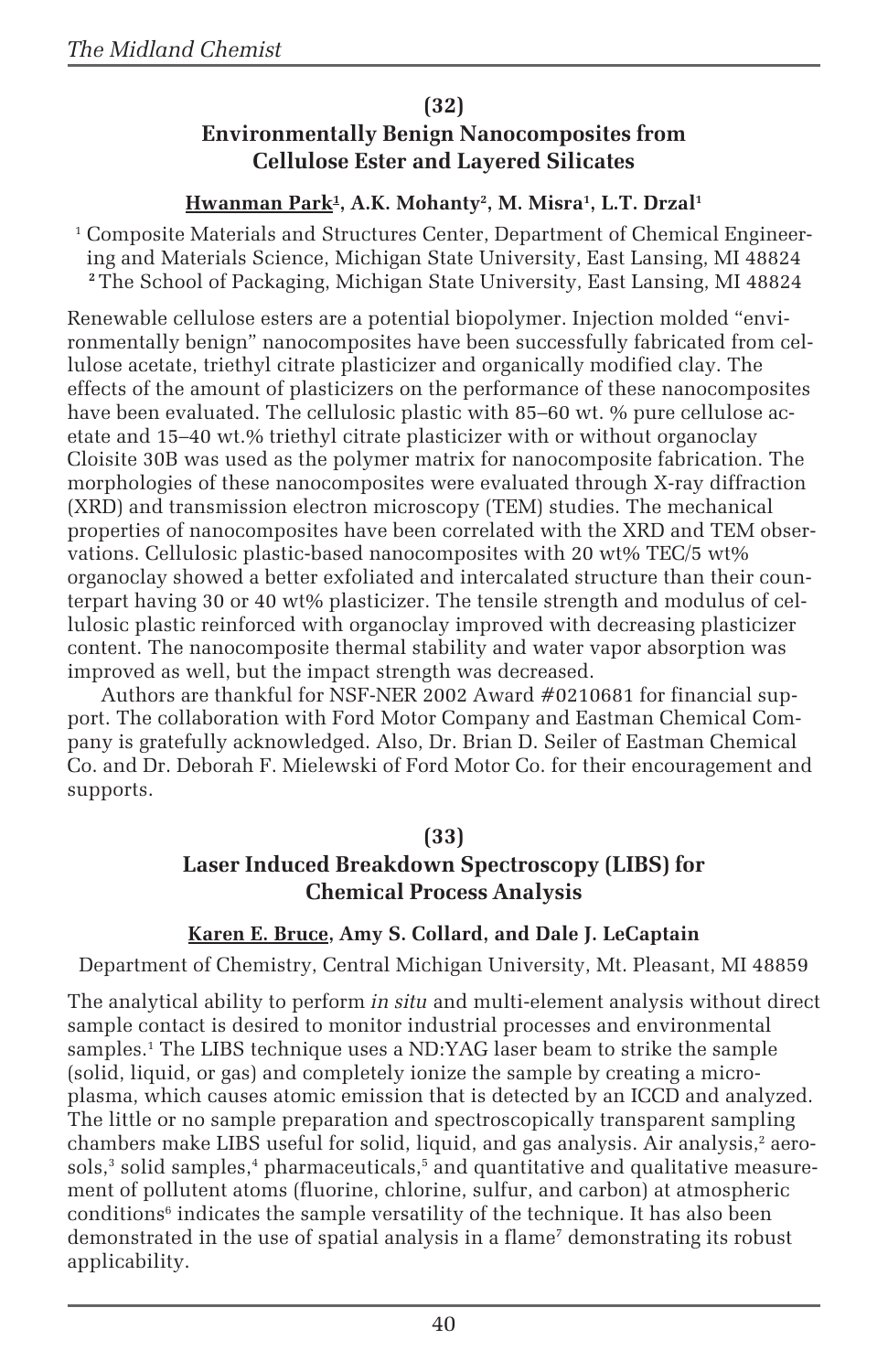We will present some of these results as well as our modular equipment design employing fiber-optical laser source and the emission detection equipment.

- 1 Tognoni, E.; Palleschi, V.; Corsi, M.; and Cristoforetti, G., "Quantitative microanalysis by laser-induced breakdown spectroscopy: a review of the experimental approaches," *Spectrochim. Acta B* **2002**, 57 (7), 1115–1130.
- 2 Shinsuke, I.; *et al*, "Spatially Resolved Elemental Analysis of a Hydrogen-Air Diffusion Flame by Laser-Induced Plasma Spectroscopy," *Microchemical J*. **2000**, 70, 143–152.
- 3 Hahn, D.W.; Carranza, J.E.; Arsenault, G.R., "Aerosol Generation System for Development and Calibration of Laser-Induced Breakdown Spectroscopy Instrumentation," *Rev. Sci. Inst*. **2001**, 72, 9, 3706–3713.
- 4 Ebinger, M.H.; Breshears, D.D.; Cremers, D.A.; and Unkefer, P.J., "Measuring Total Soil Carbon with Laser Induced Breakdown Spectroscopy," *Earth and Environmental Sciences Progress Report 1998–2000*, 48–51, http:// www.ees.lanl.gov/pdfs/5\_soilcarbon\_48.pdf.
- 5 Bechard, S.; Tourigny, M.; and Mouget, Y., Pharmalaser Inc., http:// www.assainternational.com/workshops/abstracts2/bechard.htm.
- 6 Dudragne, L.; Adam, Ph.; and Amouroux, J., "Time-Resolved Laser-Induced Breakdown Spectroscopy: Application for Qualitative and Quantitative Detection of Fluorine, Chlorine, Sulfur, and Carbon in Air," *Appl. Spec*. **1998**, 52, 1321–1327.
- 7 Itoh, Shinsuke; *et al*, "Spatially resolved elemental analysis of hydrogen-air diffusion flame by laser-induced plasma spectroscopy (LIPS)," *MicroChem. J.* **2001**, 70, 143–152.

#### **(34) SMC Bio-composite Housing Panels and their Properties**

#### **G. Mehta,1 L.T. Drzal,1 M. Misra,1 Kelby Thayer,1 A.K. Mohanty2**

1 Composite Materials and Structures Center, Department of Chemical Engineering and Materials Science, Michigan State University, East Lansing, MI 48824 **<sup>2</sup>**The School of Packaging, Michigan State University, East Lansing, MI 48824

The purpose of this work is to produce low-cost green materials (biocomposites) for use in various housing panel applications. Biocomposites have been traditionally made using extrusion, injection molding, compression molding, and pultrusion processing techniques. Under this project, a novel high-volume processing technique called a "bio-composite stampable sheet molding compound panel" (BCSMCP) manufacturing process was developed to mimic the continuous sheet-molding compound (SMC) currently used in making glass fiber-polyester resin composites. This process yields continuous production of biocomposites on a large scale, and can be easily adopted in durable goods industries. The prepregs from the SMC line were matured for the desired time and then compression molded. The molded samples were tested for various mechanical and thermal properties, in accordance with ASTM procedures. The natural fibers investigated included flax, big blue stem grass, hemp, jute, henequen, and kenaf, which were combined with an unsaturated polyester resin matrix. The effect of surface treatment of the biofibers on the thermo-mechanical properties was also investigated. Grass-fiber-reinforced polyester SMC biocomposites show very promising results.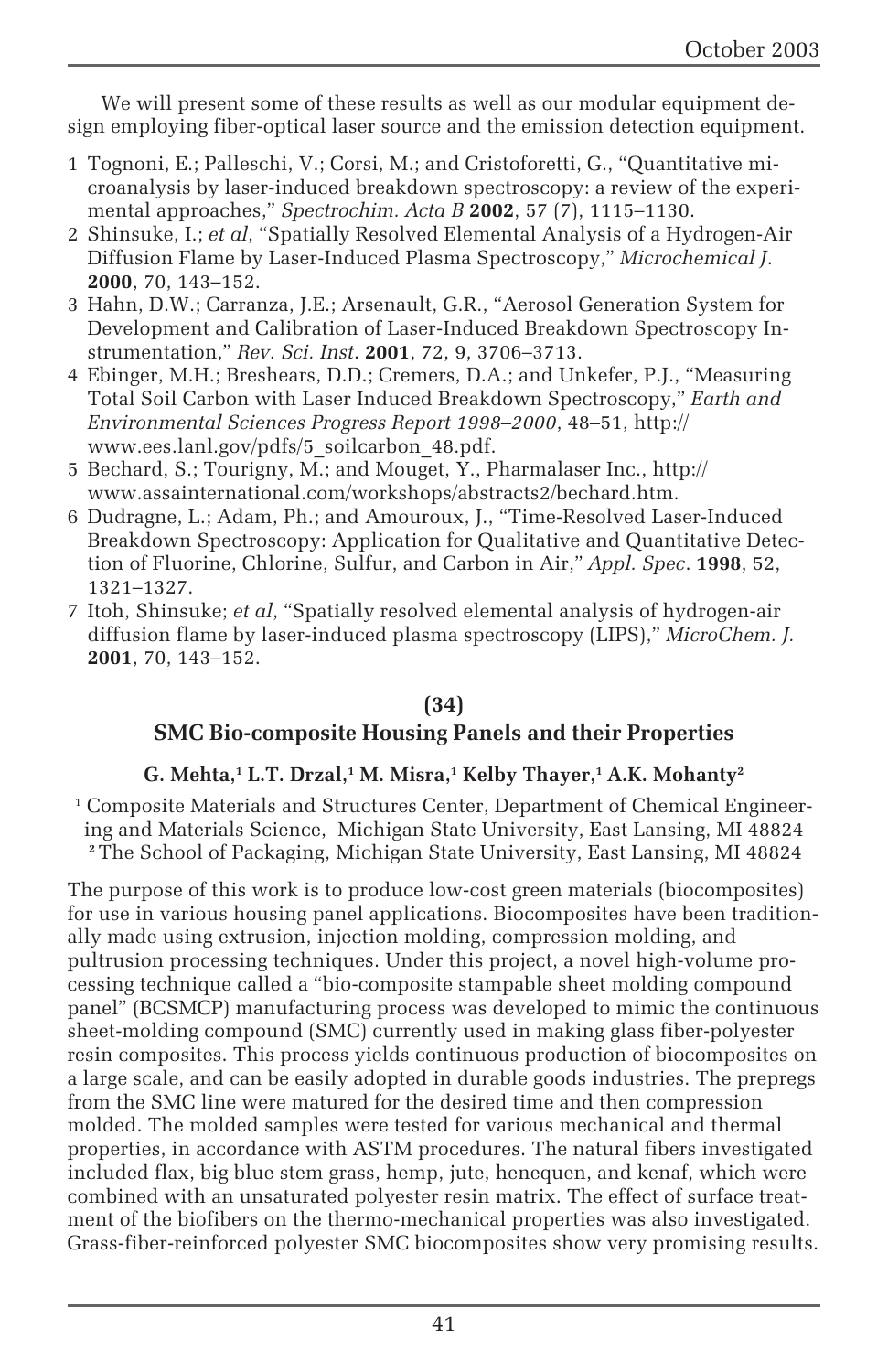In particular, after treatment with 1% methacryloxypropyltrimethoxy silane, the bending strength and modulus of elasticity of big blue stem grass fiber-based SMC biocomposites increased by 15% and 20% respectively as compared to untreated grass fiber biocomposites. This research was supported by PATH (Partnership for Advancing Technologies in Housing) for future American housing.

The authors are highly grateful to NSF- PATH 2001 Award #0122108, for financial support and Flaxcraft Inc. and Kemlite Inc. for supporting this project.

#### **(35) Biobased Epoxy Matrix for Clay Nanocomposites**

#### <u>Hiroaki Miyagawa</u>½, A.K. Mohanty², M. Misra½, L.T. Drzal<sup>1</sup>

1 Composite Materials and Structures Center, Department of Chemical Engineering and Materials Science, Michigan State University, East Lansing, MI 48824 **<sup>2</sup>**The School of Packaging, Michigan State University, East Lansing, MI 48824

The importance of environmentally friendly natural products for industrial applications is increasing with increasing emphasis on environmental issues, waste disposal, and the depletion of nonrenewable resources. There is a growing urgency to develop and commercialize new biobased products and other innovative technologies that can reduce the dependence on fossil fuel. Renewable resourcebased polymers can serve as a new platform to provide an alternative to petroleum-based polymers if they can be innovatively used while maintaining a favorable cost-performance ratio. Functionalized vegetable oils, increasingly used as coatings and plasticizer additives, are now commercially available. The petroleum-derived epoxy resins are known for their superior tensile strength, high stiffness, and exceptional solvent resistance. The blending of nanoscale reinforcements, such as organically modified clay, and bio-based epoxy resin could result in advanced materials applicable for automotive and aeronautic structures. In this study, thermophysical properties of bio-based epoxy/clay nanocomposites were investigated by dynamic mechanical analysis (DMA) and the microstructure of the clay particles in these nanocomposites was observed by transmission electron microscopy (TEM) and wide angle X-ray scattering (WAXS). Results indicate that the petroleum-based content of epoxy resins can be reduced by the addition of biobased vegetable oils with little change in performance.

#### **(36)**

#### **Solubility and Decomposition Studies of Carbon Tetrachloride in Supercritical Carbon Dioxide**

#### **Allan E. Brown and Bradley D. Fahlman**

Department of Chemistry, Central Michigan University, Mt. Pleasant, MI 48859

Carbon-clustered species are of particular interest to materials scientists and have contributed much to the rapidly expanding research conducted within nanotechnology. Metal-catalyzed chemical vapor deposition (CVD) is now the method of choice for growth of carbon nanotubes (CNTs). However, temperatures on the order of 700–1000°C are necessary, which precludes the use of temperature sensitive substrates. This research group is investigating the formation of CNTs at low temperatures using carbon halide precursors and high-pressure con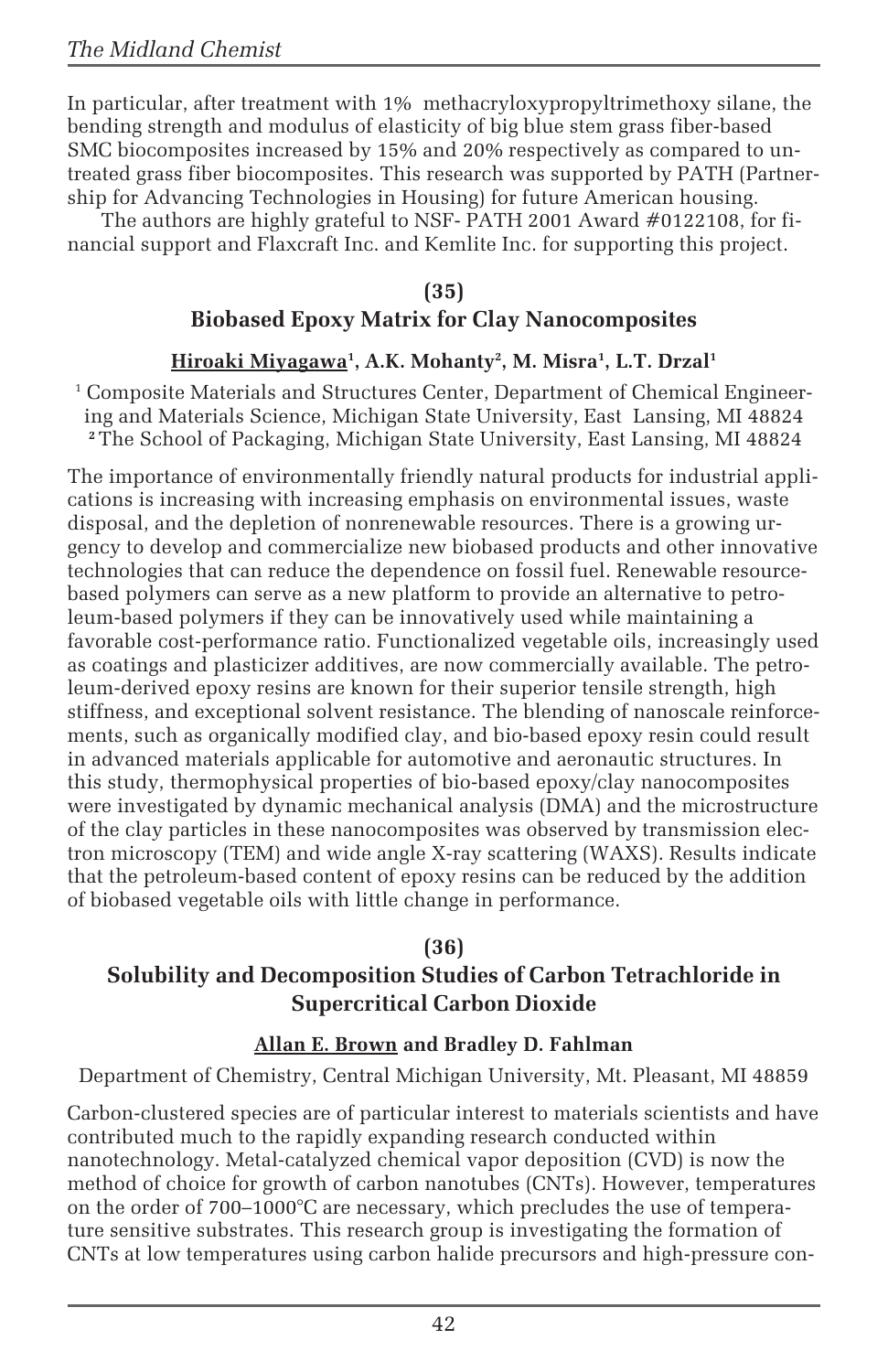ditions. We present decomposition and solubility models of carbon tetrachloride at varying temperatures and pressures within supercritical carbon dioxide.

#### **(37)**

#### **Methylmethoxysilane Hydrolysis by Raman Spectroscopy**

#### $\mathbf{Martin}\ \mathbf{Bennett.}^\mathbf{1}$  Kurt F. Brandstadt, $^{\mathbf{2}}$  and Mary M.J. Tecklenburg $^{\mathbf{1}}$

1 Department of Chemistry, Central Michigan University, Mt. Pleasant, MI 48859 2 Dow Corning Corporation, Midland, MI 48686

A study was conducted to determine the feasibility of using Raman spectroscopy to detect the presence of organosilicon molecules and their intermediate hydrolysis products in aqueous and biochemical matrix environments. Raman spectra were collected on a series of methylmethoxysilanes. The hydrolysis reactions of methylmethoxysilanes in solutions of varying ionic strength were followed by Raman spectroscopy in order to identify the silanol products. A strong Raman peak in the 600–700 cm<sup>-1</sup> region is a marker for the  $\tilde{Si}-C/Si$  symmetric stretching vibration in silanols. Relative detection limits were determined on the hydrolysis products of phenylmethyldimethoxysilane, which is more stable in aqueous environments than methylsilanols.

#### **(38)**

#### **Chemical Vapor Deposition of Metal Oxide Thin Films: Design of Actively Protective Clothing Against Chemical Warfare Agents**

#### **Vernal Richards and Bradley D. Fahlman**

Department of Chemistry, Central Michigan University, Mt. Pleasant, MI 48859

With the constant threat of terrorist attacks, much attention has been focused on the development of materials that will protect both military personnel and civilians against the release of chemical and biological warfare agents. Solid metal oxides, such as aluminum oxide, have been shown to adsorb and decompose organophosphorus-based chemicals at temperatures not far removed from ambient.1 The deposition of thin films of these materials onto substrates such as clothing fibers and fabrics would allow the facile fabrication of actively-protective clothing, for both military and civilian use. Toward this end, aluminum oxide and aluminosilicate thin films were deposited onto carbon fibers using chemical vapor deposition. The liquid precursor for aluminum oxide was dimethyl aluminum isopropoxide, prepared from trimethyl aluminum and aluminum isopropoxide. Aluminosilicate films were prepared from a 1:1 solution of the aforementioned aluminum precursor and tetraethoxysilane. Characterization of the fibers was carried out using tandem energy dispersive spectroscopy/scanning electron microscopy (EDS/SEM). Cross-section SEM images and elemental dot mapping show a conformal coating of aluminum oxide and aluminosilicate on the surface of individual carbon fibers. NMR studies of aluminum oxide coated fibers in contact with a nerve agent stimulant, dimethyl methylphosphonate (DMMP), show peak broadening which is consistent with adsorption of the chemical onto the oxide layer.

1. Sheinker, V. N.; Mitchell, M. B. *Chem. Mater.* **2002**, 14(3), 1257.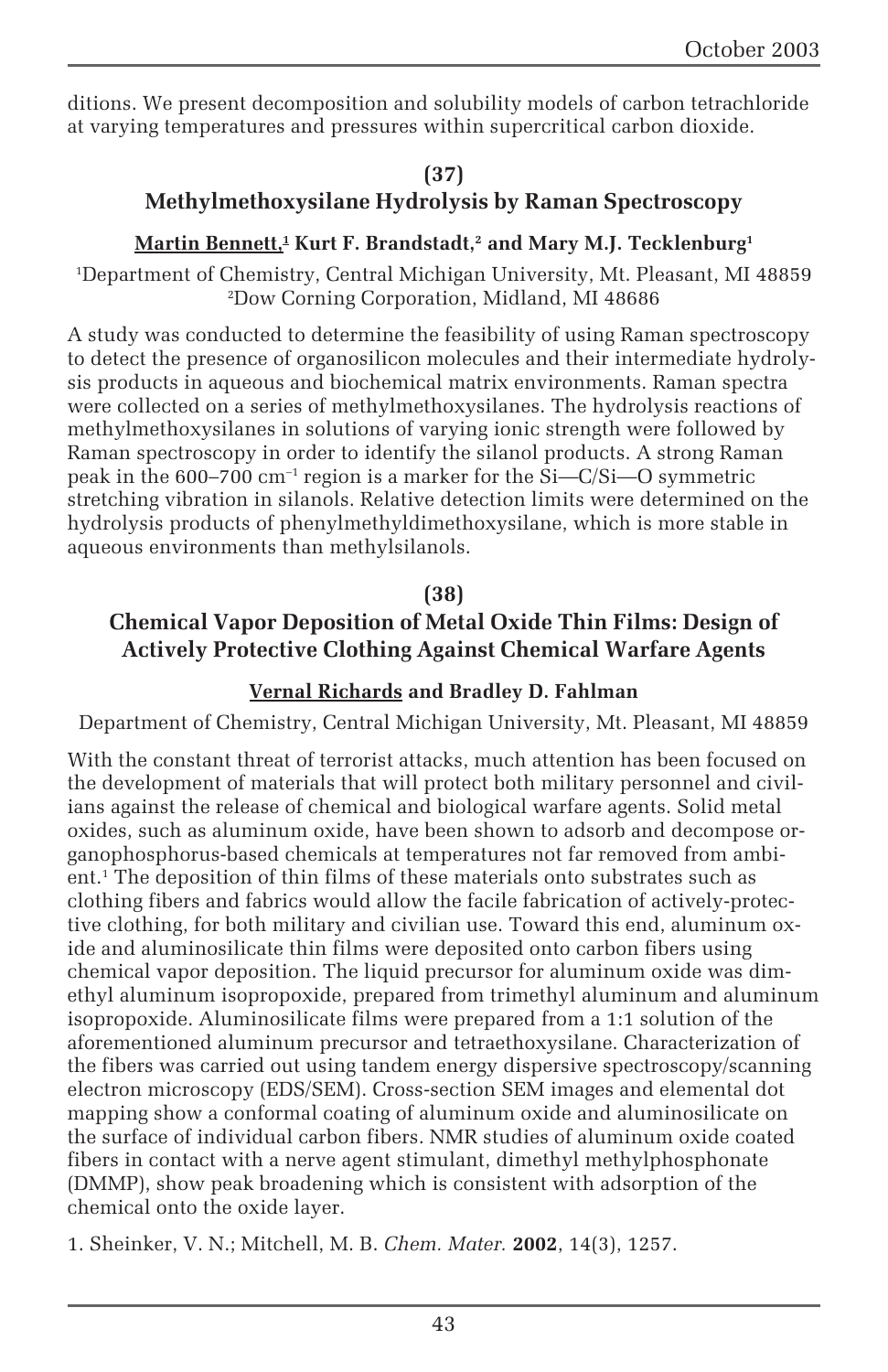#### **(39)**

#### **Polymers Grown from Silica Particles**

#### **Young-Jun Cho, Cheng Qin, Bob A. Howell, Patrick B. Smith, and David M. Meunier**

Center for Applications in Polymer Science Central Michigan University. Mt. Pleasant, MI 48859 Analytical Sciences, The Dow Chemical Company, Midland, MI 48667

The surface of silica particles may be modified by covalent attachment of compounds which may be utilized as initiation sites for atom transfer radical polymerization (ATRP). Polymers of fixed size may then be grown from the surface. The resulting polymeric structures may have a variety of applications including the preparation of novel chromatographic systems.

> **(40) Fullerene-Coated Materials as Reusable Catalysts**

#### **A. Jensen, J.P. Berry, B. Maru, and C. Daniels**

Department of Chemistry, Central Michigan University, Mt. Pleasant, MI 48859

Polymer resin beads coated with C60 have been used to oxidize various compounds with 1O2 and UV light. Subsequent layers added to the basic C60 catalyst can stereo selectively oxidize many compounds. Several different catalysts were made. These catalysts were used to oxidize a variety of compounds. These reactions were analyzed by 1 H NMR spectroscopy and, in the cases where chiral catalysts were used, HPLC.

#### **(41) Supercritical Fluid Facilitated Growth of Copper and Aluminum Oxide Nanoparticles**

#### **Bradley D. Fahlman**

Department of Chemistry, Central Michigan University, Mt. Pleasant, MI 48859

Although supercritical fluids have long been exploited for homogeneous catalysis and extraction applications, there is only recent interest in this "green chemistry" medium for materials synthesis. Nanoparticles of copper and aluminum oxide were formed using a variety of procedures and particle diameters were characterized using transmission electron microscopy (TEM). While particles of aluminum oxide were found to average 100 nm with sufficient aggregation, the copper nanoparticles were much smaller in diameter, with less agglomeration. A discussion of other techniques that will be attempted to further reduce particle size and aggregation will be provided.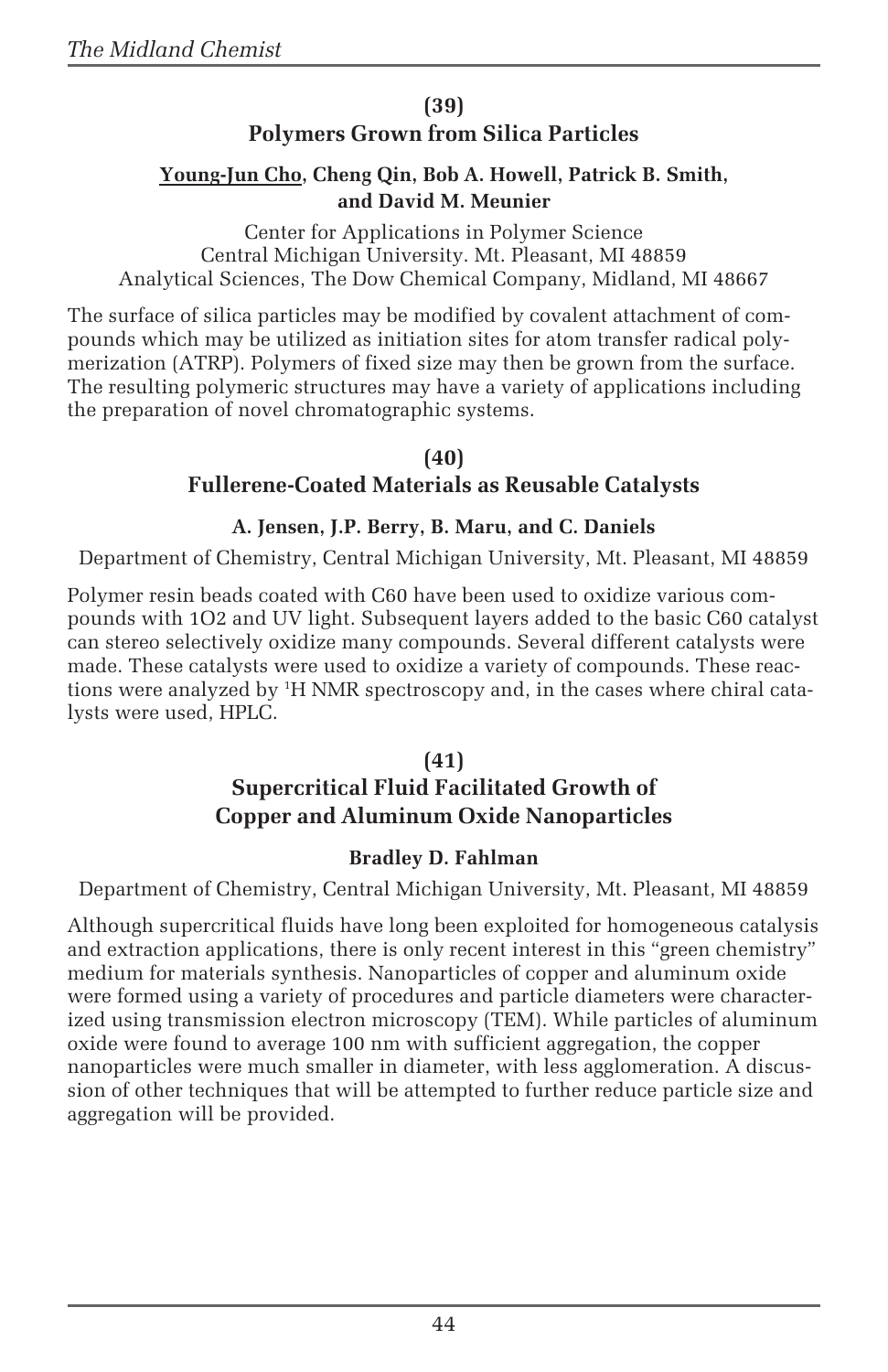#### **(42)**

#### **Short-Term Variability of Physical and Chemical Parameters in Suboxic/Anoxic Bottom Waters of the Chesapeake Bay During Late July 2002 and 2003**

#### Paul J. Montbriand<sup>1</sup>, <u>Brent L. Lewis</u><sup>1</sup>, George W. Luther III<sup>2</sup>, Brian T. Glazer<sup>2</sup>, Shufen Ma<sup>2</sup>, Sarah Reedy<sup>2</sup>, Donald B. Nuzzio<sup>2,3</sup>, Tracey Spencer<sup>4</sup>, **and Stephen Theberge5**

<sup>1</sup> Kettering University, Flint, MI 48504 2 Graduate College of Marine Studies, Univ. of Delaware, Lewes, DE 19958 3 Analytical Instrument Systems, Inc., Flemington, NJ 08822 4 U.S. Geological Survey, Baltimore, MD 21237 5 Merrimack College, Department of Chemistry, New Andover, MA 01845

The Chesapeake Bay experiences widespread seasonal anoxia due to water column stratification and microbial decomposition of organic matter. A combination of CTD casts, discrete bottle sampling and *in situ* voltammetric microelectrode profiling was used to examine redox conditions over several days. Sampling was done in late July of 2002 and 2003. During the 2003 cruise, the water column experienced the largest anoxic zone on record. Vertical profiles of physical and chemical parameters were measured each day, including temperature, salinity, density, dissolved oxygen, sulfide, nitrate/nitrite/ammonia, and dissolved Mn and Fe(II). Nitrite varied from <0.01 to 0.4  $\mu$ M. Highest values occurred above the suboxic zone, at oxygen concentrations of  $\sim$ 40–70  $\mu$ M. Nitrite varied from  $< 0.01$  to 0.4  $\mu$ M. Fe(II) was detected only at oxygen levels  $< 5 \mu$ M, with concentrations in the deep waters ranging from  $\sim$  0.2 to 1.4  $\mu$ M. Plotting the chemical data versus salinity rather than depth decreases the scatter due to tidal variation and displays a clear separation between the onset of Mn and Fe reduction. This study illustrates the dynamic, rapidly changing nature of water-column anoxia in the Chesapeake Bay. The depth of oxygen penetration, the thickness of the suboxic zone and the concentration of sulfide in the deep waters fluctuate in response to tidal oscillations and to the passage of storm events. Real-time measurements are necessary to document these short-term variations.

#### **(43)**

#### **Sequestering Metal Cations from Aqueous Solution with Natural Polysaccharide and Protein-Containing Materials**

#### <u>Erik Krueger<sup>1</sup>, Jennifer Johnston', Andrzej Para<sup>2</sup>, Piotr Tomasik<sup>2</sup>,</u> and David S. Karpovich<sup>1</sup>

1 Department of Chemistry, Saginaw Valley State Univ., University Center, MI 2 Department of Chemistry, University of Agriculture, Krakow, Poland

We have studied the interactions of metal cations with polysaccharides and proteins in raw and oxidized natural materials. Cation binding affinity was measured for numerous metals with varying oxidation states. Our results indicate that binding affinities are strongly dependent on cation radii with large cations being bound more strongly than small. This may correspond in part to steric strain be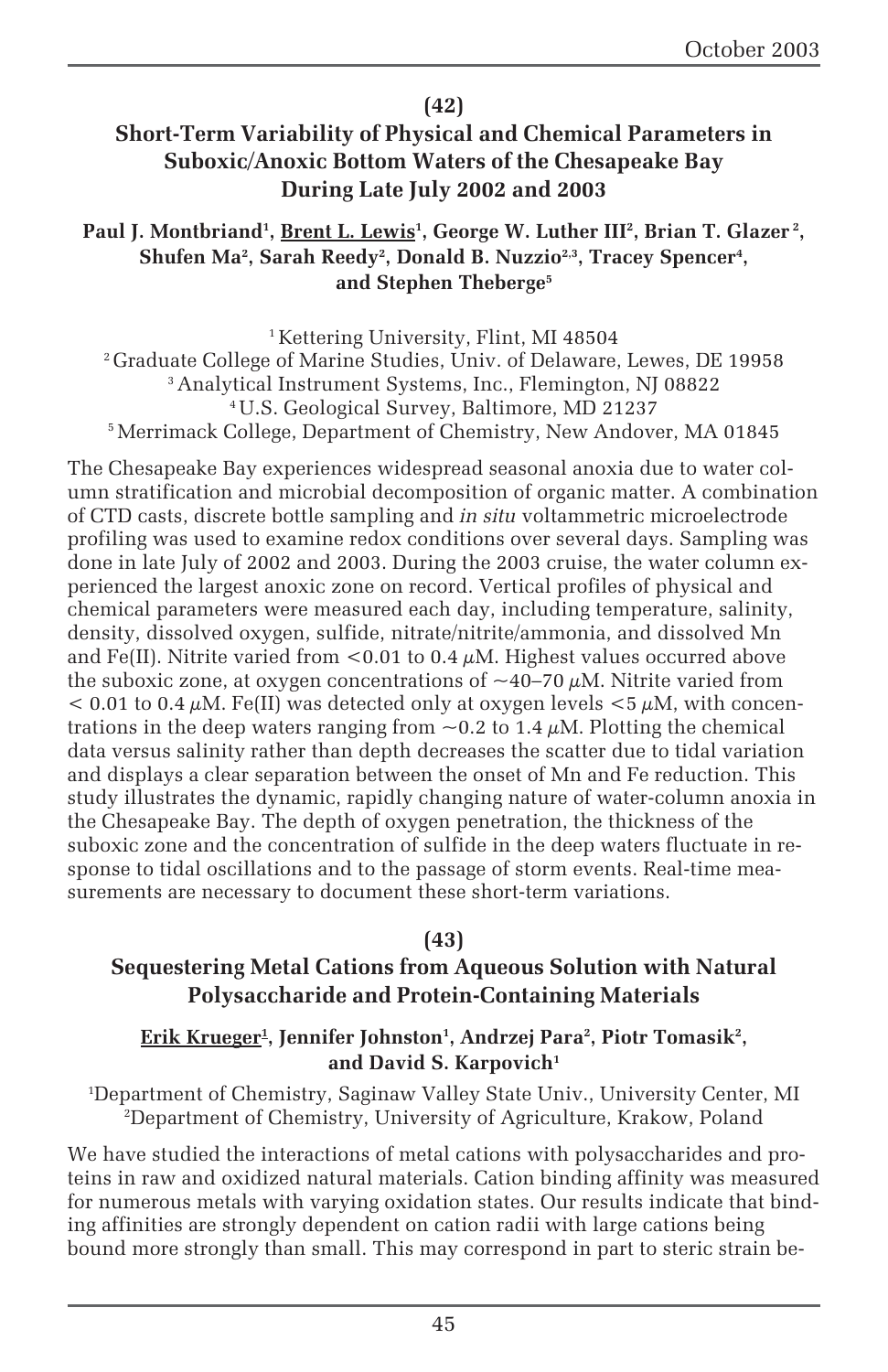tween coordinated water molecules on the cation (Lewis acid) and the Lewis bases in the natural materials. Cation binding affinity also correlated loosely with the ionicity of the metal-ligand bond (degree of hardness). As expected, solution pH strongly affected the binding equilibria. The extent of cations removed from solution was determined using ICP-MS. The amount of metal cations sorbed onto the natural material was determined by digestion into solution followed by measurement with ICP-MS. The materials were further characterized by FTIR spectroscopy and titration in order to estimate the relative abundance of functional binding sites between raw and oxidized materials.

#### **(44)**

#### **Comparison of Series 5 (5% phenyl methyl silicone) GC Column Performances from a Variety of Manufacturers for Separation of Chlorinated Dibenzo-p-Dioxins and Dibenzofurans by HRMS**

#### **Vyacheslav N. Fishman, Gregory D. Martin, Lester L. Lamparski**

The Dow Chemical Company, Midland, MI 48640

Current EPA methods for polychlorinated dibenzo-p-dioxins (PCDD) and polychlorinated dibenzofurans (PCDF) analysis have been developed based on J&W DB-5 GC column performance. However, there are several other Series 5 (5% phenyl methyl silicone) GC columns available on the market from a variety of manufacturers including Chrompack CP-Sil-8-CB-MS, Phenomenex ZB-5UMS, Agilent HP-5MS, Restek Rtx-5MS, Supelco Equity 5, and J&W DB-5MS. In this study, seven GC columns have been evaluated for separation of International Toxic Equivalent Factor (I-TEF) isomers (tetra- through octa- chlorinated at 2,3,7,8 positions only) from closely co-eluted isomers. The data expressed in this series of GC mass chromatograms are the most comprehensive to date with regard to separation of 2,3,7,8-substituted isomers and provide a valuable addition to the standard EPA method 1613b.

All GC conditions were kept consistent and as close as possible to EPA method 1613b for all columns tested, and no specific effort was made to optimize GC conditions (temperature program in particular) to maximize resolution of I-TEF congeners for any specific column. In some cases, columns exhibited differences in isomer resolution; e.g., isomers co-eluting on the column from one manufacturer were found to have some degree of separation on a column from another manufacturer. Sometimes, elution order of isomers of interest might be different. Equity-5, HP-5MS, and Rtx-5MS columns have isomer elution orders identical to DB-5 column performance. DB-5MS, SP-Sil-8-CB-MS, and ZB-5UMS show differences in isomer resolution in some cases compared to DB-5 type columns and with respect to each other. For example, DB-5, HP-5MS, Rtx-5MS, and Equity-5 60m columns could separate most of I-TEF isomers excluding 1,2,3,7,8,9-HxCDD, 2,3,7,8-TCDF, 2,3,4,7,8-PnCDF, and 1,2,3,4,7,8-HxCDF from the other closely eluting isomers tested. On another hand, DB-5MS, SP-Sil-8-CB-MS, and ZB-5UMS columns with the same length could not resolve well 1,2,3,7,8-PnCDD, 2,3,4,7,8-PnCDF, 2,3,4,6,7,8-HxCDF, and 1,2,3,7,8,9-HxCDF from other isomers. For those three MS columns, it is worth mentioning that the I-TEF isomer of 1,2,3,7,8,9-HxCDD elutes after its "window-defining standard" required by EPA methods to demonstrate column performance.

All seven GC columns tested for this study can be used for PCDD/PCDF analy-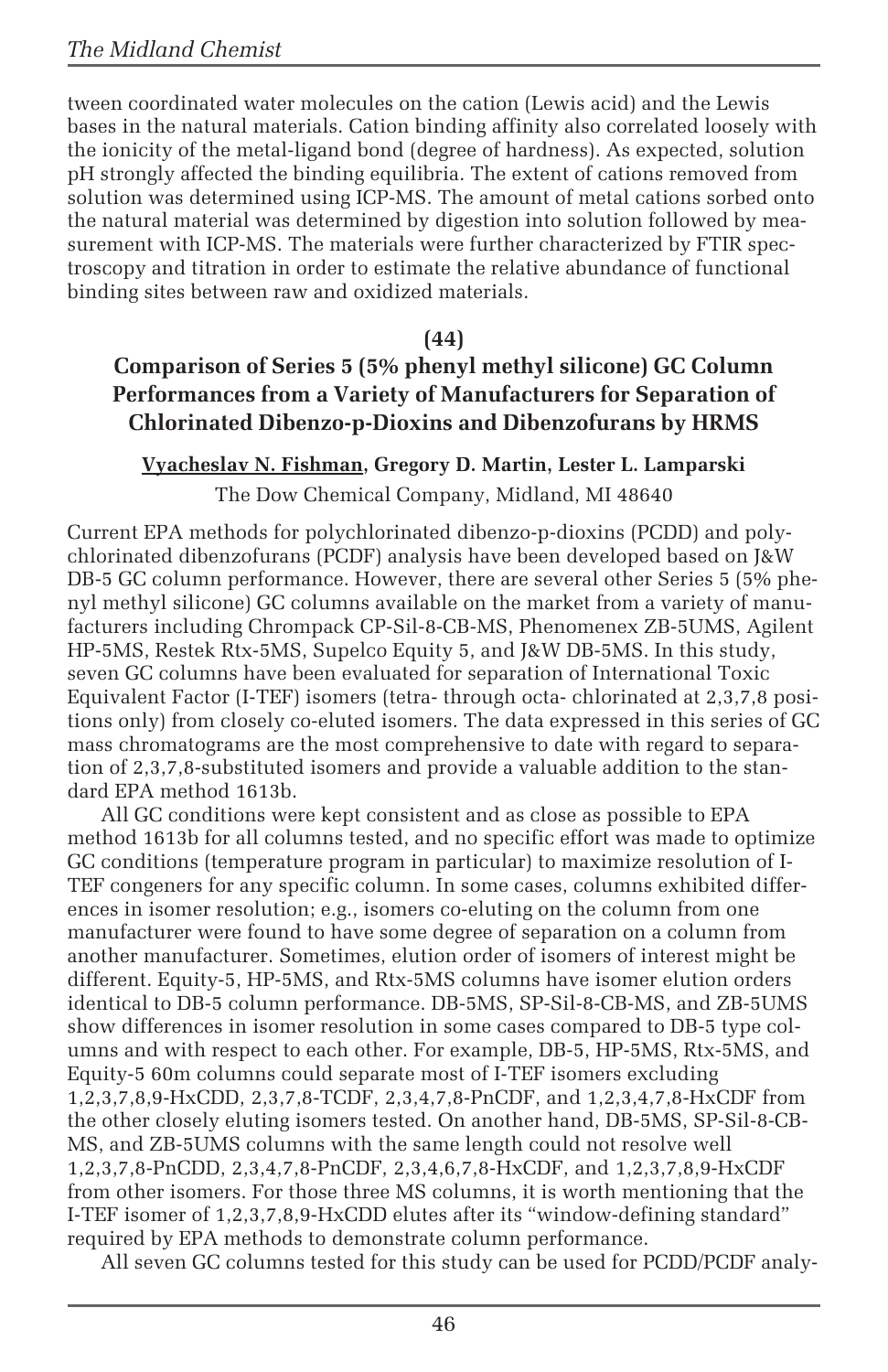sis. The relative performances of these columns were compared on the basis of separation of 2,3,7,8-substituted isomers of PCDD/PDCFs. None of the columns tested were able to separate all 17 I-TEFs from other co-eluted isomers. In comparing isomeric data from different analytical studies, care should be taken to insure that these subtle differences in isomeric separation are taken into account.

#### **(45) Studying the Chemical Structure of Bone through Raman Spectra of Model Materials**

#### **Mary M. J. Tecklenburg, Adam W. Perala, Amy S. Marcotte, Robert N. Buckland**

Department of Chemistry, Central Michigan University, Mt. Pleasant, MI 48859

Bone chemical structure and changes in response to age, stress and disease are key issues in human health. The primary mineral in bone is calcium phosphate in an arrangement similar to the hydroxyapatite mineral  $\rm Ca_{10}(PO_4)_6(OH)_2$ . But, in bone, the ions Na $^+$ , Mg $^{2+}$  and K $^+$  and the anions CO $_3^{2-}$ , HPO $_4^{2-}$ , Cl $\,$  and F $\,^{\!-}$  are also present. The substitution pattern of these ions into the apatite matrix causes small changes in the phosphate vibrations. In order to understand how the structure of the biological samples causes variations in the Raman spectra, hydroxyapatites have been prepared as model bone.

Substituted apatites were prepared by aqueous precipitation with a variety of concentrations of carbonate, sodium, magnesium, and chloride. The samples were fully characterized by AA, IR, visible absorption, and powder x-ray diffraction. Raman spectra of the substituted apatite samples were collected and correlated with the substituted ion concentration. The effect on the phosphate spectra was observed as changes in peak wavenumbers, bandwidths, and relative intensities of many peaks.

The Raman spectrum of apatite was also modeled through density functional theory (DFT) calculations on small clusters of ions. The theoretical models allow us to investigate the effects of position and orientation of ions on apatite Raman spectra. Linear arrangements of two phosphates or carbonates and up to three calcium ions were tried as well as arrangements derived from the crystal structure of hydroxyapatite and B-type carbonated apatite.

#### **(46)**

#### **Regeneration of Ammonium Bisulfate from Ammonia using Thermal Cracking and Raman Spectroscopy**

#### **Maheshwari I Jariwala,1 Jessica Crawford,1 Dilum Dunuwila,2** and Dale J. LeCaptain<sup>1</sup>

1 Department of Chemistry, Central Michigan University, Mt. Pleasant, MI 48859 2 Diversified Natural Products, East Lansing, MI 48823

The much anticipated and currently desired next generation of chemical production will utilize renewable nonpetroleum-based resources. The project deals with minimizing the salt byproduct, thus making the entire process "greener". The regeneration of acid (ammonium bisulfate) and base (ammonia) from the salt (ammonium sulfate) for "green" production is possible through thermal cracking. Different parameters are being studied in order to develop this method to gener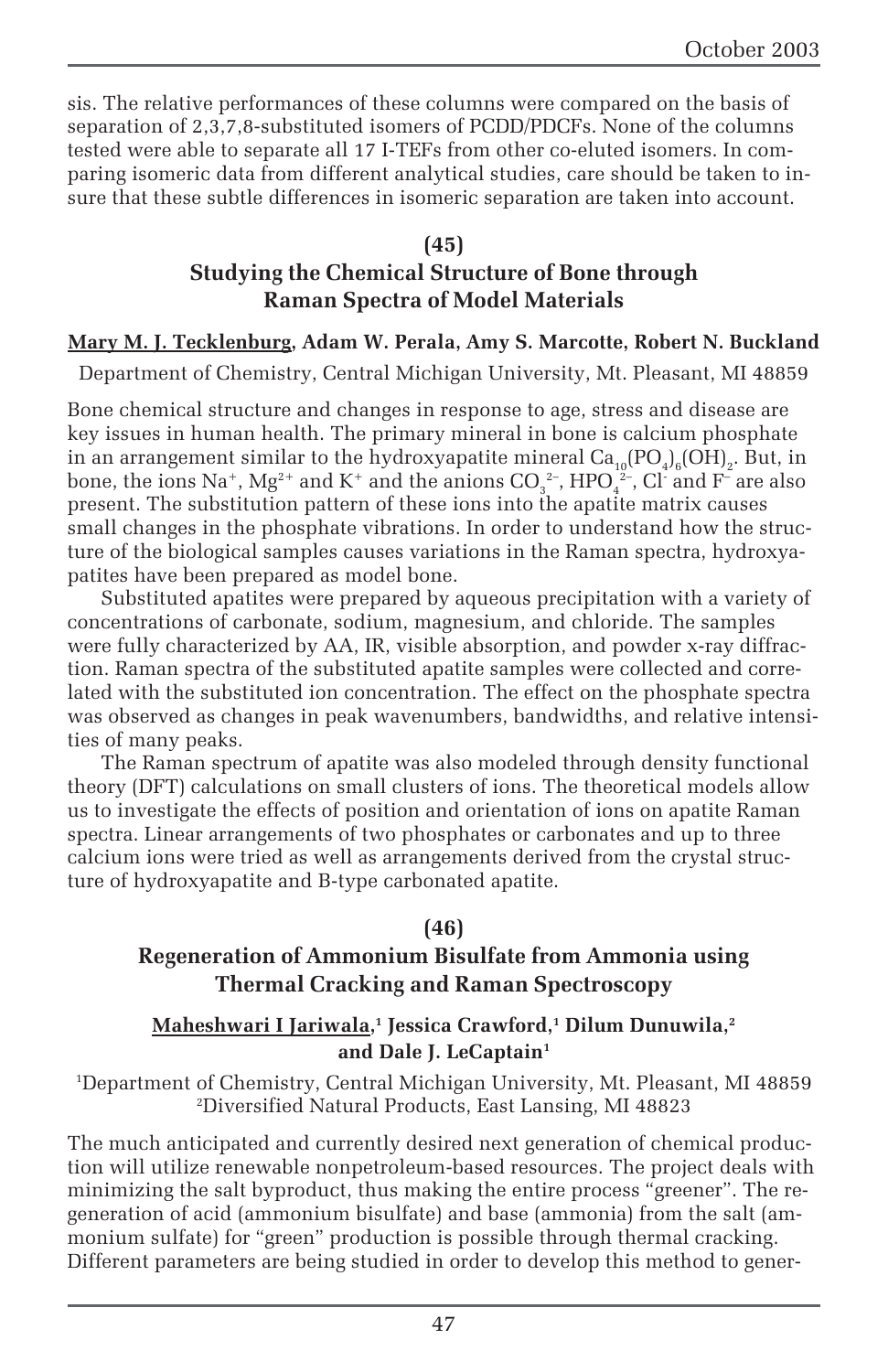ate ammonium bisulfate from ammonium sulfate. Work done to date shows the production of ammonium bisulfate and enhancing the yield of acid and base values can be obtained through varying different parameters, such as the method of sample injection, temperature, and method of heating. This work also demonstrates the application of Raman spectroscopy and various other analytical methods for the study of an economically feasible, energy efficient and environmentally friendly regeneration and recycling of acid and base values as part of the production of green chemicals.

#### **(47) Structural Characteristics of Oligomer-Metal Compounds from Molecular Modeling**

#### **Sherri Gwisdala, Leela Rakesh, and Bob A. Howell**

Center for Applications in Polymer Science Central Michigan University, Mt. Pleasant, MI 48859

The structural features of several metal compounds derived from amino-terminal or carboxyl-terminal oligomers have been examined using molecular modeling techniques. An initial focus has been compounds containing platinum or palladium as the metal and *cis*-1,2-diaminocyclohexane or chloride as the non-oligomeric ligands.

#### **(48)**

### **Syntheses and Volatility Assessments of Novel Group 13 Complexes: Toward Aluminum and Gallium Oxynitride Thin Films**

#### **Duston O. Miller and Bradley D. Fahlman**

Department of Chemistry, Central Michigan University, Mt. Pleasant, MI 48859

As device size continues to shrink in common microelectronic devices, there will be a need for new dielectric alternatives to silicon-based materials. A new material, aluminum oxynitride, has been recently reported to feature intermediate properties of both the oxide and nitride, resulting in an optically translucent ceramic material, with high hardness and excellent high-temperature resistance. Thin films of these materials, as well as other Group 13 analogs, have not been synthesized to date, and would have a variety of applications for microelectronics, sensors, and protective coatings. Toward this end, Group 13 bis(acetylacetoneethylenediimine) complexes, containing both metal-oxygen and metal-nitrogen linkages, are being considered for single-source precursors for metal oxynitride thin films. We submit syntheses, characterization and volatility studies for these compounds.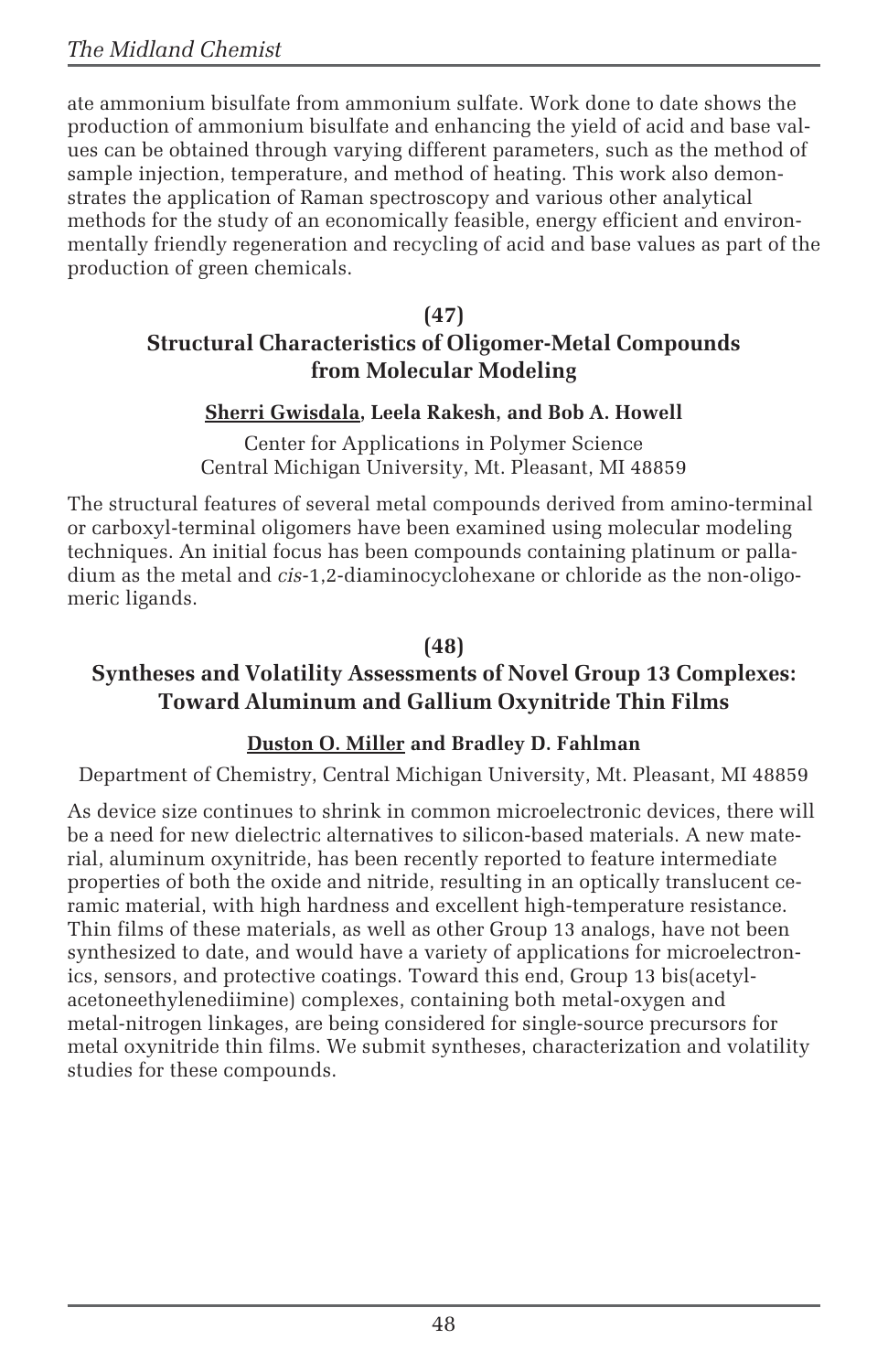#### **(49)**

#### **Organoplatinum Compounds Derived from Amines and Carboxylic Acids**

#### **Adeyinka Odelana and Bob A. Howell**

Center for Applications in Polymer Science Central Michigan University, Mt. Pleasant, MI 48859

Organoplatinum compounds containing two inert cis ligands and two labile ligands constitute a class of very effective antitumor agents. The inert ligands are most typically amines with *cis*-1,2-diaminocyclohexane being a common amine ligand. Labile ligands are typically chloride or carboxylate. Either inert or labile ligands may be polymer based.

#### **(50)**

#### **Synthesis, Characterization, and Volatility Studies for Group 13 Amidinate and Triazenide Complexes**

#### **Jason K. Vohs, Duston O. Miller, and Bradley D. Fahlman**

Department of Chemistry, Central Michigan University, Mt. Pleasant, MI 48859

Group 13 amidinate and triazenide complexes are of increasing interest as possible single-source precursors for nitride thin film materials. This research group has recently studied a number of such ligand systems for their potential utility in the chemical vapor deposition of aluminum and gallium nitrides, as well as Fe/Al and Fe/Ga bimetallic thin films. Herein are reported the syntheses, characterization, and volatility studies for a number of complexes.

#### **(51)**

#### **Roof Insulation for Sustainable Buildings**

#### <u>Joann Surma</u><sup>1</sup>, Jerry Williamson<sup>1</sup>, Mike Kontranowski<sup>2</sup>, **Mike Ennis1 , and David Greeley1**

1 TS&D, The Dow Chemical Company, Midland, MI 48640 2 Sales, The Dow Chemical Company, Midland, MI 48640

Today's environment is changing, and so is the way we design our buildings. Our future growth, with respect to the environment, will rely on our knowledge of how to design, construct, and reap the reward of a sustainable building. With the conservation of energy and rising energy costs, there has been increasing concern and demand for energy-efficient roofing assemblies. One area with little discussion, but of high importance to the roofing assembly is the use of insulation. This presentation will cover the roles of rigid insulation in the sustainability of buildings, which include optimization of energy performance, construction waste management, re-use warranties, local /regional materials, recycle content and availability of multiple roofing systems. Why insulation should be used, how insulation works, and the sustainability features and issues for both Styrofoam<sup>\*</sup> extruded polystyrene rigid insulation and polyisocyanurate rigid insulation will also be addressed.

\* Trademark of The Dow Chemical Company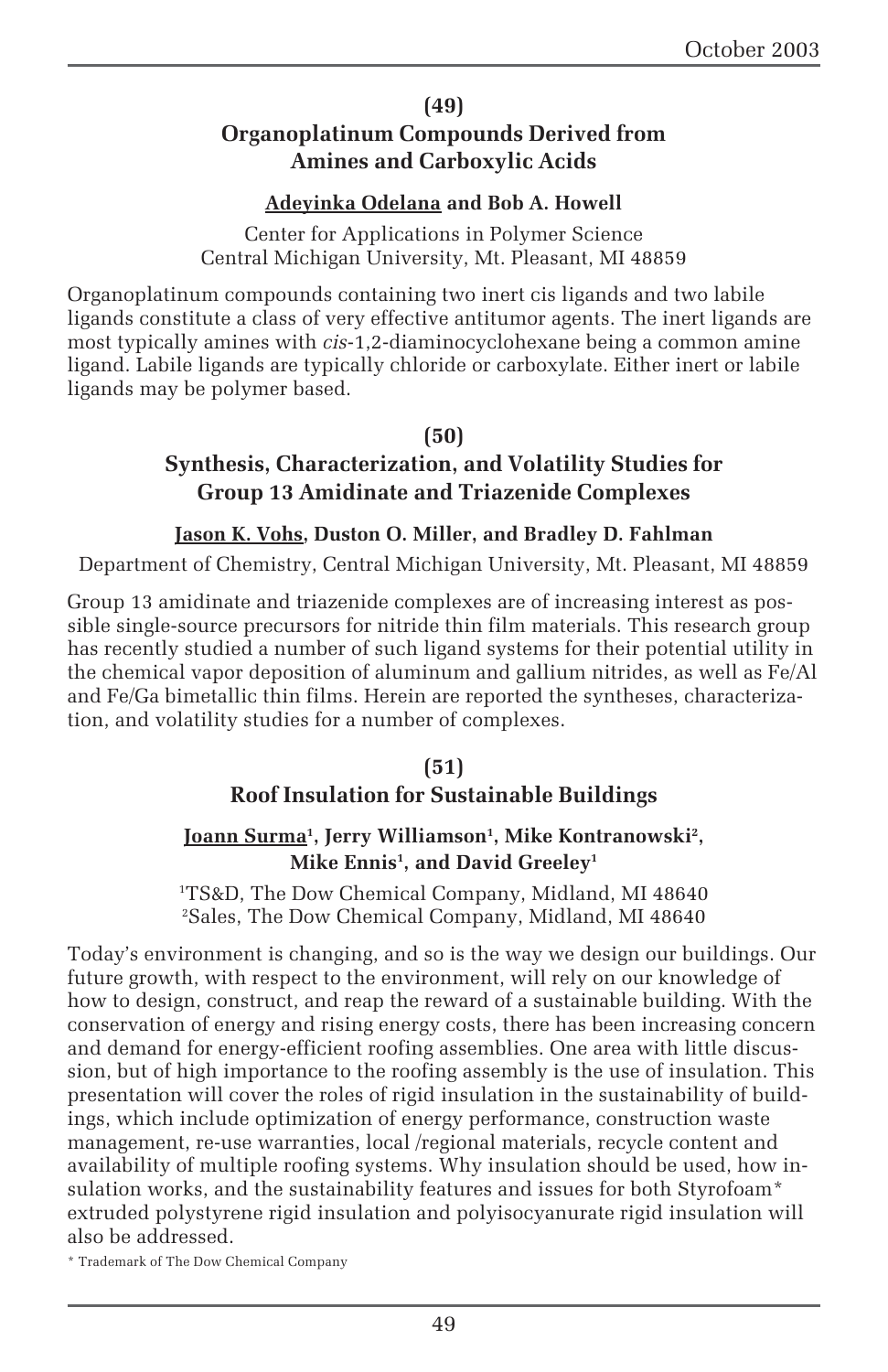















### *Exposition Vendors*

Fisher Scientific is a leading provider of equipment, supplies, and services for the clinical laboratory and global scientific research markets. Our expertise in delivering leading-edge technologies and products reliably, efficiently, and globally assists in enabling scientific research today for the discoveries of tomorrow. www.fisherscientific.com

TA Instruments is the world leader in thermal analysis and rheometer systems. All TA Instruments thermal analysis and rheometer systems are backed by outstanding customer support and service, the hallmark of our company. www.tainst.com

Wyse Glass Specialties provides services in many areas of the industry, bringing to your organization over 50 years of experience in the design and manufacture of scientific glassware and equipment. Wyse Glass specializes in manufacturing custom glassware developed to meet a client's vision or precise need. www.geocities.com/wyseglassco/

Argonaut is a leading provider of consumables, instruments, and services designed to help the pharmaceutical industry accelerate and improve the development of new medicines and the successful filing of new chemical entities.. www.argotech.com

The scope of Dionex technology includes a broad range of techniques, including IC, high-performance liquid chromatography (HPLC) including capillaryand nano LC, accelerated solvent extraction (ASE), automation, and on-line analysis. www.dionex.com

The products of Parker Instrumentation are the tube fittings, valves, manifolds, and enclosures which make it possible to build systems to measure media safely, and control it predictably and reliably. www.parker.com

PerkinElmer, Inc. is a global technology leader providing products and services to customers in health sciences and other advanced technology markets that require innovation, precision and reliability. www.perkinelmer.com

Shimadzu Scientific Instruments (SSI) has three major divisions: medical diagnostics, aerospace/industrial, and analytical instruments. The Analytical Division is one of the world's three largest manufacturers of analytical instrumentation and environmental monitoring equipment. www.ssi.shimadzu.com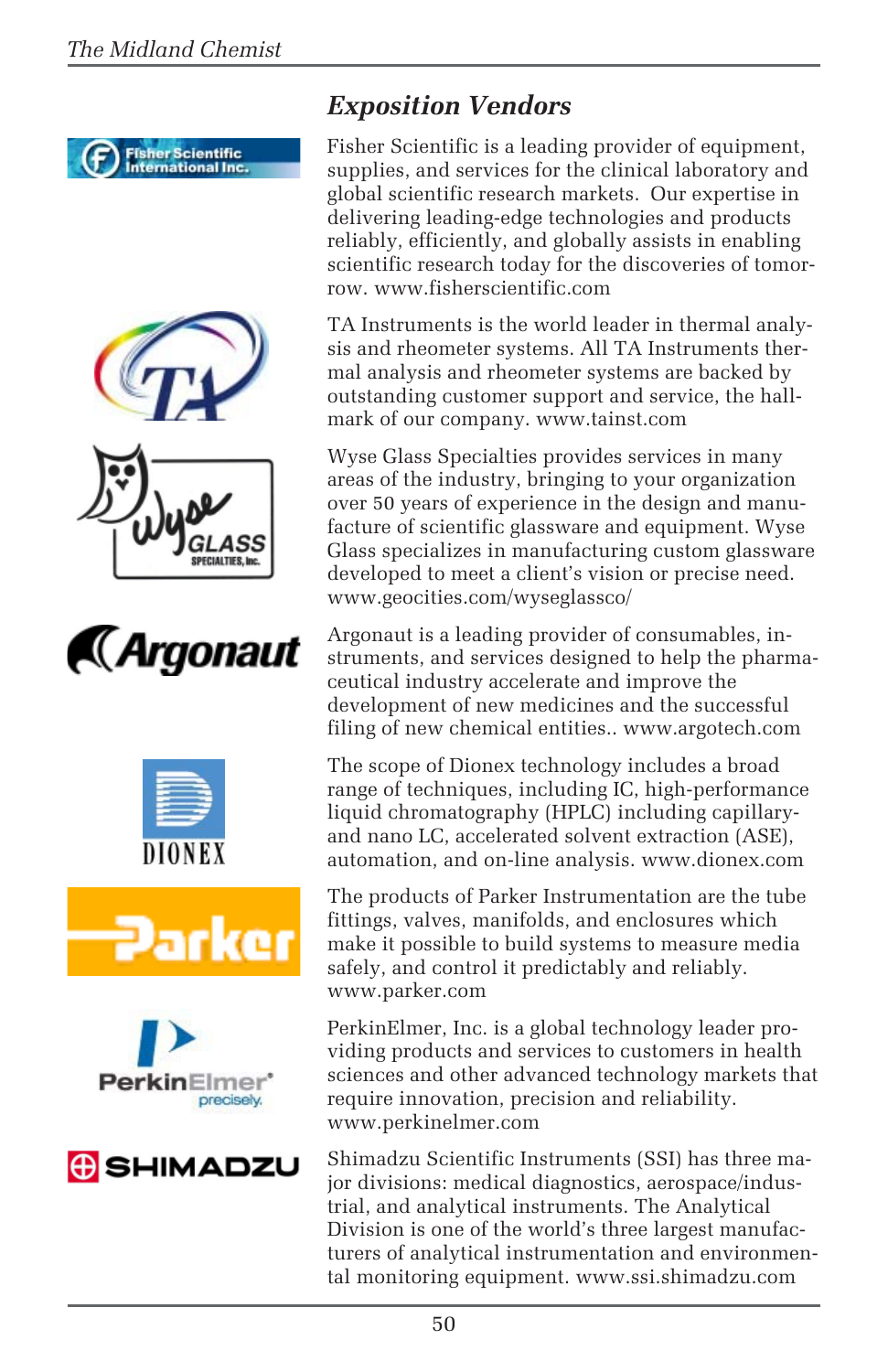







### **SBI Analytical**



Envision Communications is a full-service marketing communications firm dedicated to assisting you in creating and producing high-impact solutions for your communication needs. Formerly known as Lasercolor, we provide full graphic and finishing capabilities as well as on-site custom photographic production. www.envision-1.com

MTS Systems Corporation is the world's leading supplier of mechanical testing and simulation equipment. Whether it's used to test delicate electronics or to reproduce the force of an earthquake, MTS equipment helps ensure the quality and safety of countless products and structures used everyday by people throughout the world. www.mts.com

Agilent delivers innovative technologies, solutions and services to a wide range of customers in communications, electronics, life sciences and chemical analysis. The breadth and depth of our expertise enable us to offer solutions across our customers' entire product life cycle from research and development to manufacturing to installation and management. www.agilent.com

The global leader in life science and high technology research products, backed by extensive technical information and service support, Sigma-Aldrich supplies over 85,000 biochemicals and organic chemicals to the scientific community. For over 50 years, we've used our unrivaled scientific knowledge to make good on the promise of science. www.sigmaaldrich.com

SBI Analytical, Inc. is a manufacturer's representative organization dedicated to the process and analytical instrumentation market. Our portfolio of principals includes Axiom Analytical, CE Resources, Kaiser Optical Systems, Optical Solutions and Spectro Analytical Instruments. sbianalytical@ix.netcom.com

Kelly Scientific Services provides scientific staffing services on a temporary, project and full-time basis to a broad spectrum of industries with needs in a variety of disciplines. Since 1995, we've built our business on our long-term relationships with clinical research groups, research and development departments and laboratories of pharmaceutical, biotech, medical device and contract research companies around the world. www.kellyscientific.com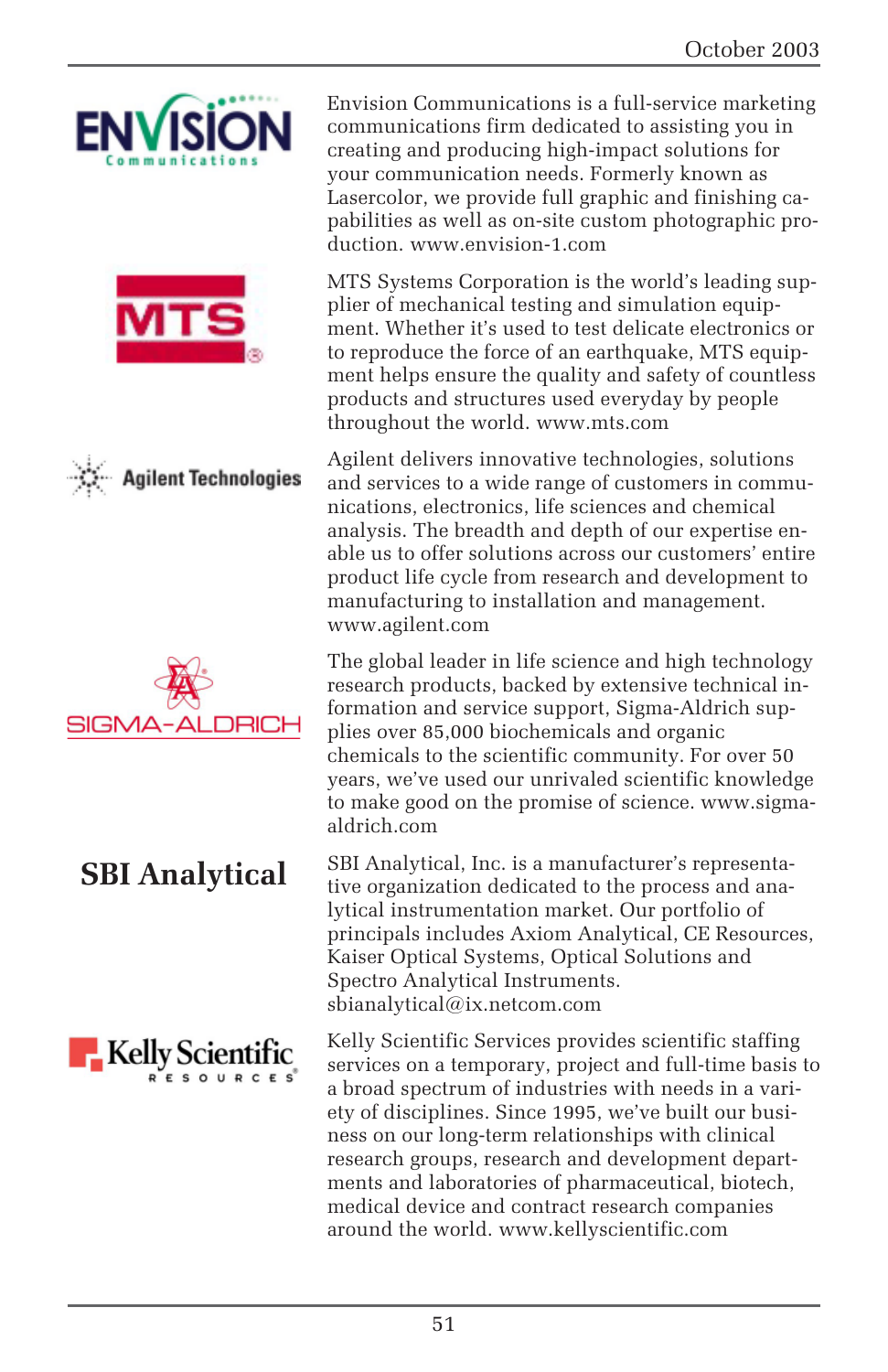*The Midland Chemist*



# **National Chemistry Week**





**Delta College Pioneer Gym October 18, 2003 10:30 a.m.–2:30 p.m.**



# **Theme: Earth's Atmosphere and Beyond**

# Free Admission



Special science demonstrations for kids of all ages, and information on science programs available in your area. Sponsored by the Midland Section of the American Chemical Society, the Mid-Michigan Technician Group, and Delta College.

For more information, call Dave Stickles at 989-496-1404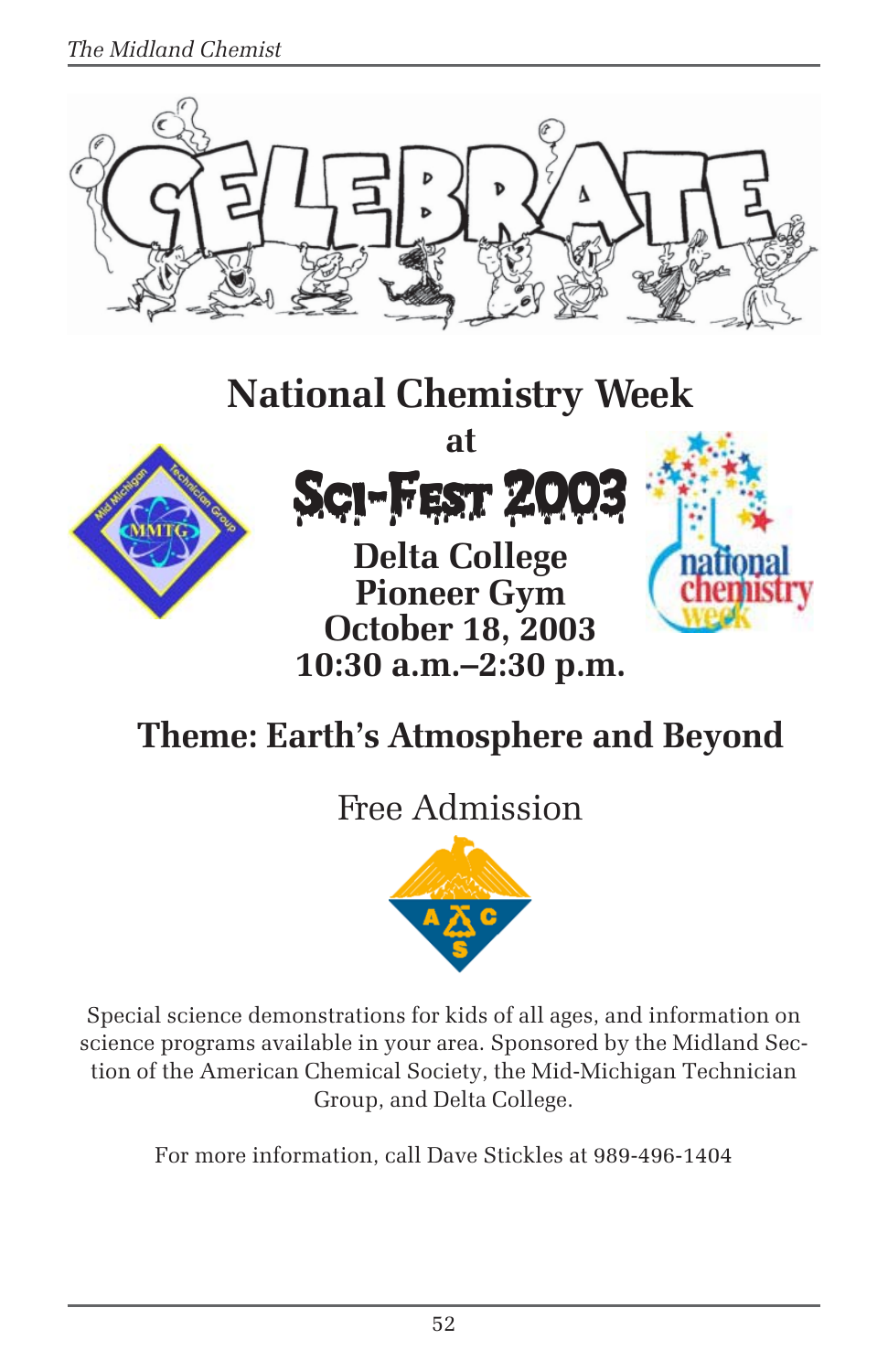# **In Past Issues of** *The Midland Chemist*

#### *By Wendell L. Dilling, Midland Section Historian*

- **30 Years Ago This Month**—Councilor David C. Young reported that the nearly all-day council meeting at the August ACS National Meeting in Chicago was hot and heavy, much like the weather there. One of the proposals adopted was a special kind of preferential ballot procedure to use if there are three candidates for president-elect or for regional director, and requirement for a runoff election if there are four or more candidates and none receives a majority of the votes on the first ballot.
- **20 Years Ago This Month**—Herbert D. Doan will give the keynote address at the 39th ACS Fall Scientific Meeting on "Thoughts on Technology." In the abstract of his address he states, "It's no secret that the U.S. is not doing as well as it used to, relatively speaking….But fortunately, the solution is at hand….it involves reemphasizing our traditional pluralistic and individualistic approach to solving problems, as opposed to going for government-made solutions."
- **10 Years Ago This Month**—The 49th ACS Fall Scientific Meeting will be held at Delta College on October 23, 1993. Brad Lienhart, Managing Director of the Chlorine Chemistry Council, will present the keynote address, "A World Without Chlorine: Will an Element be Banished?"





**For further information, contact: Barbara C. Sageman, Director of Graduate Admissions (989) 964-6096 or visit: www.svsu.edu/gradadm/**